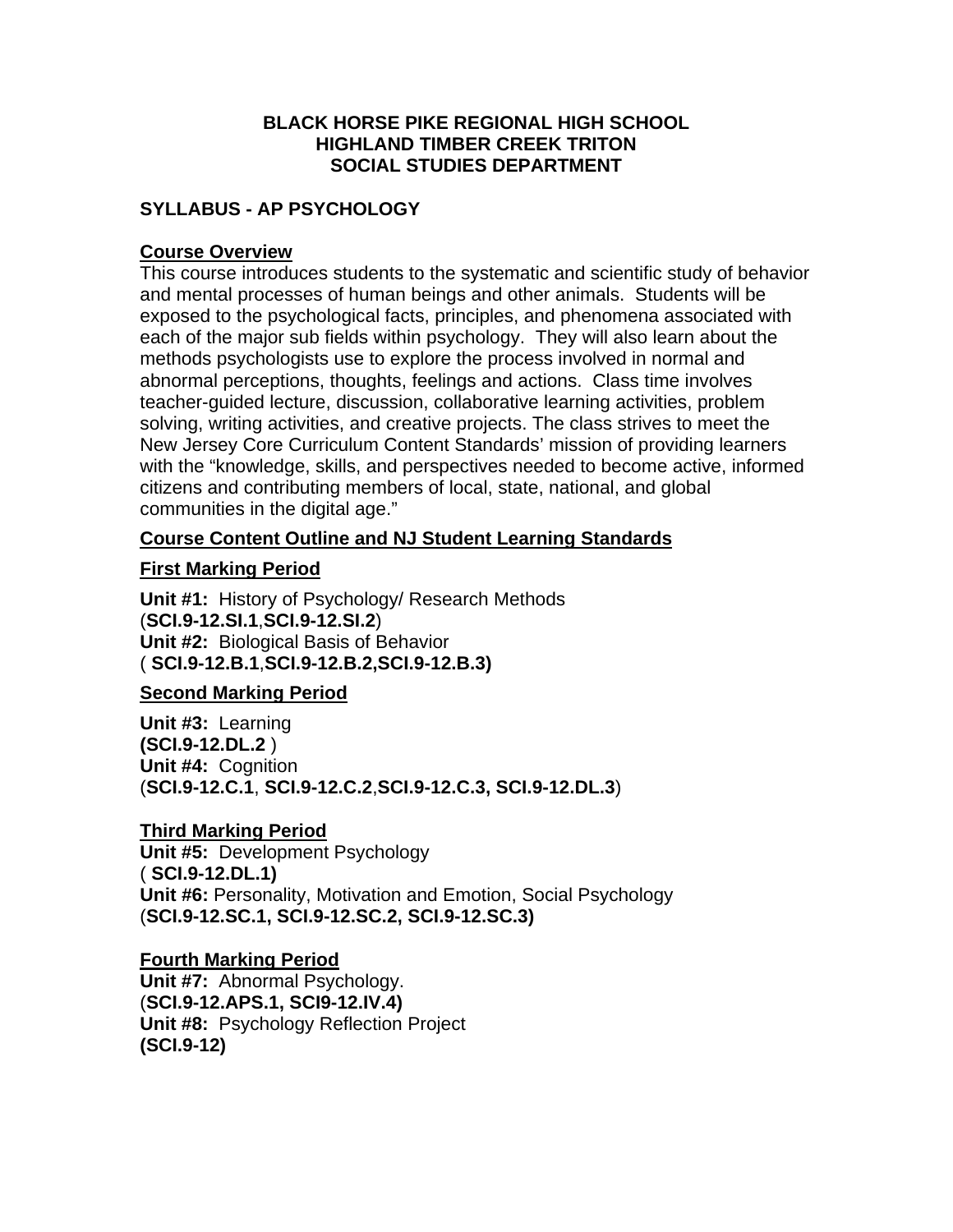# **Course Expectations and Skills**

- The development of scientific attitudes and skills, including critical thinking, problem solving, and an appreciation for scientific methodology.
- Recognition of the diversity of individuals who advance the field.
- Explore multicultural and global perspective that recognizes how diversity is important to understanding psychology.
- Develop an awareness that psychological knowledge, like all scientific knowledge, evolves rapidly as new discoveries are made.
- Acknowledge that psychology explores behavior and mental processes of both human and non-human animals.
- Value appreciation for ethical standards that regulate scientific research and professional practice.
- Explain the understanding that different content areas within psychological science are interconnected.
- Possess ability to relate psychological knowledge to everyday life.
- Prepare for the variety of careers available to those who study psychology.
- Show appreciation that psychological science and knowledge can be useful in addressing a wide array of issues, from individual to global levels.
- Conclude with the awareness of the importance of drawing evidencebased conclusions about psychological phenomena.

# **Course Materials**

Meyers, David. *Myers' Psychology for AP1st* ed. New York, Worth Publishing 2011

Hock, Roger. *40 studies of Psychology. Exploration Into the History of Psychological Research*.

Colapinto, John. *As Nature Made Him.* New York. Harper Collins. 2000

- 1. **Notebook:** All students will be required to maintain a portfolio.
- 2. **Cornell Notes of textbook**: Included in the Cornell notes should be each vocabulary definition as well as an example of that word.
- 3. **Workbook**: Activities for the chapter that we are currently working on.
- 4. **Weekly Quizzes**: You will be required to take a weekly quiz that is cumulative.

# **Grading**

Students will earn their grades based on the following categories of assignments:

- Major Assessments: 40% - Projects: 15%

- Minor Assessments: 25% - Homework/Classwork: 20%

# **Teacher information**

TBA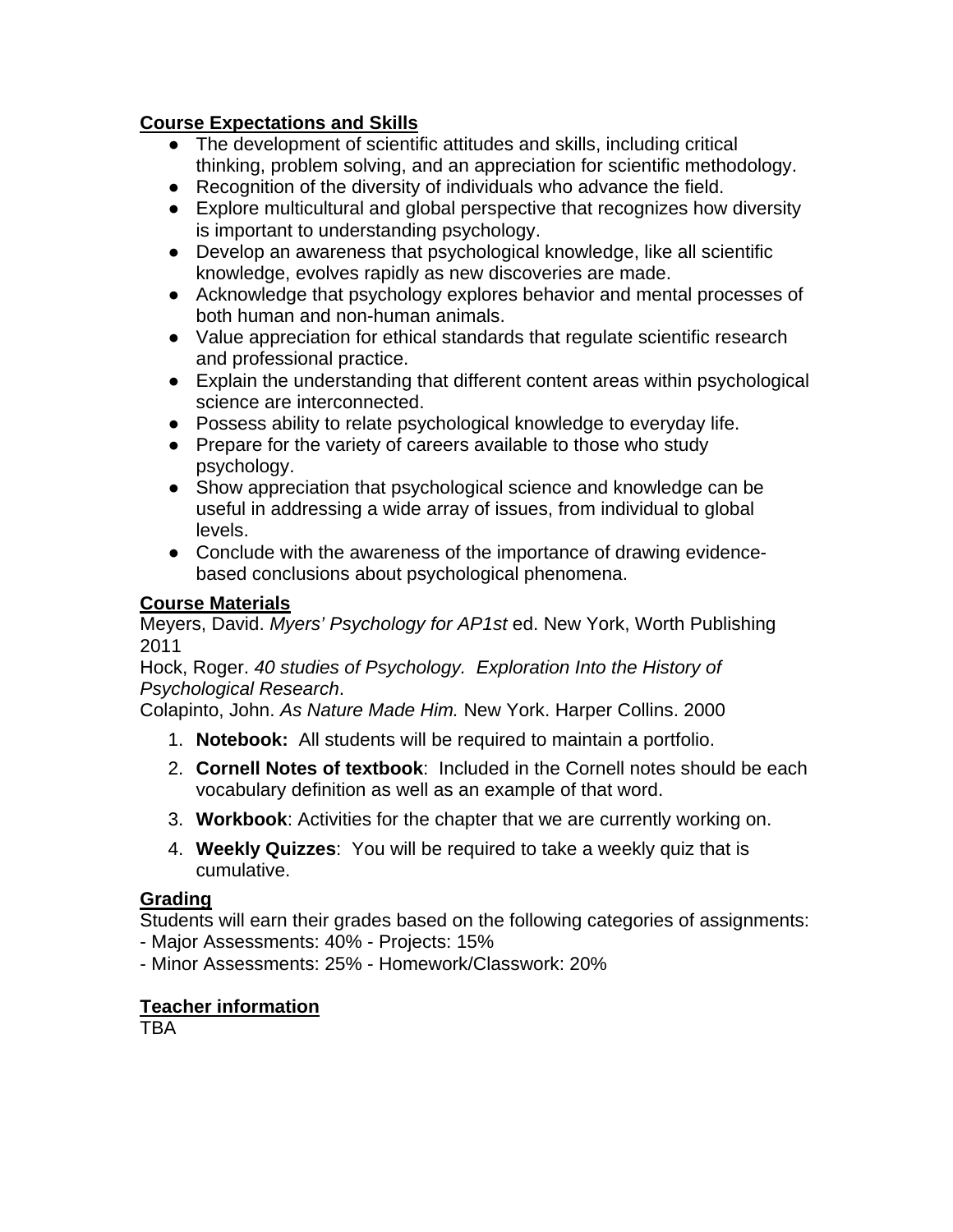# Black Horse Pike Regional School District Curriculum Template

ENGAGING STUDENTS ● FOSTERING ACHIEVEMENT ● CULTIVATING 21ST CENTURY GLOBAL SKILLS

# **PART I: UNIT RATIONALE**

### **WHY ARE STUDENTS LEARNING THIS CONTENT AND THESE SKILLS?**

| <b>Course/Unit Title:</b><br><b>Advanced Placement</b>                                                                                                                                                                                                                                                                                                                                                                                        | <b>Unit Summary:</b><br>This unit introduces psychology, identifies its most common research                                                                                                                                                                                                                                                                                                                                                                                                                                                                                                                                                                                                                                                                                                                                                           |  |  |
|-----------------------------------------------------------------------------------------------------------------------------------------------------------------------------------------------------------------------------------------------------------------------------------------------------------------------------------------------------------------------------------------------------------------------------------------------|--------------------------------------------------------------------------------------------------------------------------------------------------------------------------------------------------------------------------------------------------------------------------------------------------------------------------------------------------------------------------------------------------------------------------------------------------------------------------------------------------------------------------------------------------------------------------------------------------------------------------------------------------------------------------------------------------------------------------------------------------------------------------------------------------------------------------------------------------------|--|--|
| Psychology                                                                                                                                                                                                                                                                                                                                                                                                                                    | methods, and explains why it is useful to study psychology. It also explores the                                                                                                                                                                                                                                                                                                                                                                                                                                                                                                                                                                                                                                                                                                                                                                       |  |  |
| <b>UNIT 1: INTRODUCTION &amp;</b><br><b>METHODS</b>                                                                                                                                                                                                                                                                                                                                                                                           | relatively brief history of psychology and previews the large number of<br>professions available to those interested in psychology. This unit emphasizes                                                                                                                                                                                                                                                                                                                                                                                                                                                                                                                                                                                                                                                                                               |  |  |
| Grade Level(s):<br>12                                                                                                                                                                                                                                                                                                                                                                                                                         | the importance of scientific research to the field of psychology and introduces<br>the basic techniques involved in conducting sound research. Common<br>statistical techniques used to analyze research are also introduced.                                                                                                                                                                                                                                                                                                                                                                                                                                                                                                                                                                                                                          |  |  |
| <b>Essential Question(s):</b>                                                                                                                                                                                                                                                                                                                                                                                                                 | <b>Enduring Understanding(s):</b>                                                                                                                                                                                                                                                                                                                                                                                                                                                                                                                                                                                                                                                                                                                                                                                                                      |  |  |
| Why study psychology?<br>1.<br>How has the history of the<br>2.<br>study of psychology<br>influenced the field today?<br>How can psychologists act<br>3.<br>as professionals?<br>4. What is psychological<br>research?<br>What are the problems in<br>5.<br>psychological research, and<br>what are some possible<br>solutions to those<br>problems?<br>How do psychologists use<br>6.<br>statistics to organize and<br>apply their research? | 1. Through the study of psychology, people can discover psychological<br>principles that have the potential to enrich the lives of humans.<br>Psychology involves sets of questions, theories, methods, and possible<br>2.<br>answers that have been passed on, studied, and changed from<br>generation to generation.<br>Psychologists are trained to observe, analyze, and evaluate behavior<br>3.<br>patterns, to develop theories of behavior, and to apply what they have<br>learned to influence behavior.<br>Psychologists conduct their research in one of a variety of ways to test<br>4.<br>a hypothesis, solve a problem, or confirm previous findings.<br>Psychologists must recognize and resolve errors while conducting their<br>5.<br>research.<br>Psychologists must collect and evaluate evidence to test their<br>6.<br>hypotheses. |  |  |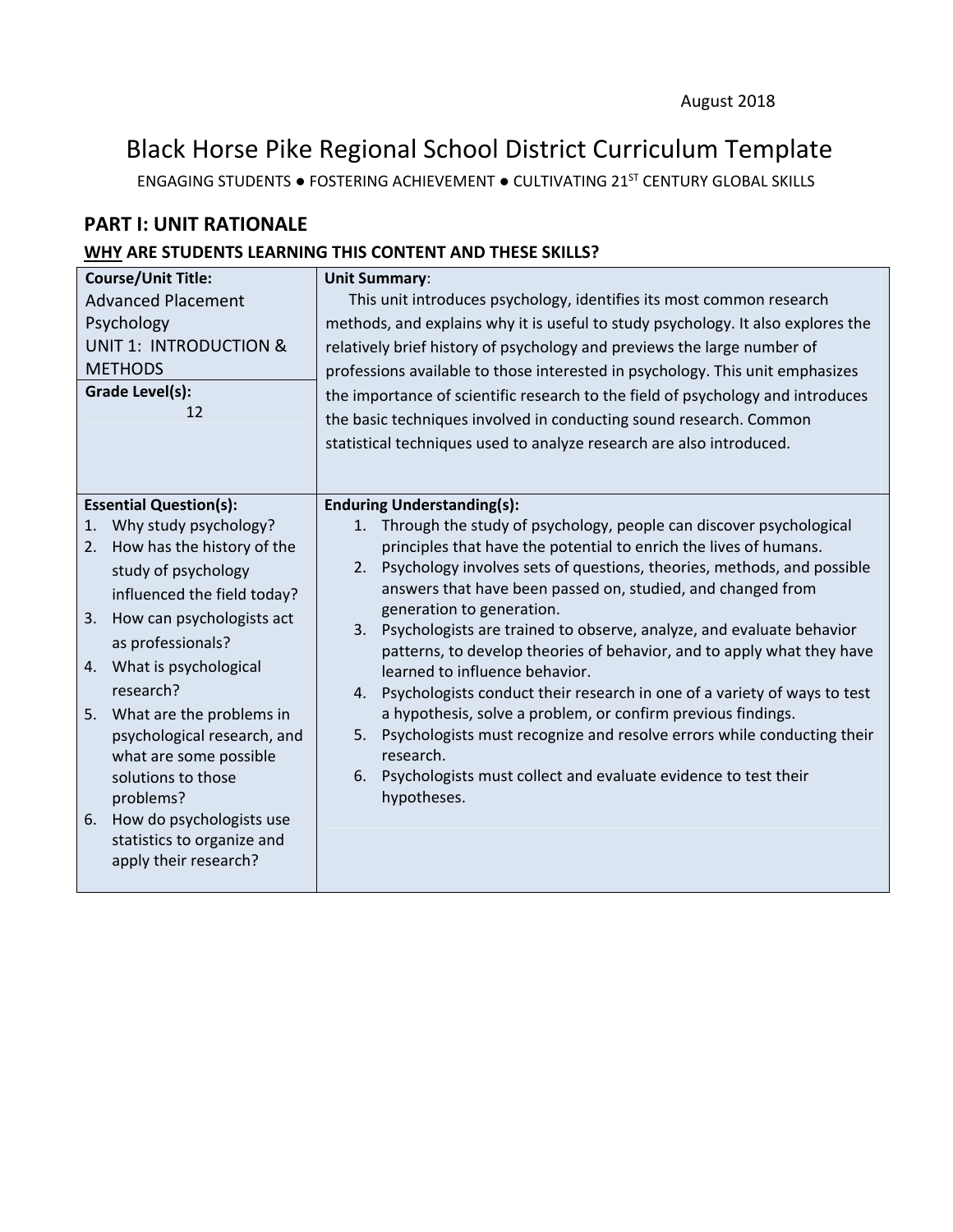# **PART II: INSTRUCTIONAL STRATEGIES AND RESOURCES DESCRIBE THE LEARNING TARGETS.**

#### **After each target, identify the NJSLS or Common Core Standards that are applicable**

| <b>Learning Target</b>                                                          | <b>NJSLS or CCSS</b>    |
|---------------------------------------------------------------------------------|-------------------------|
|                                                                                 |                         |
| 1. Recognize the range of topics that are covered in an introductory psychology | 1. SCI.9-12.SI.1.1      |
| course.                                                                         | LA.11-12.RI.2           |
|                                                                                 | LA.11-12.RH.4           |
| 2. Describe the goals and scientific basis of psychology.                       | LA.11-12.RH.10          |
|                                                                                 | LA.11-12.R.CCR.5        |
|                                                                                 | LA.11-12.RST.2          |
| 3. Explain important trends in the history of psychology.                       |                         |
|                                                                                 | 2. SCI.9-12.SI.1.1.1    |
|                                                                                 | SCI.9-12.SI.1.1.2       |
| 4. Analyze various approaches to the study of psychology.                       | LA.11-12.RH.10          |
|                                                                                 | LA.11-12.RST.2          |
| 5. Identify the work of a psychologist.                                         | LA.11-12.R.CCR.5        |
|                                                                                 | LA.11-12.R.CCR.10       |
|                                                                                 |                         |
| 6. Compare and contrast the careers and specialized fields in psychology.       | 3. SCI.9-12.SI.1.1.3    |
|                                                                                 | SCI.9-12.SI.1.1.4       |
| 7. Reconstruct the process of psychological research and the scientific method. | LA.11-12.RH.10          |
|                                                                                 | LA.11-12.RST.2          |
|                                                                                 | LA.11-12.R.CCR.10       |
| 8. Distinguish the different types of psychological research.                   |                         |
|                                                                                 | 4. SCI.9-12.SI.1.2.1    |
| 9. Critique the methodological hazards of doing research.                       | SCI.9-12.SI.1.2.2       |
|                                                                                 | SCI.9-12.SI.1.2.3       |
|                                                                                 | LA.11-12.RH.10          |
| 10. Evaluate the experimental procedures psychologists use to avoid bias.       | LA.11-12.RST.2          |
|                                                                                 | LA.11-12.R.CCR.10       |
| 11. Manipulate types of descriptive statistics and inferential statistics.      |                         |
|                                                                                 | SCI.9-12.SI.1.2.1<br>5. |
|                                                                                 | SCI.9-12.SI.1.2.2       |
|                                                                                 | SCI.9-12.SI.1.2.3       |
|                                                                                 | LA.11-12.RH.10          |
|                                                                                 |                         |
|                                                                                 | LA.11-12.RST.2          |
|                                                                                 | 6.<br>SCI.9-12.SI.1.2.1 |
|                                                                                 |                         |
|                                                                                 | SCI.9-12.SI.1.2.2       |
|                                                                                 | SCI.9-12.SI.1.2.3       |
|                                                                                 | LA.11-12.RH.10          |
|                                                                                 | LA.11-12.RI.1           |
|                                                                                 | LA.11-12.R.CCR.10       |
|                                                                                 |                         |
|                                                                                 | 7. SCI.9-12.SI.2.1.1    |
|                                                                                 | LA.11-12.RH.10          |
|                                                                                 | LA.11-12.RST.2          |
|                                                                                 |                         |
|                                                                                 | 8. SCI.9-12.SI.2.1.2    |
|                                                                                 | SCI.9-12.SI.2.1.3       |
|                                                                                 | SCI.9-12.SI.2.1.4       |
|                                                                                 | LA.11-12.RH.10          |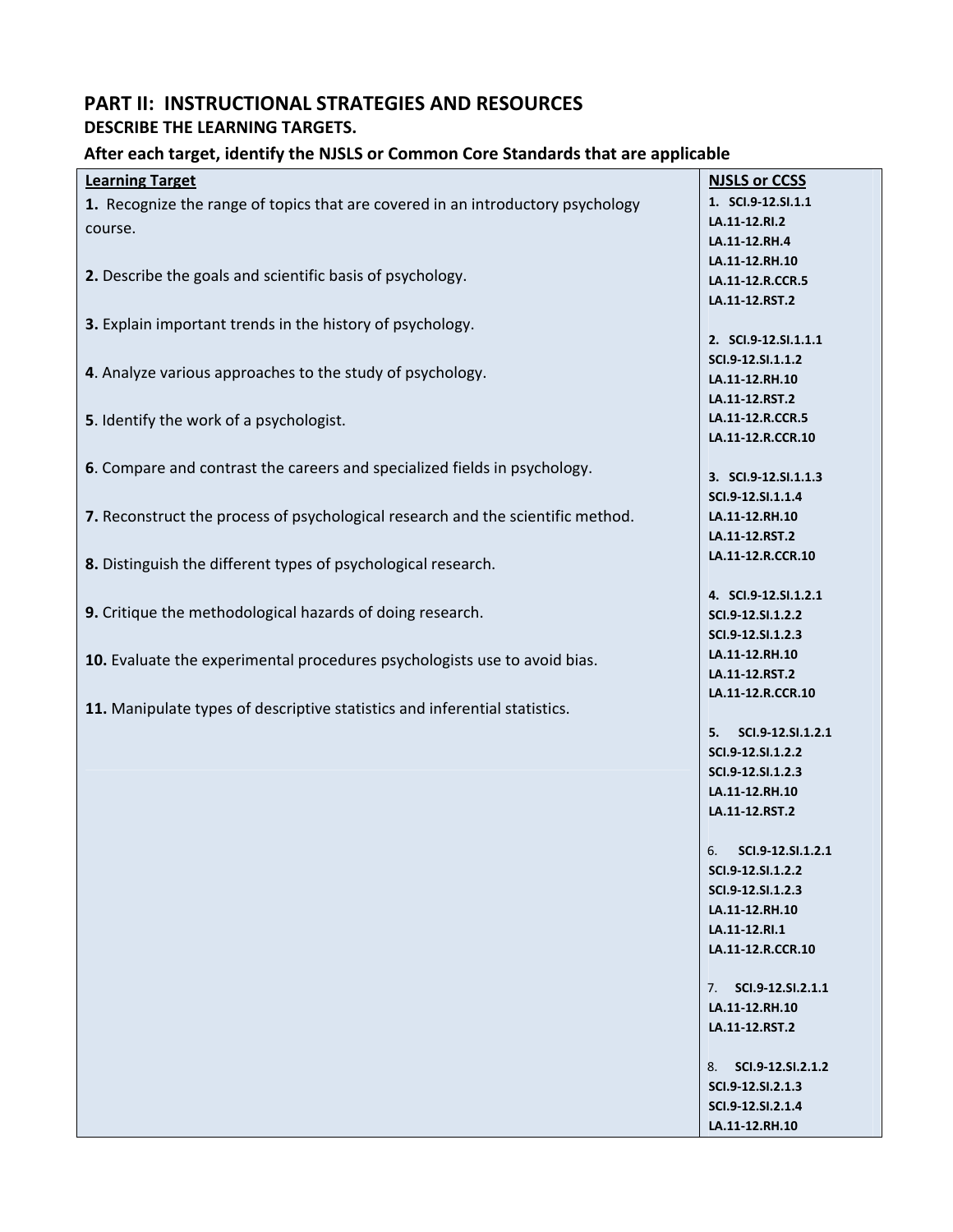| LA.11-12.RST.4       |
|----------------------|
|                      |
| 9. SCI.9-12.SI2.2.1  |
| SCI.9-12.SI.2.2.1    |
| LA.11-12.RH.10       |
| LA.11-12.RST.2       |
| LA.11-12.R.CCR.10    |
|                      |
| 10. SCI.9-12.SI2.2.1 |
| SCI.9-12.SI.2.2.1    |
| LA.11-12.RH.10       |
| LA.11-12.RST.8       |
|                      |
| 11. SCI.9-12.SI2.3.1 |
| SCI.9-12.SI2.3.2     |
| SCI.9-12.SI2.3.3     |
| SCI.9-12.SI2.3.4     |
| SCI.9-12.SI2.3.5     |
| SCI.9-12.SI2.3.6     |
| LA.11-12.RH.10       |
| .5.1.12.A            |
| LA.11-12.R.CCR.10    |
|                      |
|                      |

#### **Inter‐Disciplinary Connections:**

**Language Arts Literacy:** Technical writing for experiments, writing biographical information, writing non leading survey questions, read and analyze, "Psychology as a Soft Science."

**Technology:** Microsoft Word for typed documents; video clips; web navigation

Art: Pictures of different subfields of psychologist, skit on psychologists today, diagram of phrenology

**Math:** Central tendency computations, collecting data using variables, standard deviations

**Science:** Data collection on psychological subjects, cognitive v. physiological behaviors, scientific method (create own experiment)

### **Students will engage with the following text:**

Myers' Psychology for AP

Primary Source Reading: As Nature Made Him, The Psychology of Superheroes

Proposals for Internal Review Boards

Current Psychological Journal Articles: "Human Nature and Pop Culture"

Secondary Source Reading: "Psychology as a Soft Science"

**Suggested Accommodations/Modifications for Reading:** Highlight or underline main ideas in reading materials or provide annotated copies of readings; Provide students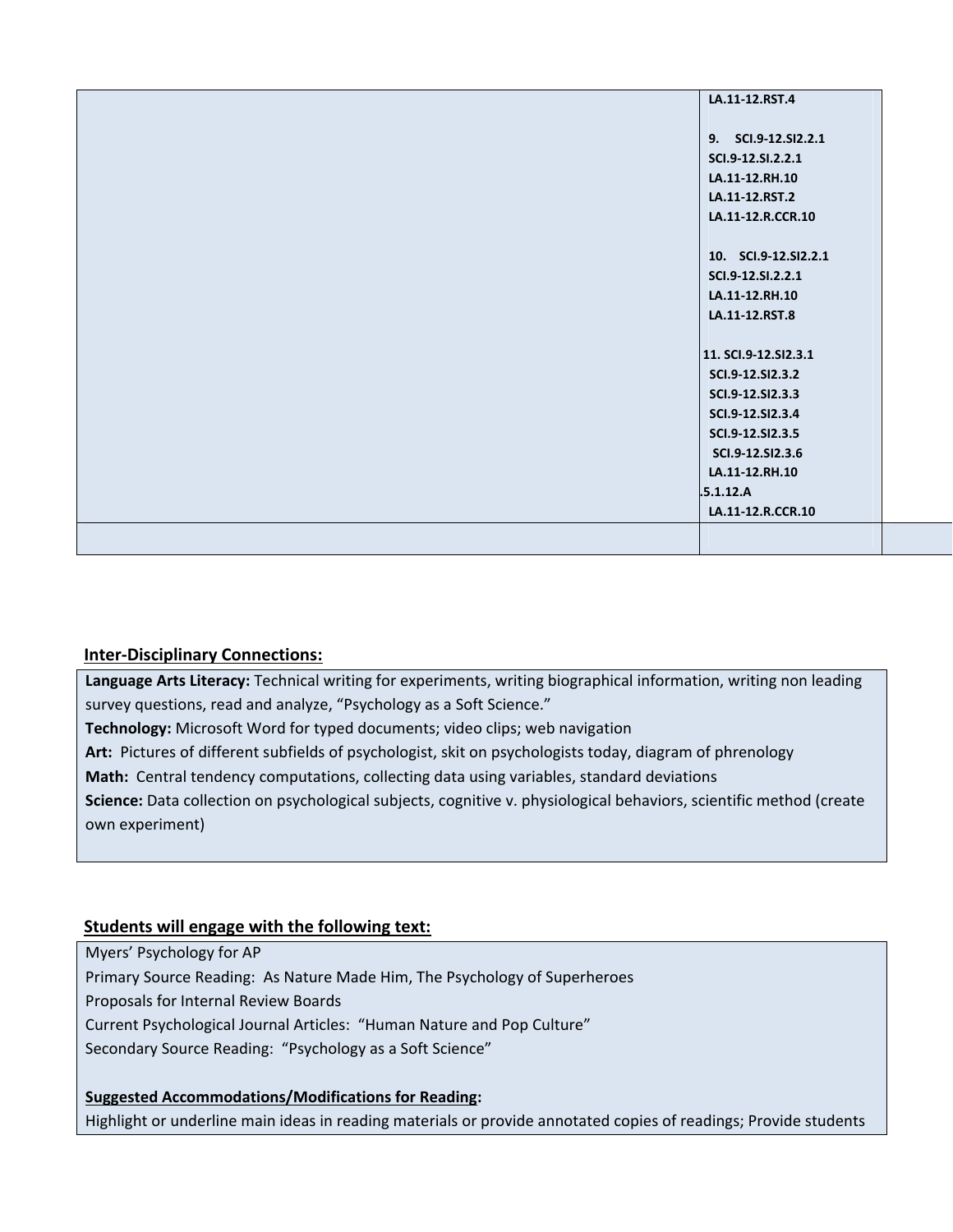with summaries of primary source documents; Pre-teach necessary vocabulary and skills; Provide student with a vocabulary quick reference sheet to assist in comprehension; Allow students to listen to audio recordings of readings if available; Give students reading materials in advance so that they can pre-read, ask questions, and then re-read materials; Provide guiding questions to complete when reading to ensure an understanding of main  $\sf{ld}$ eas.  $\sf{ld}$ 

#### **Students will write:**

Cornell Notes from textbook Cornell Notes – daily note taking Free Response Question – Research methods Reaction response (exit slip) – Who is your favorite psychologist? Survey on psychological concept Skit on subfields of psychology

#### **Suggested Accommodations/Modifications for Writing:**

Provide students with guided Cornell Notes; Provide guiding questions for written responses; Give checklists or step-by-step directions for assignments; Reduce length requirement for writing assignments; Reduce number of open‐ended responses; Give graphic organizers to help students organize their writing; Allow students to type responses if possible; Grade on content not mechanics; Provide extra space and lined paper for student responses for students with poor or large handwriting.

# **PART III: TRANSFER OF KNOWLEDGE AND SKILLS**

### **DESCRIBE THE LEARNING EXPERIENCE.**

#### **How will students uncover content and build skills.**

#### **Introduction to Psychology**

Define all chapter vocabulary

Cornell Notes

Free Response: Design an experiment that tests the hypothesis, "Cooperative learning is more effective in raising test scores than direct teacher instruction." Use the following terms in your response: Independent and dependent variables, Random sampling and assignment, Experimental and control grouping, Ethical consideration HW: List physiological and cognitive behaviors (daily life)

Free Response: Philosophers and psychologists have long debated the relative influences of heredity and environment on behavior. Give an example of how each of the following perspectives would explain their position in what is commonly known as the "nature‐nurture controversy." Students must identify which side of the "controversy" their example is addressing. Biological/Neuroscience, Behaviorism, Humanistic psychology, Evolutionary psychology, Psychoanalysis/psychodynamic, Developmental psychology

Video Clip: Scientific Method

Graphic Organizer: Psychological approaches

Graphic Organizer: Key psychologists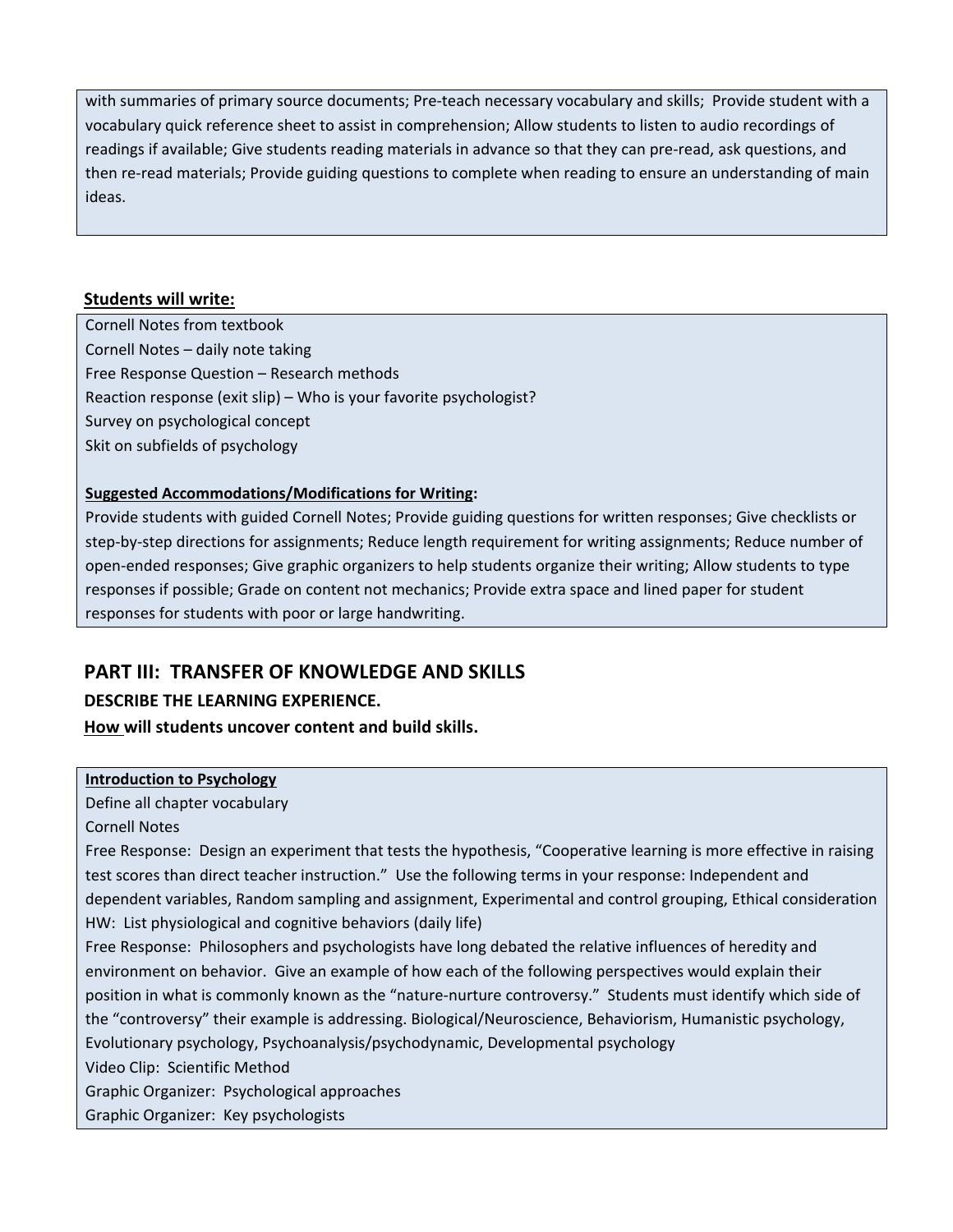Socratic Seminar: Ethics and psychology Case Study: David Reimer (Ethics) Map of phrenology Jobs in psychology list Biography of a famous psychologist Who's Who based on key characteristics Skits on what a psychologist does today Compare and contrast differences between the subfields Secondary Source Reading: "Psychology as a Soft Science"

#### **Research Methods**

Define all chapter vocabulary Cornell Notes Create your own experiment based on scientific method Take a survey to examine pitfalls Write survey to give to students Collect data for mean, median and mode calculations Take a walk to collect naturalistic data Operationally define different variables Internal Review Board simulation

#### **Suggested Accommodations/Modifications for Assignments and Instruction:**

Provide students with Socratic questions in advance so that they can formulate answers and contribute to discussions more effectively; Pre‐teach necessary vocabulary and skills; Provide student with a vocabulary quick reference sheet to assist in comprehension; Provide students with guided Cornell Notes; Break lectures into small portions; Use graphic organizers for writing assignments; Use exit slips to check for understanding of new concepts; Chunk assignments into smaller portions.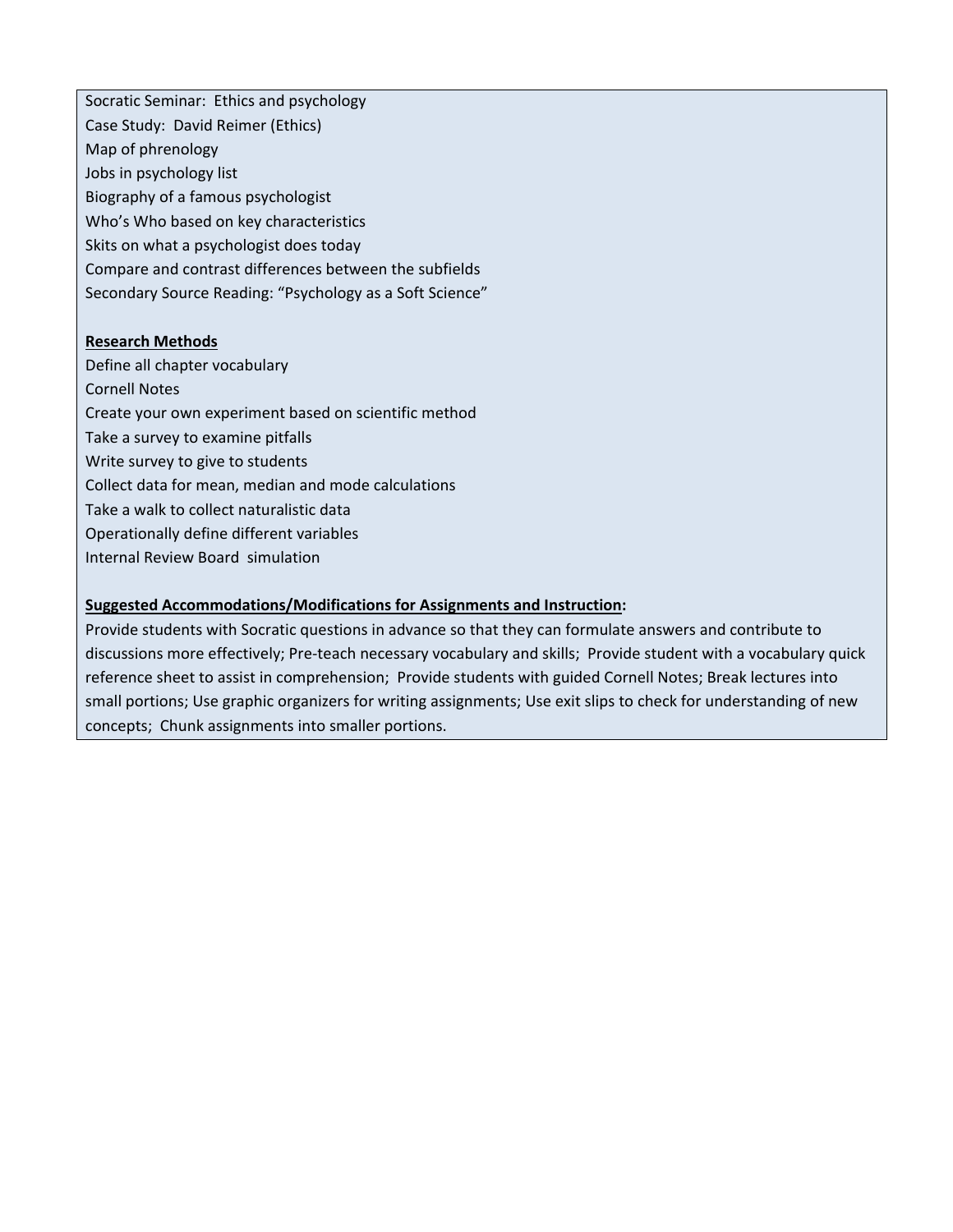# **PART IV: EVIDENCE OF LEARNING IDENTIFY THE METHODS BY WHICH STUDENTS WILL DEMONSTRATE THEIR UNDERSTANDING OF CONTENT AND THEIR ABILITY TO APPLY SKILLS. IDENTIFY BLOOM'S LEVELS.**



#### **Formative Assessments:**

**Quizzes:** Weekly cumulative quiz

**HW activities:** Practice multiple choice questions, biography poster, Cornell Notes, data collection on heights of your family

**In Class Discussion:** Question and answer

**Socratic Seminar**: Ethics and psychology

**Notebook:** Cornell Notes daily summative

\*These assessments will mostly require students to: remember, understand, apply, and analyze.\*

#### **Accommodations/Modifications:**

**Suggested Modifications/Accommodations for Formative Assessments:** Reduce number of open‐ended questions; Highlight, underline, or bold key terms; Grade content rather than mechanics; Divide or chunk assessments into portions; Provide graphic organizers for written assignments; Give partial credit for open‐ended response answers; Provide extra space and/or lined paper for student responses for students with poor or large handwriting; Increase spacing to reduce visual clutter; Put fewer questions on each page; Allow students to use notes for open‐ended questions; Read directions aloud and clarify, restate, or reword directions as necessary.

**Suggested for gifted & talented students:** Provide supplementary assignments and readings; Use inquiry based practices and allow students opportunities to conduct additional research; Provide assignment choices that require more detail and deeper understanding.

### **Summative Assessments:**

**Common Unit Benchmark Test:** Introduction to Psychology, Research Methods: Multiple Choice, Free Response questions

 $\mathcal{L}=\mathcal{L}^{\mathcal{L}}$  , where  $\mathcal{L}^{\mathcal{L}}$  , where  $\mathcal{L}^{\mathcal{L}}$  , where  $\mathcal{L}^{\mathcal{L}}$  , where  $\mathcal{L}^{\mathcal{L}}$ 

**AP Practice Tests/Questions:** Multiple choice and Free Response Questions

\*These assessments will mostly require students to: apply, analyze, evaluate, and create.\*

#### **Accommodations/Modifications:**

**Suggested Modifications/Accommodations for Summative Assessments:** Reduce number of open‐ended questions; Highlight, underline, or bold key terms; Grade content rather than mechanics; Divide or chunk assessments into portions and give over multiple days if necessary; Provide graphic organizers for written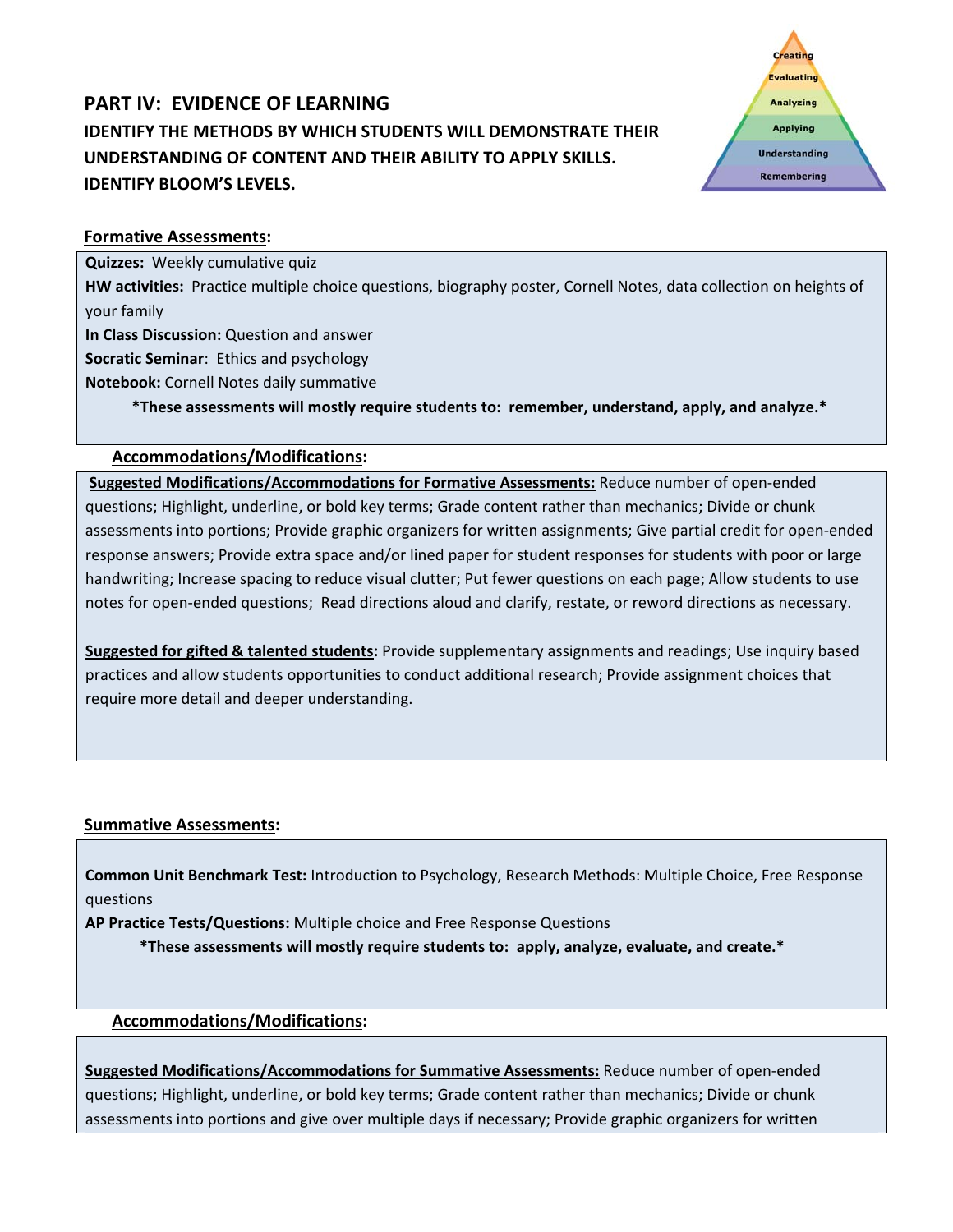responses; Give partial credit for open‐ended response answers; Increase spacing to reduce visual clutter on pages; Put fewer question on each page; Allow students to use notes for open‐ended questions; Read directions for each section aloud and clarify, restate, or reword directions as necessary.

**Suggested for gifted & talented students:** Provide supplementary or more lengthy readings on assessments; Provide enrichment activities for students who complete assessments quickly; Develop open‐ended questions that require more detailed responses and deeper understanding of material.

#### **Performance Assessments:**

**Projects:** Biography poster project, scientific nursery rhymes **Free Response**: Benefits/Gains from studying psychology **Case Study**: David Reimer (Ethics) **Skits**: What a psychologist does today **Create:** Own experiment based on scientific method **Simulation**: Internal Review Board 

# \*These assessments will mostly require students to: apply, analyze, evaluate, and create.\*

#### **Accommodations/Modifications:**

**Suggested Modifications/Accommodations for Performance Assessments:** Extended time, After‐school support; Provide oral and written instructions; Allow students to work with partners; Provide step‐by‐step directions or checklists for assignments; Use concrete examples; Divide or chunk assignments into portions; Give students a timeline/calendar with due dates and post due dates in a visible place in the room ‐ refer to them daily to improve time management

**Suggested for gifted & talented students:** Use inquiry based practices and allow students opportunities to conduct additional research; Provide project choices that require more detail and deeper understanding of material; Allow students to conduct their own research study.

# **Key to Standards**

# **Scientific Inquiry**

**SCI.9-12.SI.1 - [***Standard Area***] - Perspectives in Psychological Science SCI.9-12.SI.1.1 - [***Content Standard***] - Development of psychology as an empirical science SCI.9-12.SI.1.1.1 - [***Performance Standard***] - Define psychology as a discipline and identify its goals as a science SCI.9-12.SI.1.1.2 - [***Performance Standard***] - Describe the emergence of psychology as a scientific discipline SCI.9-12.SI.1.1.3 - [***Performance Standard***] - Describe perspectives employed to understand behavior and mental**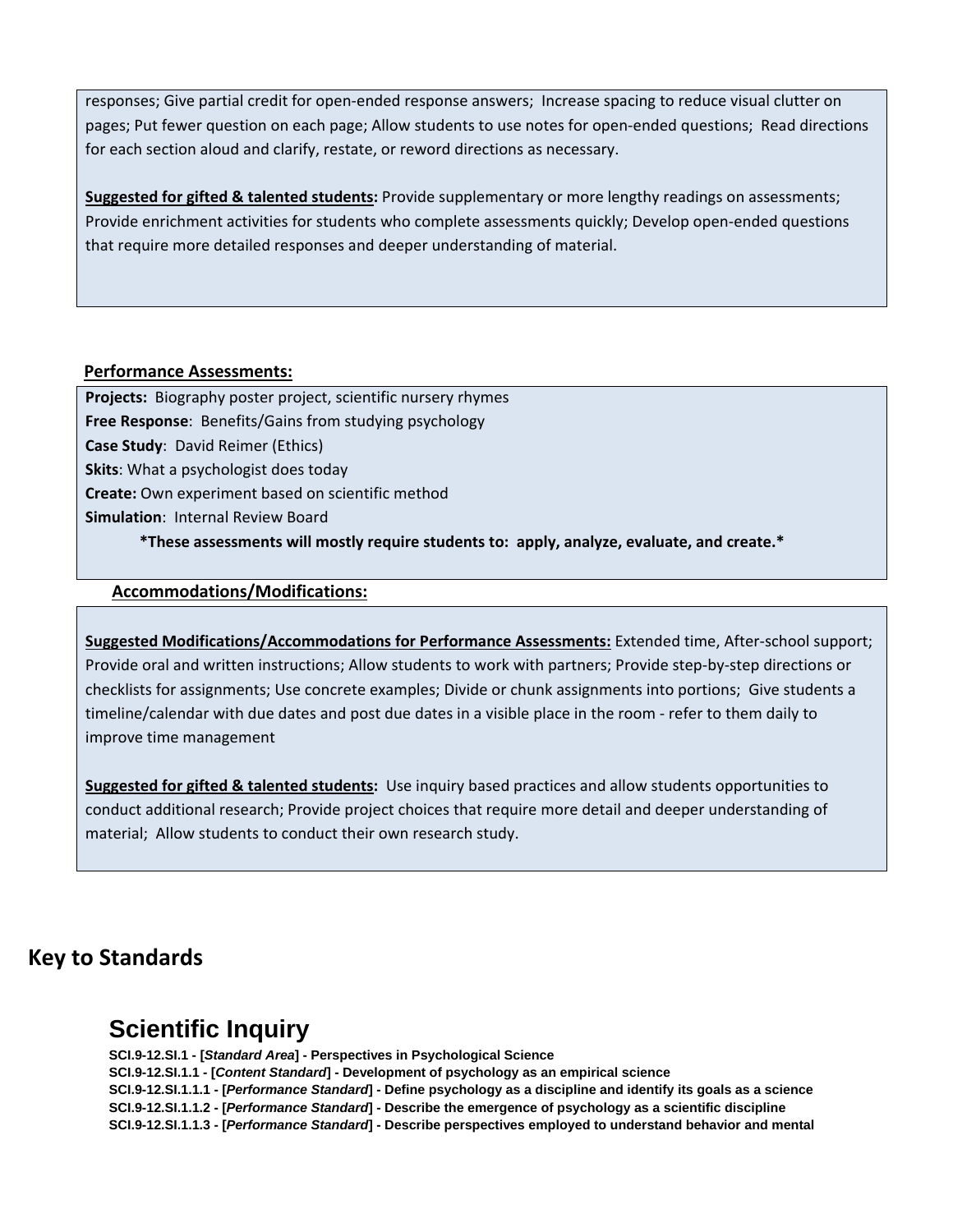**processes**

**SCI.9-12.SI.1.1.4 - [***Performance Standard***] - Explain how psychology evolved as a scientific discipline SCI.9-12.SI.1.2 - [***Content Standard***] - Major subfields within psychology**

**SCI.9-12.SI.1.2.1 - [***Performance Standard***] - Discuss the value of both basic and applied psychological research with human and non-human animals**

**SCI.9-12.SI.1.2.2 - [***Performance Standard***] - Describe the major subfields of psychology**

**SCI.9-12.SI.1.2.3 - [***Performance Standard***] - Identify the important role psychology plays in benefiting society and improving people's lives** 

# **Research Methods, Measurement, and Statistics**

**SCI.9-12.SI.2.1 - [***Content Standard***] - Research methods and measurements used to study behavior and mental processes**

**SCI.9-12.SI.2.1.1 - [***Performance Standard***] - Describe the scientific method and its role in psychology**

**SCI.9-12.SI.2.1.2 - [***Performance Standard***] - Describe and compare a variety of quantitative (e.g., surveys,** 

**correlations, experiments) and qualitative (e.g., interviews, narratives, focus groups) research methods**

**SCI.9-12.SI.2.1.3 - [***Performance Standard***] - Define systematic procedures used to improve the validity of research findings, such as external validity**

**SCI.9-12.SI.2.1.4 - [***Performance Standard***] - Discuss how and why psychologists use non-human animals in research**

**SCI.9-12.SI.2.2 - [***Content Standard***] - Ethical issues in research with human and non-human animals SCI.9-12.SI.2.2.1 - [***Performance Standard***] - Identify ethical standards psychologists must address regarding research with human participants**

**SCI.9-12.SI.2.2.2 - [***Performance Standard***] - Identify ethical guidelines psychologists must address regarding research with non-human animals**

**SCI.9-12.SI.2.3 - [***Content Standard***] - Basic concepts of data analysis**

**SCI.9-12.SI.2.3.1 - [***Performance Standard***] - Define descriptive statistics and explain how they are used by psychological scientists**

**SCI.9-12.SI.2.3.2 - [***Performance Standard***] - Define forms of qualitative data and explain how they are used by psychological scientists**

**SCI.9-12.SI.2.3.3 - [***Performance Standard***] - Define correlation coefficients and explain their appropriate interpretation**

**SCI.9-12.SI.2.3.4 - [***Performance Standard***] - Interpret graphical representations of data as used in both quantitative and qualitative methods**

**SCI.9-12.SI.2.3.5 - [***Performance Standard***] - Explain other statistical concepts, such as statistical significance and effect size**

**SCI.9-12.SI.2.3.6 - [***Performance Standard***] - Explain how validity and reliability of observations and measurements relate to data analysis**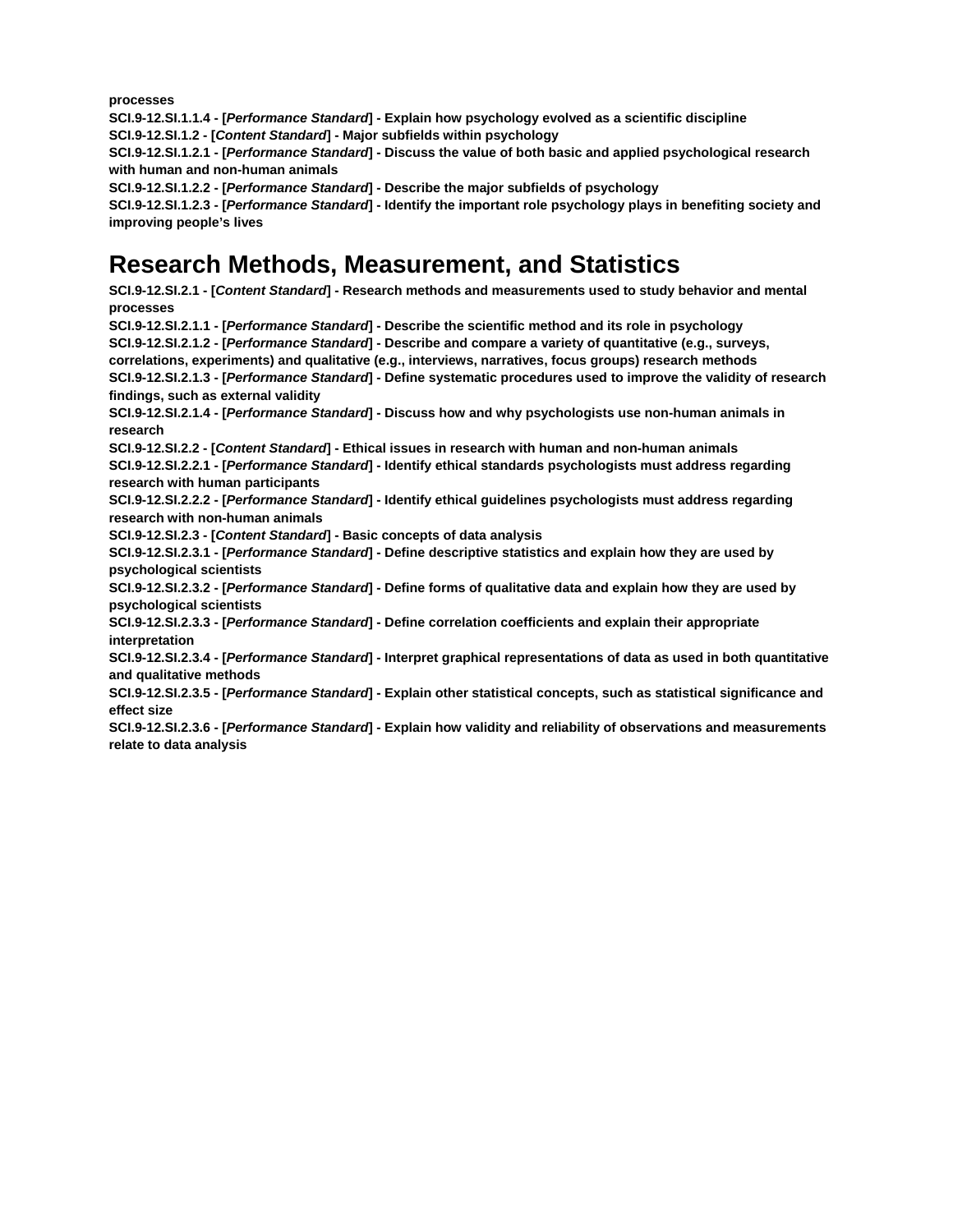# Black Horse Pike Regional School District Curriculum Template

ENGAGING STUDENTS ● FOSTERING ACHIEVEMENT ● CULTIVATING 21ST CENTURY GLOBAL SKILLS

# **PART I: UNIT RATIONALE**

# **WHY ARE STUDENTS LEARNING THIS CONTENT AND THESE SKILLS?**

| <b>Course/Unit Title:</b>                   | <b>Unit Summary:</b>                                                                                       |  |  |
|---------------------------------------------|------------------------------------------------------------------------------------------------------------|--|--|
| <b>Advanced Placement</b>                   | This unit explores the ways in which the brain and the body work together.                                 |  |  |
| Psychology                                  | The functions of the nervous system, the endocrine system, and how the                                     |  |  |
| <b>UNIT 2: BIOPSYCHOLOGY</b>                | environment affects the brain are described. This unit will explore altered                                |  |  |
| Grade Level(s):                             | states of consciousness, and sleep and sleep disorders are introduced.                                     |  |  |
| 12                                          | Additionally, the processes of sensation and perception are examined. Sensory                              |  |  |
|                                             | thresholds and the organization of perceptual information are explored.                                    |  |  |
|                                             |                                                                                                            |  |  |
|                                             |                                                                                                            |  |  |
| <b>Essential Question(s):</b>               | <b>Enduring Understanding(s):</b>                                                                          |  |  |
| 1. What is the basic structure              | Learning about the nervous system helps us know how messages that<br>1.                                    |  |  |
| of the nervous system?                      | are sent to the brain cause behavior.                                                                      |  |  |
| How do the many parts of<br>2.              | 2. There are many parts in the human brain that work together to                                           |  |  |
| the brain influence human                   | coordinate movement and stimulate thinking and emotions, resulting<br>in behavior.                         |  |  |
| behavior?                                   | 3. The endocrine system controls and excites growth and affects                                            |  |  |
| How does the endocrine<br>3.                | emotions and behavior in people.                                                                           |  |  |
| system influence human                      | Heredity is the transmission of characteristics from parents to children,<br>4.                            |  |  |
| behavior?                                   | while environment is the world around you; they both have a major                                          |  |  |
| How do heredity and<br>4.                   | effect on your body and behavior.                                                                          |  |  |
| environment affect human                    | Sleep - an essential state of consciousness - involves stages and<br>5.                                    |  |  |
| behavior?                                   | periods of dreaming.                                                                                       |  |  |
| What is involved in the<br>5.               | Hypnosis, biofeedback, and meditation are altered states of<br>6.                                          |  |  |
| various stages of sleep?                    | consciousness that can occur when we are awake.                                                            |  |  |
| How do altered states of<br>6.              | Psychoactive drugs interact with the central nervous system to alter<br>7.                                 |  |  |
| consciousness influence                     | consciousness.                                                                                             |  |  |
| people when they are                        | 8. Sensations occur anytime a stimulus activates a receptor, and they                                      |  |  |
| awake?                                      | initiate humans' understanding of their reality.                                                           |  |  |
| How do drugs alter people's<br>7.           | The sense organs - the eyes, ears, tongue, nose, skin, and others - are<br>9.                              |  |  |
| consciousness?                              | the receptors of sensations.                                                                               |  |  |
| How do sensations<br>8.                     | 10. The way we interpret sensations and organize them into meaningful<br>experiences is called perception. |  |  |
| influence people's                          |                                                                                                            |  |  |
| understandings?                             |                                                                                                            |  |  |
| How do people's senses<br>9.                |                                                                                                            |  |  |
| receive sensations?                         |                                                                                                            |  |  |
| 10. How do people understand<br>sensations? |                                                                                                            |  |  |
|                                             |                                                                                                            |  |  |
|                                             |                                                                                                            |  |  |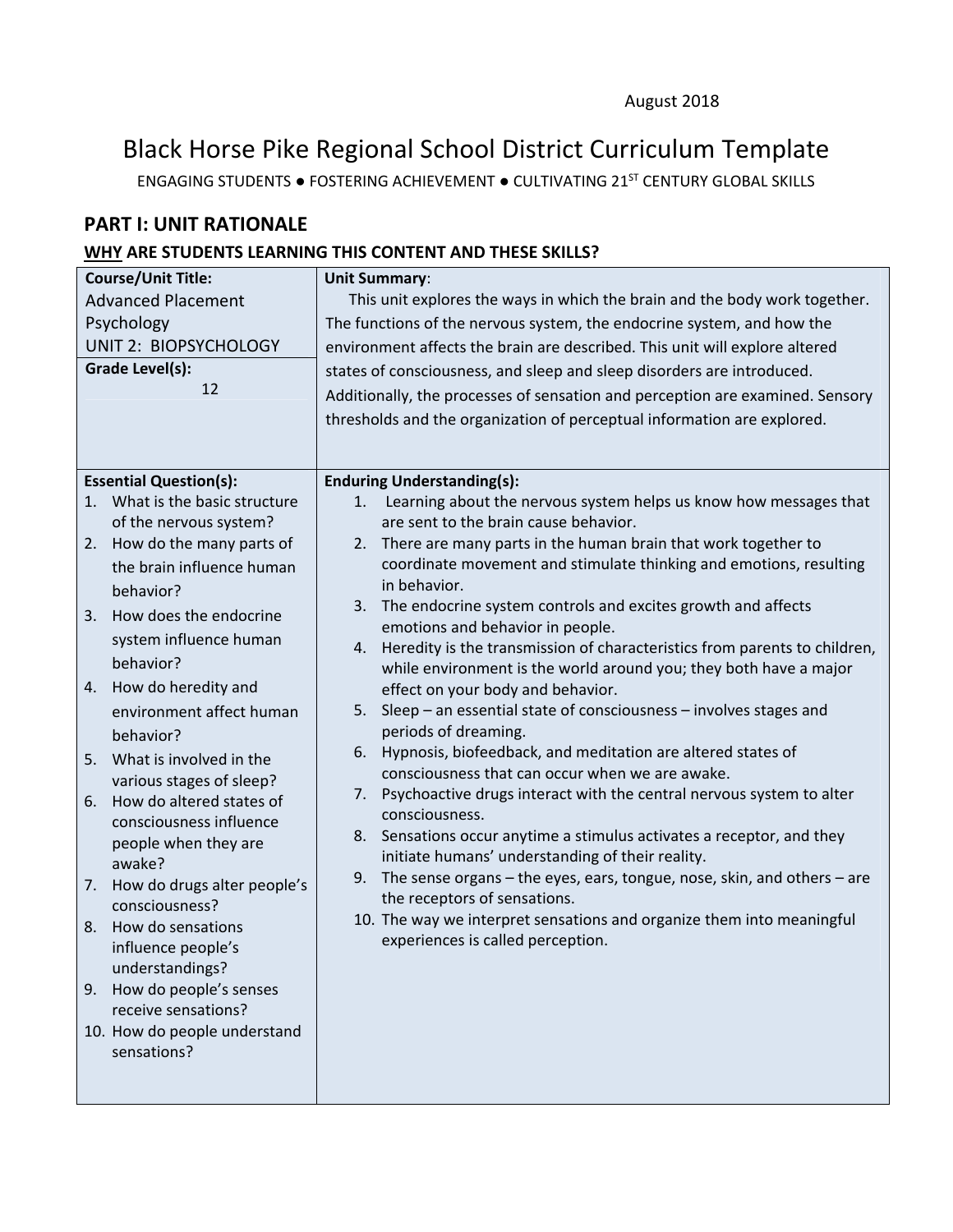# **PART II: INSTRUCTIONAL STRATEGIES AND RESOURCES DESCRIBE THE LEARNING TARGETS.**

#### **After each target, identify the NJSLS or Common Core Standards that are applicable**

| <b>Learning Target</b>                                                             | <b>NJSLS or CCSS</b>                 |
|------------------------------------------------------------------------------------|--------------------------------------|
| 1. Identify the parts of the nervous system.                                       | 1. SCI.9-12.B.1.1                    |
|                                                                                    |                                      |
|                                                                                    |                                      |
| 2. Demonstrate the functions of the nervous system.                                | 2. SCI.9-12.B.1.1.2                  |
|                                                                                    |                                      |
|                                                                                    | LA.11-12.RST.2                       |
| 3. Describe the structure and functions of the human brain and ways psychologists  |                                      |
| study the brain.                                                                   | 3. SCI.9-12.B.1.1.3                  |
|                                                                                    |                                      |
|                                                                                    | SCI.9-12.B.1.1.4                     |
|                                                                                    | SCII.9-12.B.1.1.5                    |
|                                                                                    |                                      |
|                                                                                    | 4. SCI.9-12.B.1.2                    |
|                                                                                    | LA.9-12.RST.2                        |
| 4. Explain the endocrine system.                                                   |                                      |
|                                                                                    |                                      |
|                                                                                    | 5. SCI.9-12.B.1.2.2                  |
| 5. Predict the functions of hormones in the endocrine system.                      | SCI.9-12.B.1.2.3                     |
|                                                                                    |                                      |
|                                                                                    | LA.11-12.RST.8                       |
|                                                                                    |                                      |
| 6. Categorize examples of the effects of heredity and environment on behavior.     | 6. SCI.9-12.B.1.3.1                  |
|                                                                                    |                                      |
|                                                                                    | SCI.9-12.B.1.3.2<br>SCI.9-12.B.1.3.3 |
|                                                                                    |                                      |
|                                                                                    | LA.11-12.RST.8                       |
|                                                                                    |                                      |
| 7. Summarize research of the effects of heredity and environment on behavior.      | 7. SCI.9-12.B.1.4.1                  |
|                                                                                    |                                      |
|                                                                                    | SCI.9-12.B.1.4.2<br>SCI.9-12.B.1.4.  |
|                                                                                    |                                      |
|                                                                                    | LA.11-12.RST.2                       |
|                                                                                    |                                      |
| 8. Analyze the four stages of sleep and the period of dreaming.                    | 8. SCI.9-12.B.3.2.1                  |
|                                                                                    |                                      |
|                                                                                    | SCI.9-12.B.3.2.2                     |
|                                                                                    | SCI.9-12.B.3.2.3                     |
|                                                                                    | SCI.9-12.B.3.2.4                     |
|                                                                                    | SCI.9-12.B.3.2.5                     |
|                                                                                    | LA.11-12.RST.4                       |
|                                                                                    | LA.11-12.RST.2                       |
|                                                                                    |                                      |
|                                                                                    |                                      |
| 9. Interpret how hypnosis, biofeedback, and meditation are altered states of       | 9.SCI.9-12.B.3.4.1                   |
| consciousness that can occur while we are awake.                                   | SCI.9-12.B.3.4.2                     |
|                                                                                    | SCI.9-12.B.3.4.3                     |
|                                                                                    | LA.11-12.RST.4                       |
|                                                                                    |                                      |
|                                                                                    |                                      |
| 10. Compare and contrast psychoactive drugs and demonstrate how they interact with | 10.SCI.9-12.B.3.3.1                  |
|                                                                                    | SCI.9-12.B.3.3.2                     |
| the central nervous system to alter consciousness.                                 | SCI.9-12.B.3.3.3                     |
|                                                                                    | SCI.9-12.B.3.3.4                     |
|                                                                                    |                                      |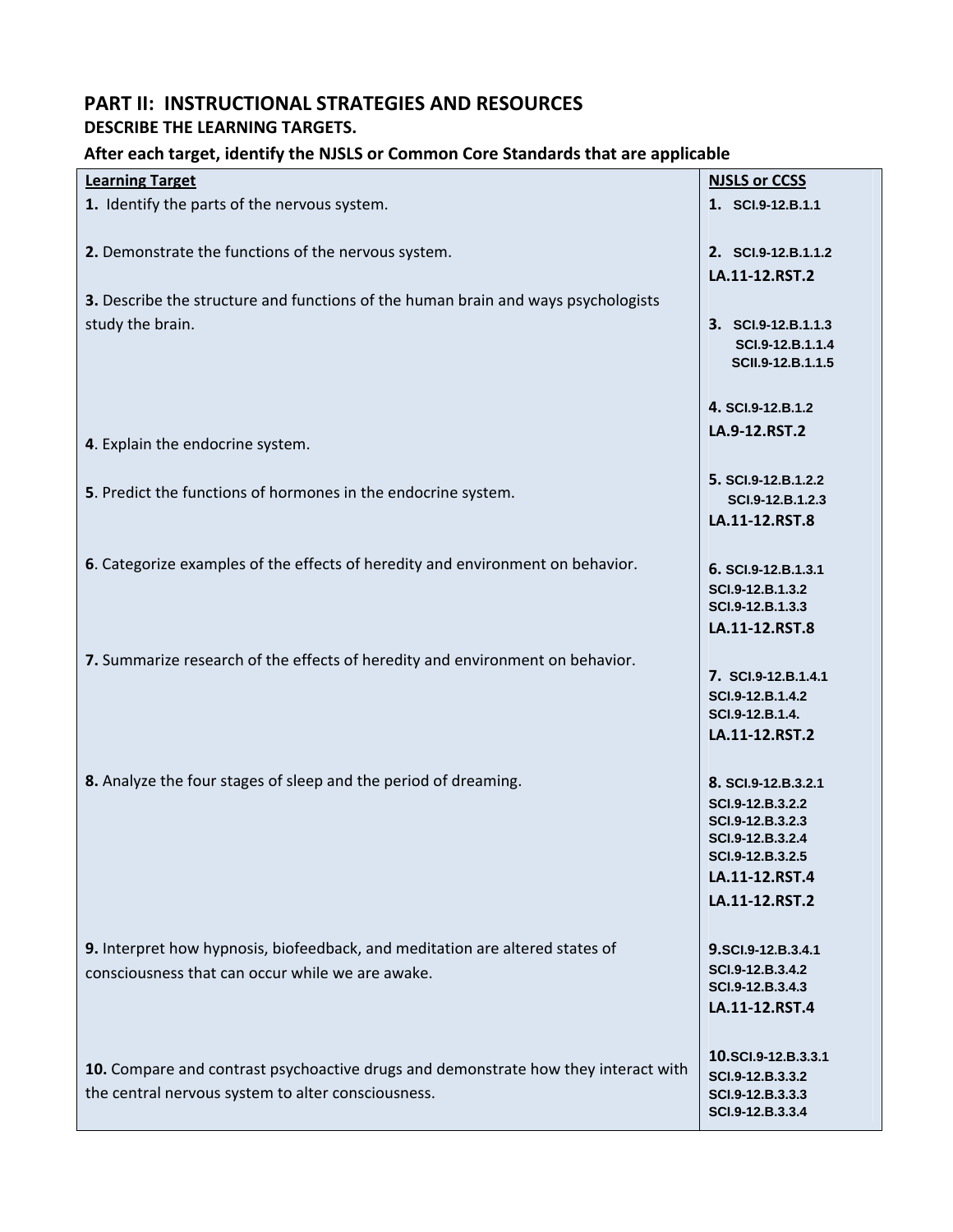| 11. Critique how sensations occur anytime a stimulus activates a receptor and that | LA.11-12.RST.2                       |
|------------------------------------------------------------------------------------|--------------------------------------|
| perceptions allow humans to react to their environment.                            |                                      |
|                                                                                    | 11. SCI.9-12.B.2.1.1                 |
|                                                                                    | SCI.9-12.B.2.1.2                     |
| 12. Provide examples of the sense organs as the receptors of sensations.           | LA.11-12.RST.4                       |
|                                                                                    |                                      |
|                                                                                    | 12. SCI.9-12.B.2.2.1                 |
|                                                                                    | SCI.9-12.B.2.2.2                     |
|                                                                                    | SCI.9-12.B.2.2.3<br>SCI.9-12.B.2.2.4 |
|                                                                                    | LA.11-12.RST.2                       |
| 13. Recognize perception as the way we interpret sensations and organize them into |                                      |
| meaningful experiences.                                                            |                                      |
|                                                                                    | 13. SCI.9-12.B.2.3.1                 |
|                                                                                    | SCI.9-12.B.2.3.2                     |
|                                                                                    | SCI.9-12.B.2.3.3<br>SCI.9-12.B.2.3.4 |
|                                                                                    | SCI.9-12.B.2.3.5                     |
|                                                                                    | SCI.9-12.B.2.3.6                     |
|                                                                                    | LA.11-12.RST.4                       |
|                                                                                    |                                      |
|                                                                                    |                                      |
|                                                                                    |                                      |

#### **Inter‐Disciplinary Connections:**

**Language Arts Literacy** – Free Response Questions – sleep disorders, create a superhero based off a augmented brain structure, debate: nature v. nurture, case study: Phineas Gage, writing split brain, writing a ghost story and circadian rhythm, sleep and dreams journal

**Technology** – Microsoft word for typed documents, video clips, web navigation, applications for brain study, IQ test

**Art** – Pipe cleaner neuron, Play‐Doh brains, color coding brain functions, analyze optical illusions, creating a persuasive advertisement, neuron dance, neural communication

**Science –** Discussion of the nervous system, diagram of nervous system, endocrine system functions, and sleep cycle, anatomy of the eye, ear and tongue, identification of right and left brain functions

#### **Students will engage with the following text:**

Myers' Psychology for AP Primary Source Reading: Stroop effect Secondary Source Reading: Phineas Gage

#### **Suggested Accommodations/Modifications for Reading:**

Highlight or underline main ideas in reading materials; Give students annotated copies of readings; Provide students with summaries of primary/secondary source documents; Pre‐teach necessary vocabulary and skills;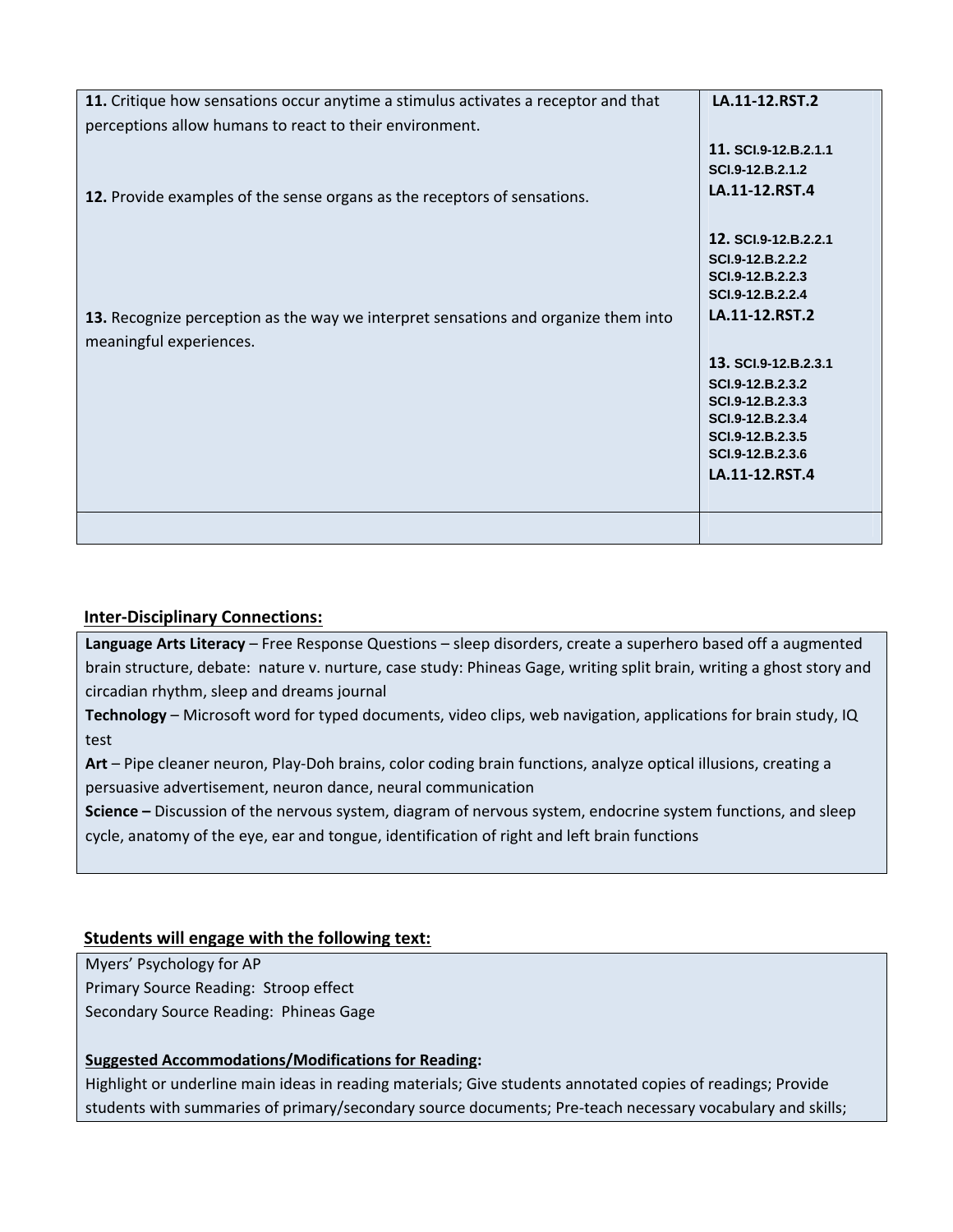Provide student with a vocabulary reference sheet or bookmark to assist in comprehension; Allow students to listen to audio recordings of readings if available; Give students reading materials in advance so that they can pre‐ read, ask questions, and then re‐read materials; Provide guiding questions to complete when reading to ensure an understanding of main ideas.

#### **Students will write:**

Cornell notes – daily note taking Cornell notes – textbook Writing Prompt: ghost story of nervous system Writing Prompt: circadian rhythms Journal Writing: Sleep & Dreams Story of superhero with augmented brain structure Outcome of split brain surgery How an optical illusion works

#### **Suggested Accommodations/Modifications for Writing:**

Provide students with guided Cornell Notes; Provide guiding questions for written responses; Give checklists or step-by-step directions for assignments; Reduce length requirement for writing assignments; Reduce number of open‐ended responses; Give graphic organizers to help students organize their writing; Allow students to type responses if possible; Grade on content not mechanics; Provide extra space and lined paper for student responses for students with poor or large handwriting.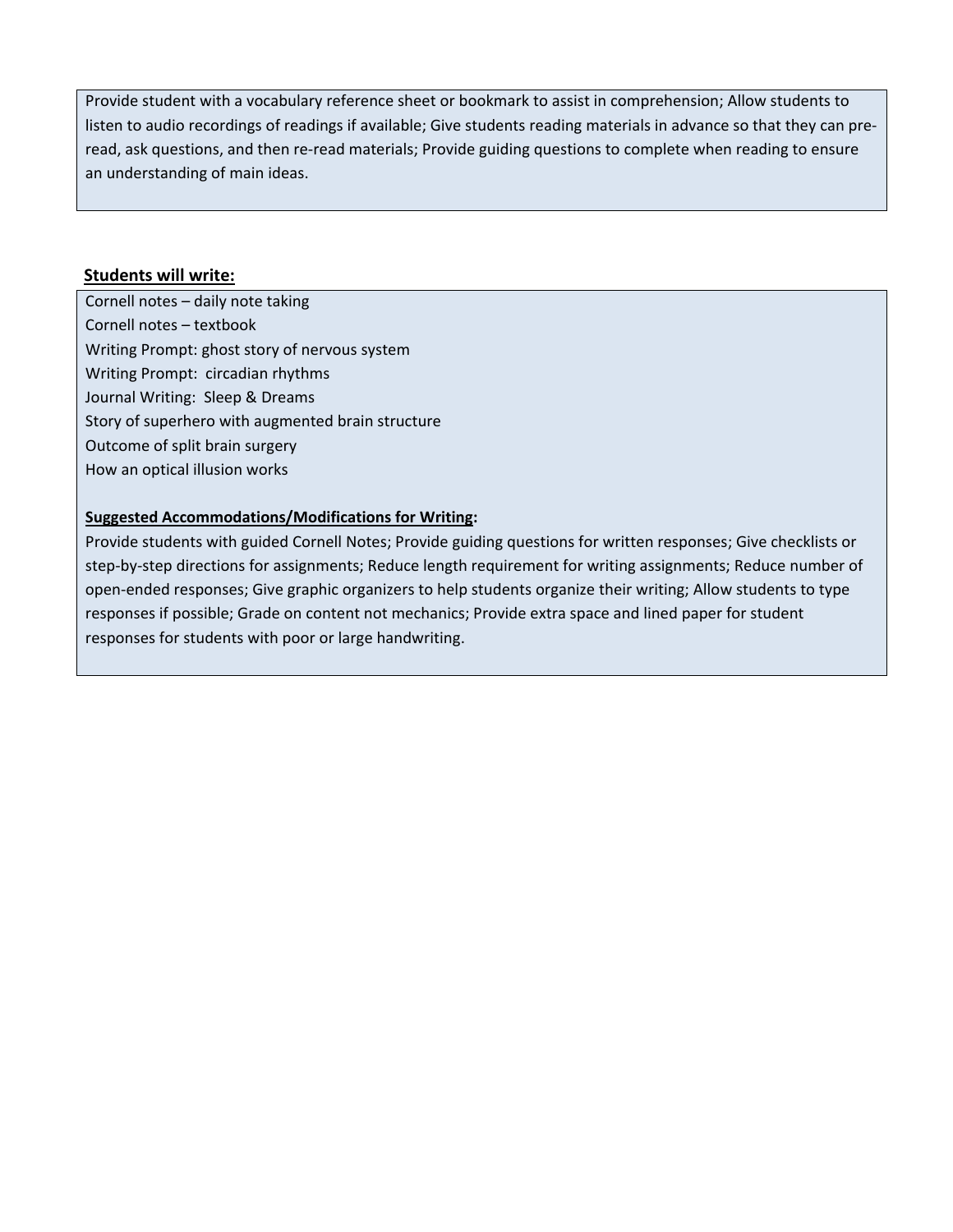# **PART III: TRANSFER OF KNOWLEDGE AND SKILLS**

#### **DESCRIBE THE LEARNING EXPERIENCE.**

#### **How will students uncover content and build skills.**

#### **Biological Bases of Behavior**

Define all chapter vocabulary

Cornell Notes from textbook

Diagram and build a neuron

Neuron dance

Write a ghost story about the nervous system

Extrapolate data from exercise to comprehend the nervous system

Kinesthetic neural communication

Video: neurotransmitters

Building brain models

Video: left and right brain

Activity: identify left right brain functions

Computer Lab: IQ test

Virtual Game: Mr. Split Brainy

Video: twins and nature v. nurture

MRI, EEG, PET and CAT scan pictures

Diagram of Endocrine system

Case Study: split brain

Debate: nature and nurture

Color code diagram of human brain

Free Response Question: If you stub your toe, how does the impulse travel through your nervous system allowing you to pull your toe back and jump up and down in pain? Explain how this process occurs (including the process of neural transmission) using the following terms in context:

- Sensory neuron
- Peripheral nervous system
- Central nervous system
- Interneuron
- Motor neuron
- Action potential
- Neurotransmitter
- Synapse

Free Response Question: A patient who is admitted to the hospital after a stroke suffers from the following symptoms: episodes of intense, unexplainable fear; difficulty speaking and reading aloud; and blindness in his right visual field.

Part A: Using the terms below, explain why you would use these scans to investigate the patient's brain functioning and,

- PET Scan
- MRI scan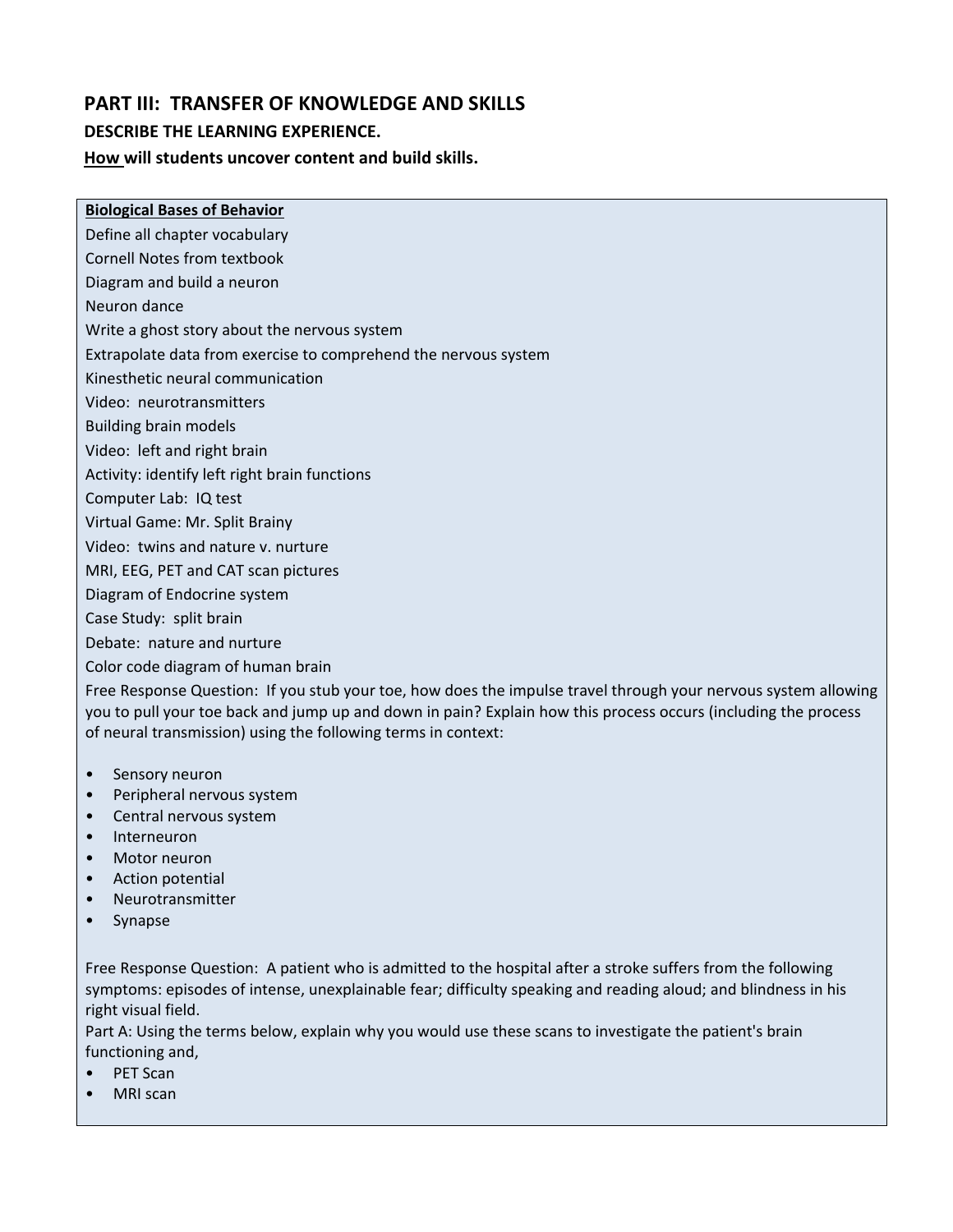Part B: Using the terms below, explain which brain structures you predict might have been affected by the stroke, and why you think those brain structures were affected. (Note: Not all the brain structures listed below were necessarily affected by the stroke. Your essay should clearly indicate which brain structures you predict were affected and which were not.)

- Brainstem
- Amygdala
- Hypothalamus
- Occipital lobe
- Broca's area
- Angular gyrus

#### **Sensation and Perception**

Define all chapter vocabulary

Cornell Notes from textbook

Absolute threshold & difference threshold activity

- Sensory adaptation activity
- Optical illusions
- Stroop effect demonstration (p. 213)
- Taste test experiment
- Create an advertisement using gestalt principles
- Cocktail party demonstration
- Dual listening demonstration
- Weber's Law demonstration
- Video: selective attention gorilla
- Video: subconscious attention memory
- Video: change blindness
- Difference threshold demonstration
- Zimbardo prison experiment
- Diagram an eye
- Color blindness demonstration
- Video: laser eye surgery
- Sound demonstration
- Diagram an ear
- Taste test for sensations
- Analyze illusions for monocular and binocular cues

Video Clips: optical illusions

Free Response Question: Use the following terms to describe in detail how you visually perceive an object that you can see right now. Use the terms in order to correctly describe the sequence of events involved in your example of visual perception.

- Thalamus
- Retina
- Pupil
- Transduction
- Action potential
- Feature detector
- Excitatory neurotransmitter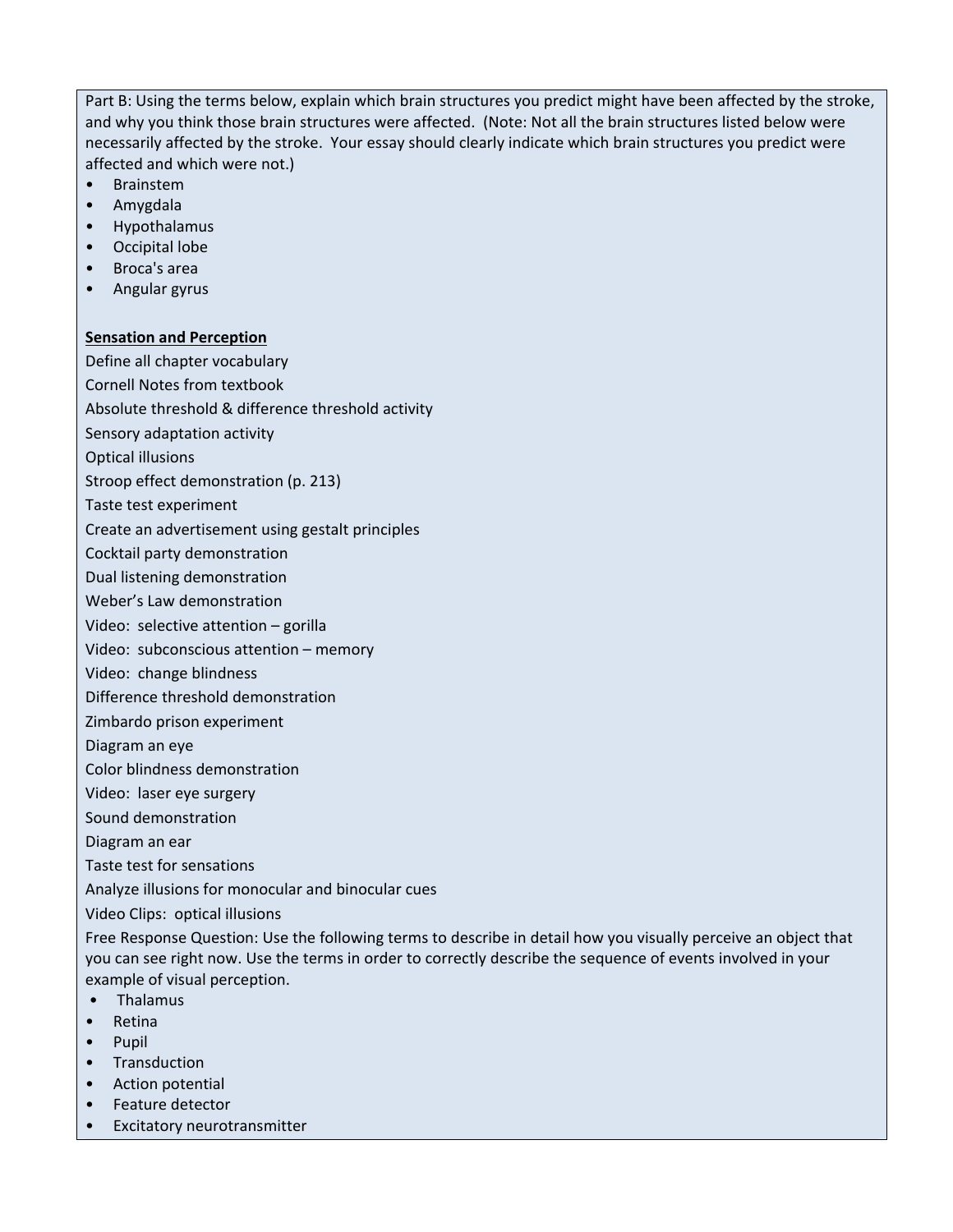#### **States of Consciousness**

Diagram the sleep cycle

Write a story about circadian rhythm

Keep a journal of sleep and dreams

Analyze dreams based on many different theories

Compare the effects of sleep loss of those of alcohol

Rate sleep disorders

Video Clips: sleep disorders

Experiment of power of suggestion

Demonstration: hypnosis suggestibility

Meditative breathing

Yoga/Tai Chi

Diagram drugs and effects on consciousness

#### Mouse Party

Free Response Question: Professor Dement believes that different states of consciousness are each associated with increased levels of activity in specific, different parts of the brain. Develop at least one possible hypothesis Professor Dement might want to study to test this belief and design an experiment to test the hypothesis. Use the following terms correctly in your response.

- Independent variable
- Dependent variable
- Operational definition
- fMRI
- **Psychoactive drugs**
- REM sleep
- Hypnosis

#### **Suggested Accommodations/Modifications for Assignments and Instruction:**

Provide students with Socratic questions in advance so that they can formulate answers and contribute to discussions more effectively; Pre‐teach necessary vocabulary and skills; Provide student with a vocabulary quick reference sheet to assist in comprehension; Provide students with guided Cornell Notes; Break lectures into small portions; Use graphic organizers for writing assignments; Use exit slips to check for understanding of new concepts; Chunk assignments into smaller portions.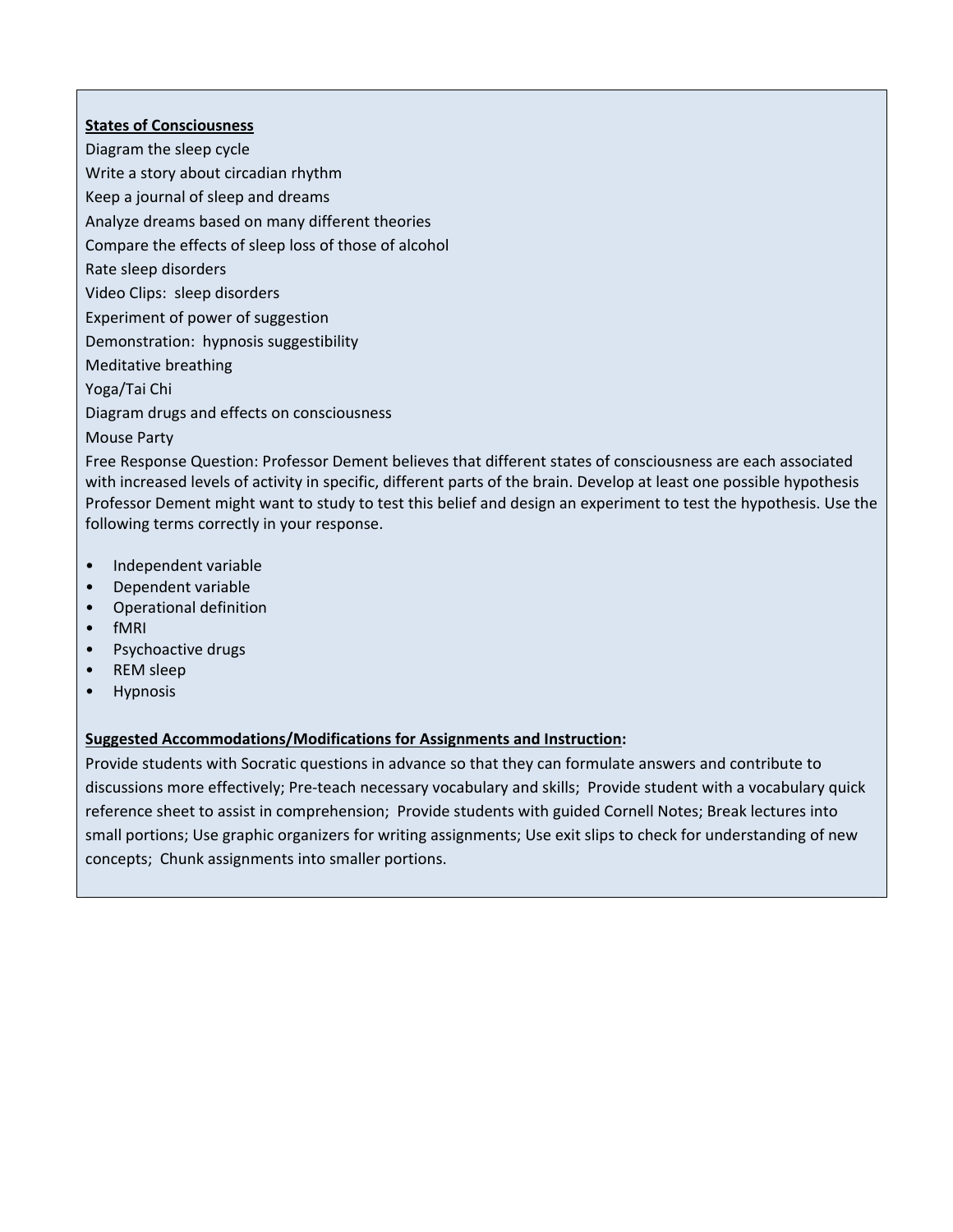# **PART IV: EVIDENCE OF LEARNING IDENTIFY THE METHODS BY WHICH STUDENTS WILL DEMONSTRATE THEIR UNDERSTANDING OF CONTENT AND THEIR ABILITY TO APPLY SKILLS. IDENTIFY BLOOM'S LEVELS.**



#### **Formative Assessments:**

**Quizzes:** Weekly cumulative quizzes

**HW/CW activities:** Practice multiple choice questions, make a model of a brain, computer demonstrations, create an advertisement based on Gestalt principles, nervous system writing, IQ test, diagrams of neuron, brain, eye, ear, and endocrine system, ghost story and circadian rhythm story **In Class Discussion:** Question and answer, nature v. nurture debate

**Notebook:** Cornell Notes daily summative

 **\*These assessments will mostly require students to: remember, understand, apply, and analyze.\*** 

#### **Accommodations/Modifications:**

**Suggested Modifications/Accommodations for Formative Assessments:** Reduce number of open‐ended questions; Highlight, underline, or bold key terms; Grade content rather than mechanics; Divide or chunk assessments into portions; Provide graphic organizers for written assignments; Give partial credit for open‐ended response answers; Provide extra space and/or lined paper for student responses for students with poor or large handwriting; Increase spacing to reduce visual clutter; Put fewer question on each page; Allow students to use notes for open‐ended questions; Read directions aloud and clarify, restate, or reword directions as necessary.

**Suggested for gifted & talented students:** Provide supplementary assignments and readings; Use inquiry based practices and allow students opportunities to conduct additional research; Provide assignment choices that require more detail and deeper understanding.

#### **Summative Assessments:**

 **Common Unit Benchmark Test:** Biological Bases of Behavior, Sensation and Perception: Multiple Choice, Free Response Questions

 **AP Practice Tests/Questions:** Multiple Choice and Free Response Questions

\*These assessments will mostly require students to: apply, analyze, evaluate, and create.\*

#### **Accommodations/Modifications:**

**Suggested Modifications/Accommodations for Summative Assessments:** Reduce number of open‐ended questions; Highlight, underline, or bold key terms; Grade content rather than mechanics; Divide or chunk assessments into portions and give over multiple days if necessary; Provide graphic organizers for written responses; Give partial credit for open‐ended response answers; Increase spacing to reduce visual clutter on pages; Put fewer question on each page; Allow students to use notes for open-ended questions; Read directions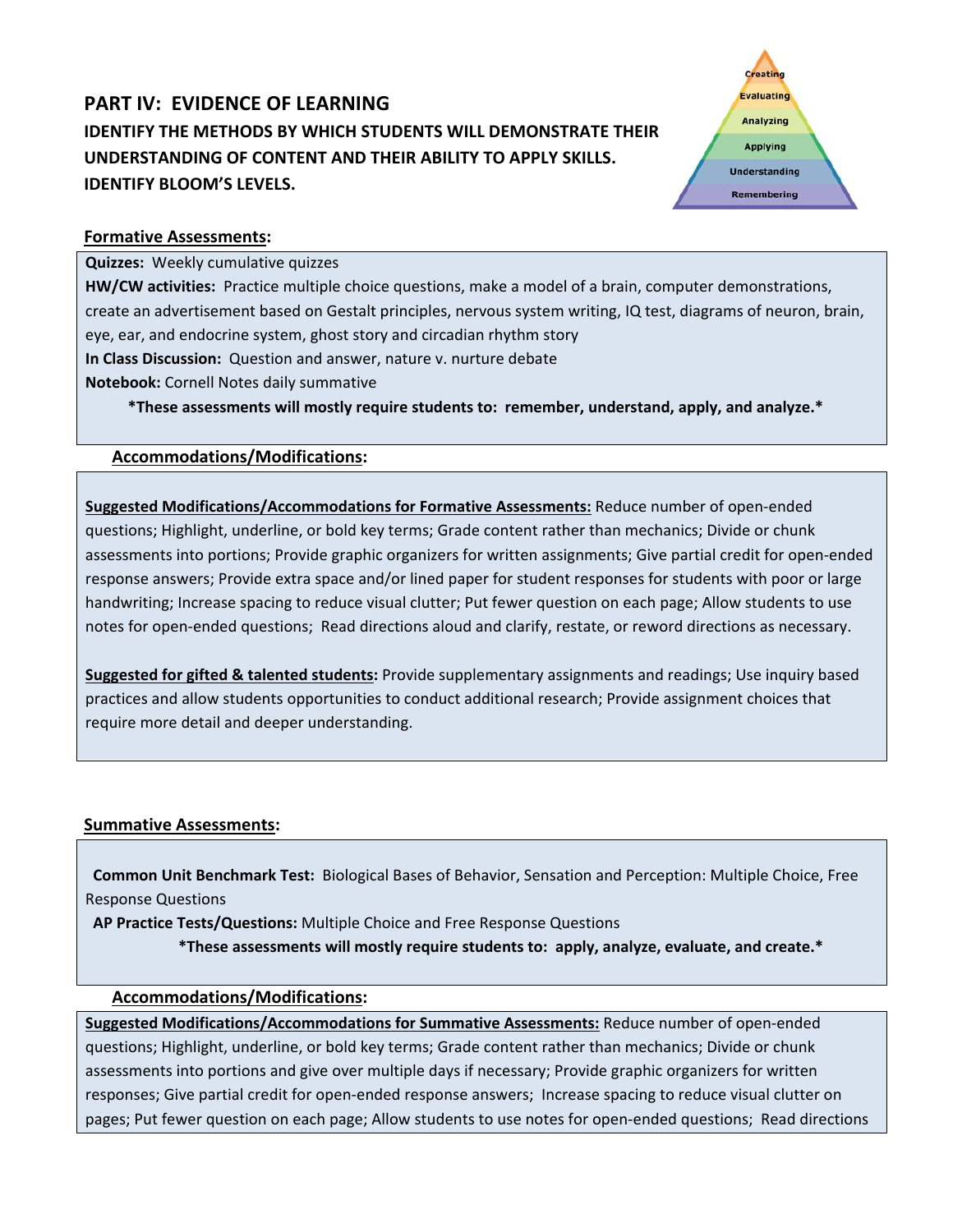for each section aloud and clarify, restate, or reword directions as necessary.

**Suggested for gifted & talented students:** Provide supplementary or more lengthy readings on assessments; Provide enrichment activities for students who complete assessments quickly; Develop open‐ended questions that require more detailed responses and deeper understanding of material.

#### **Performance Assessments:**

**Projects:** Kinesthetic brains, neuron dance, neuron model, nature/nurture debate, diagram endocrine system**,** matching scans, dream log

\*These assessments will mostly require students to: apply, analyze, evaluate, and create.\*

#### **Accommodations/Modifications:**

**Suggested Modifications/Accommodations for Performance Assessments:** Extended time, After‐school support; Provide oral and written instructions; Allow students to work with partners; Provide step‐by‐step directions or checklists for assignments; Use concrete examples; Divide or chunk assignments into portions; Give students a timeline/calendar with due dates and post due dates in a visible place in the room ‐ refer to them daily to improve time management.

**Suggested for gifted & talented students:** Use inquiry based practices and allow students opportunities to conduct additional research; Provide project choices that require more detail and deeper understanding of material; Allow students to conduct their own research study.

# **Key to Standards**

# **Biological Bases of Behavior**

**SCI.9-12.B.1.1 - [***Content Standard***] - Structure and function of the nervous system in human and non-human animals**

**SCI.9-12.B.1.1.1 - [***Performance Standard***] - Identify the major divisions and subdivisions of the human nervous system**

**SCI.9-12.B.1.1.2 - [***Performance Standard***] - Identify the parts of the neuron and describe the basic process of neural transmission**

**SCI.9-12.B.1.1.3 - [***Performance Standard***] - Differentiate between the structures and functions of the various parts of the central nervous system**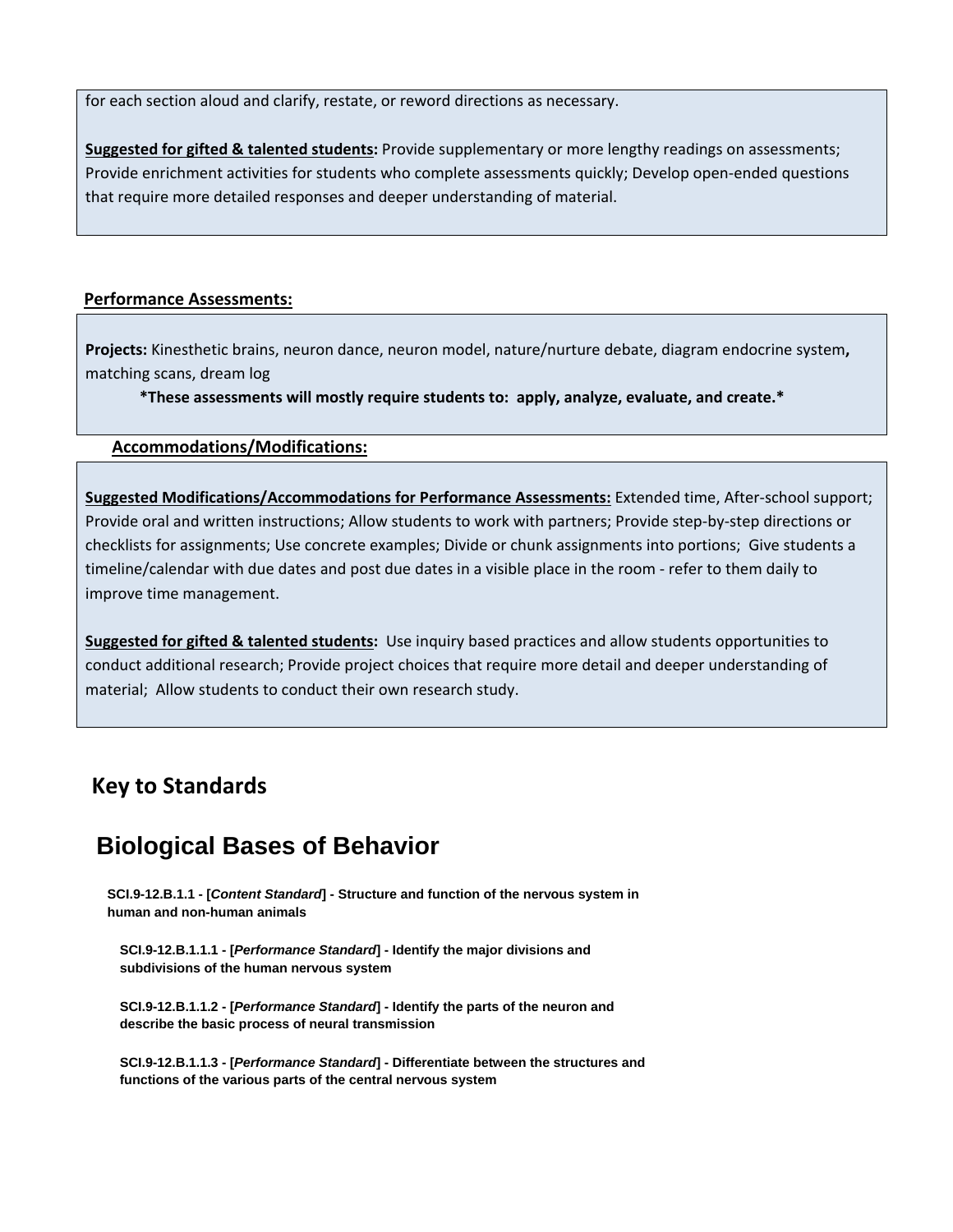**SCI.9-12.B.1.1.4 - [***Performance Standard***] - Describe lateralization of brain functions**

**SCI.9-12.B.1.1.5 - [***Performance Standard***] - Discuss the mechanisms and the importance of plasticity of the nervous system**

**- [***Content Standard***] - Structure and function of the endocrine system**

**SCI.9-12.B.1.2.1 - [***Performance Standard***] - Describe how the endocrine glands are linked to the nervous system**

**SCI.9-12.B.1.2.2 - [***Performance Standard***] - Describe the effects of hormones on behavior and mental processes**

**SCI.9-12.B.1.2.3 - [***Performance Standard***] - Describe hormone effects on the immune system**

**SCI.9-12.B.1.3 - [***Content Standard***] - The interaction between biological factors and experience**

**SCI.9-12.B.1.3.1 - [***Performance Standard***] - Describe concepts in genetic transmission**

**SCI.9-12.B.1.3.2 - [***Performance Standard***] - Describe the interactive effects of heredity and environment**

**SCI.9-12.B.1.3.3 - [***Performance Standard***] - Explain how evolved tendencies influence behavior**

**SCI.9-12.B.1.4 - [***Content Standard***] - Methods and issues related to biological advances**

**SCI.9-12.B.1.4.1 - [***Performance Standard***] - Identify tools used to study the nervous system**

**SCI.9-12.B.1.4.2 - [***Performance Standard***] - Describe advances made in neuroscience**

**SCI.9-12.B.1.4.3 - [***Performance Standard***] - Discuss issues related to scientific advances in neuroscience and genetics**

# **Sensation and Perception**

**SCI.9-12.B.2.1 - [***Content Standard***] - The processes of sensation and perception**

**SCI.9-12.B.2.1.1 - [***Performance Standard***] - Discuss processes of sensation and perception and how they interact**

**SCI.9-12.B.2.1.2 - [***Performance Standard***] - Explain the concepts of threshold and adaptation**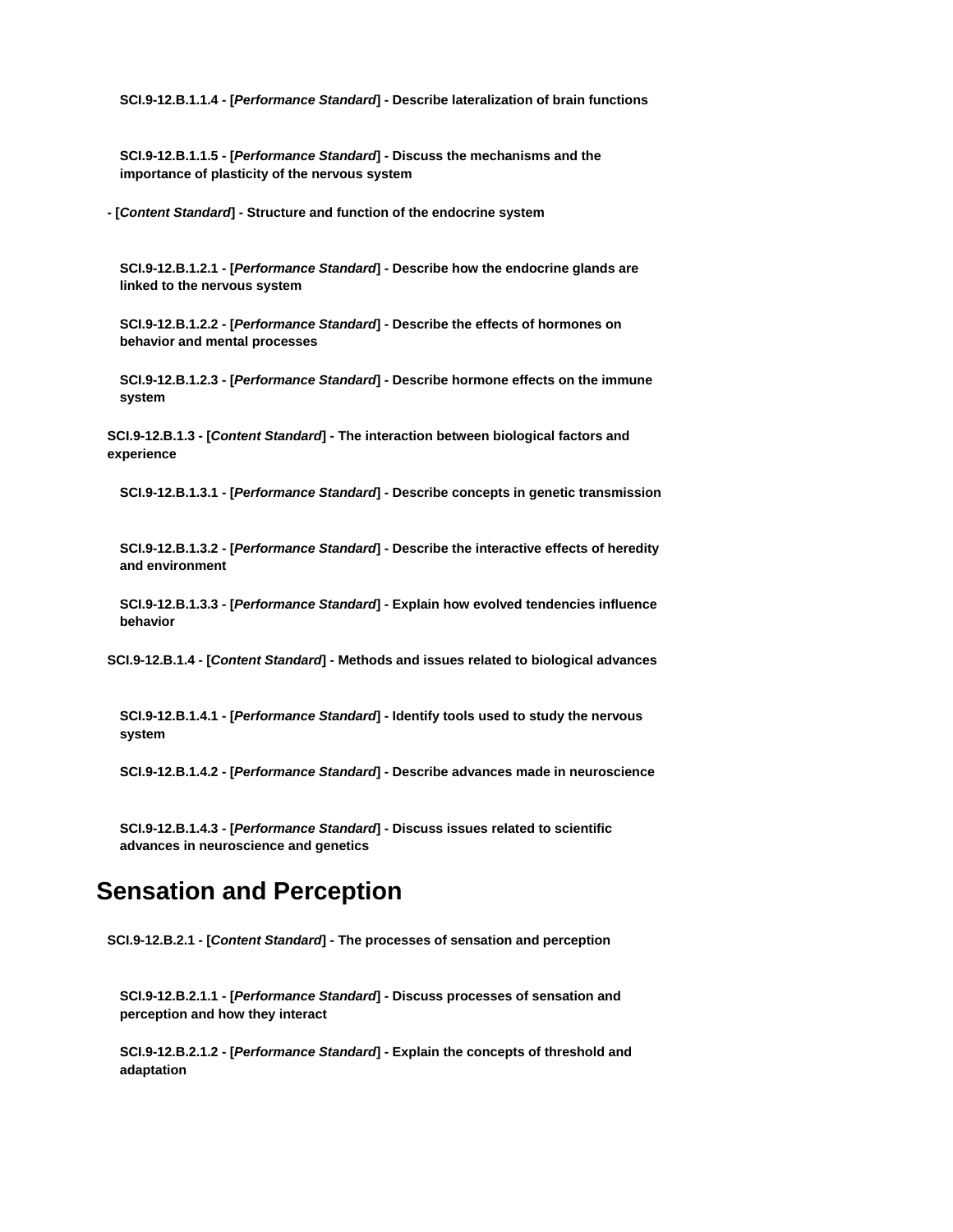**SCI.9-12.B.2.2 - [***Content Standard***] - The capabilities and limitations of sensory processes**

**SCI.9-12.B.2.2.1 - [***Performance Standard***] - List forms of physical energy for which humans and non-human animals do and do not have sensory receptors**

**SCI.9-12.B.2.2.2 - [***Performance Standard***] - Describe the visual sensory system**

**SCI.9-12.B.2.2.3 - [***Performance Standard***] - Describe the auditory sensory system**

**SCI.9-12.B.2.2.4 - [***Performance Standard***] - Describe other sensory systems, such as olfaction, gustation, and somesthesis (e.g., skin senses, kinesthesis, and vestibular sense)**

**SCI.9-12.B.2.3 - [***Content Standard***] - Interaction of the person and the environment in determining perception**

**SCI.9-12.B.2.3.1 - [***Performance Standard***] - Explain Gestalt principles of perception**

**SCI.9-12.B.2.3.2 - [***Performance Standard***] - Describe binocular and monocular depth cues**

**SCI.9-12.B.2.3.3 - [***Performance Standard***] - Describe the importance of perceptual constancies**

**SCI.9-12.B.2.3.4 - [***Performance Standard***] - Describe perceptual illusions**

**SCI.9-12.B.2.3.5 - [***Performance Standard***] - Describe the nature of attention**

**SCI.9-12.B.2.3.6 - [***Performance Standard***] - Explain how experiences and expectations influence perception**

# **Consciousnes**

**SCI.9-12.B.3.1 - [***Content Standard***] - The relationship between conscious and unconscious processes**

**SCI.9-12.B.3.1.1 - [***Performance Standard***] - Identify states of consciousness**

**SCI.9-12.B.3.1.2 - [***Performance Standard***] - Distinguish between processing that is conscious (i.e., explicit) and other processing that happens without conscious awareness (i.e., implicit)**

**SCI.9-12.B.3.2 - [***Content Standard***] - Characteristics of sleep and theories that explain why we sleep and dream**

**SCI.9-12.B.3.2.1 - [***Performance Standard***] - Describe the circadian rhythm and its relation to sleep**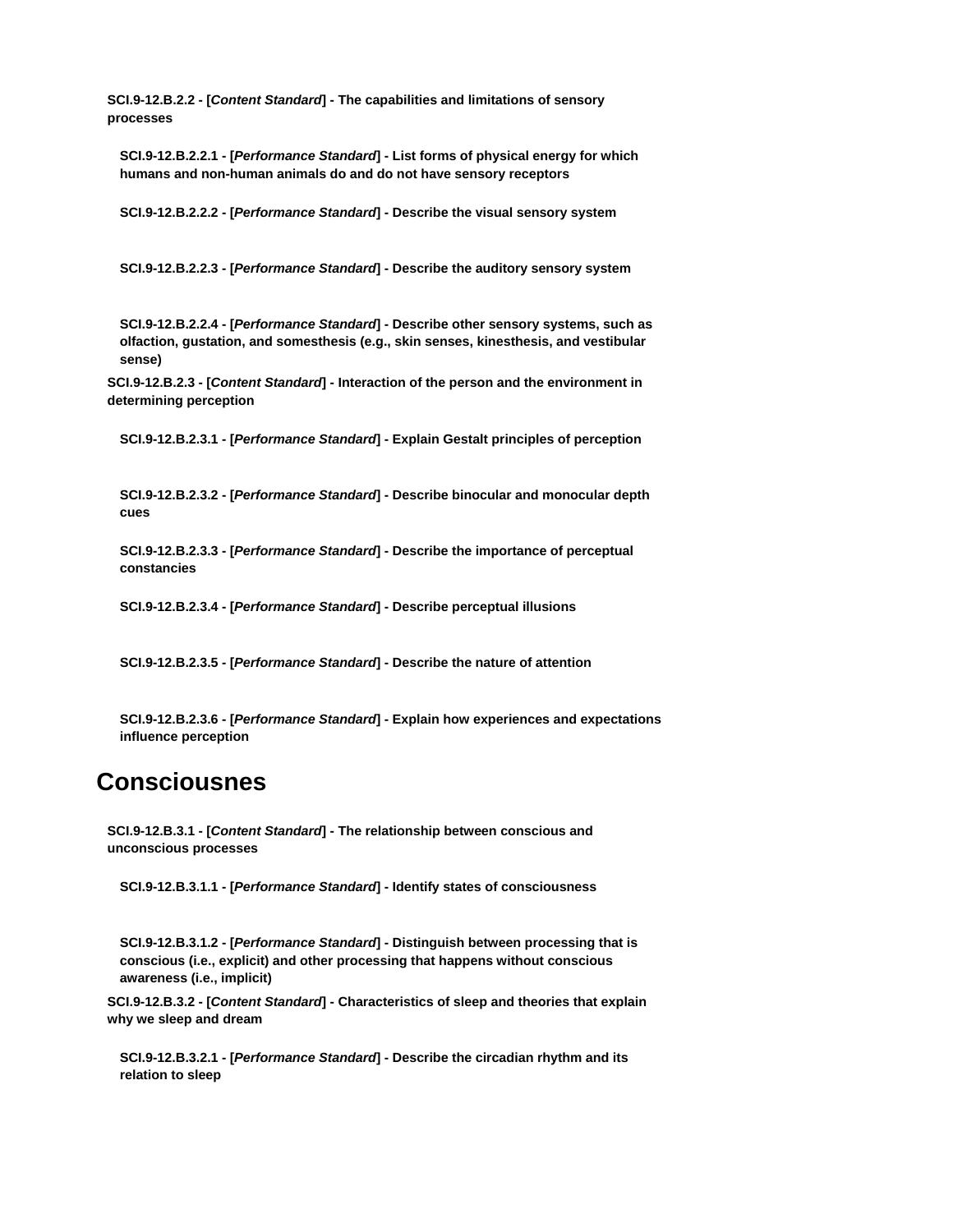**SCI.9-12.B.3.2.2 - [***Performance Standard***] - Describe the sleep cycle**

**SCI.9-12.B.3.2.3 - [***Performance Standard***] - Compare theories about the functions of sleep**

**SCI.9-12.B.3.2.4 - [***Performance Standard***] - Describe types of sleep disorders**

**SCI.9-12.B.3.2.5 - [***Performance Standard***] - Compare theories about the functions of dreams**

**SCI.9-12.B.3.3 - [***Content Standard***] - Categories of psychoactive drugs and their effects**

**SCI.9-12.B.3.3.1 - [***Performance Standard***] - Characterize the major categories of psychoactive drugs and their effects**

**SCI.9-12.B.3.3.2 - [***Performance Standard***] - Describe how psychoactive drugs act at the synaptic level**

**SCI.9-12.B.3.3.3 - [***Performance Standard***] - Evaluate the biological and psychological effects of psychoactive drugs**

**SCI.9-12.B.3.3.4 - [***Performance Standard***] - Explain how culture and expectations influence the use and experience of drugs**

**SCI.9-12.B.3.4 - [***Content Standard***] - Other states of consciousness**

**SCI.9-12.B.3.4.1 - [***Performance Standard***] - Describe meditation and relaxation and their effects**

**SCI.9-12.B.3.4.2 - [***Performance Standard***] - Describe hypnosis and controversies surrounding its nature and use**

**SCI.9-12.B.3.4.3 - [***Performance Standard***] - Describe flow states**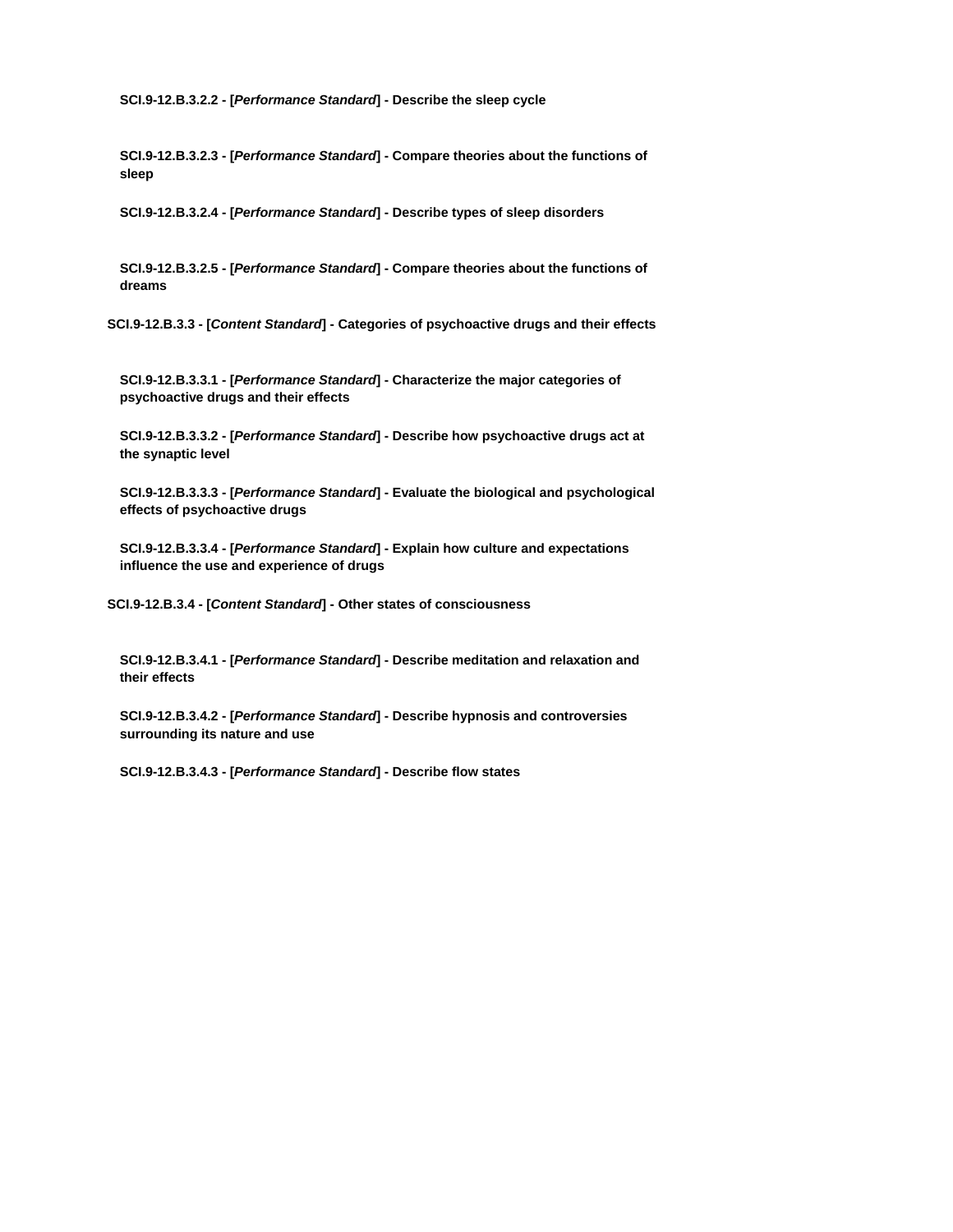# Black Horse Pike Regional School District Curriculum Template

ENGAGING STUDENTS ● FOSTERING ACHIEVEMENT ● CULTIVATING 21ST CENTURY GLOBAL SKILLS

# **PART I: UNIT RATIONALE**

# **WHY ARE STUDENTS LEARNING THIS CONTENT AND THESE SKILLS?**

| <b>Course/Unit Title:</b>                      | <b>Unit Summary:</b>                                                                                                                          |
|------------------------------------------------|-----------------------------------------------------------------------------------------------------------------------------------------------|
| <b>Advanced Placement</b>                      | This unit explores human development from birth through old age. The                                                                          |
| Psychology                                     | physical, cognitive, social, emotional development of infants and children are                                                                |
| <b>UNIT 3: DEVELOPMENT &amp;</b>               | described. The physical, personal, social, and sexual developments that occur                                                                 |
| SOCIAL PSYCHOLOGY                              | during adolescence are explained. This unit examines the psychological issues                                                                 |
| Grade Level(s):                                | that arise in adulthood. Social psychology – an area of psychology in which we                                                                |
| 12                                             | seek to explain our own and others' thoughts, feelings, perceptions, and                                                                      |
|                                                | behaviors is introduced in this unit. We also try to understand how we are                                                                    |
|                                                | influenced by the presence of and interactions with others. Interpersonal                                                                     |
|                                                | attraction, social perceptions, and personal relationships are discussed. The                                                                 |
|                                                | concepts of group behavior, conformity, obedience, conflict, and cooperation                                                                  |
|                                                | are explained.                                                                                                                                |
| <b>Essential Question(s):</b>                  | <b>Enduring Understanding(s):</b>                                                                                                             |
| How do infants develop?<br>1.                  | 1. Infants are born equipped to experience the world $-$ as they grow                                                                         |
| How does development<br>2.                     | physically, they also develop perceptions and language.                                                                                       |
| continue throughout                            | 2. As the thought processes of children develop, they begin to think,<br>communicate and relate with others, solve problems, and face various |
| childhood?                                     | social decisions.                                                                                                                             |
| 3. What types of                               | 3. All adolescents experience dramatic development physically, sexually,                                                                      |
| developmental processes                        | personally, and socially; all of which have major influences on their                                                                         |
| occur throughout                               | own identity and behavior.                                                                                                                    |
| adolescence?                                   | 4. Females and males have physical and psychological gender differences,                                                                      |
| How do gender roles and<br>4.                  | and their beliefs about what they think it means to be male or female                                                                         |
| differences influence                          | influence their behavior.                                                                                                                     |
| people's behavior?                             | As people age, their priorities and expectations change to match<br>5.                                                                        |
| How does development<br>5.                     | realities, and they experience losses as well as gains.                                                                                       |
| continue throughout life?                      | Humans depend on others to survive, and are attracted to certain<br>6.                                                                        |
| Why does attraction<br>6.                      | people because of factors such as proximity, reward values, physical                                                                          |
| develop between people?                        | appearance, approval, similarity, and complementarity.                                                                                        |
| How do people form<br>7.                       | People explain the behavior of others by making judgments about<br>7.<br>them, which are influenced by our perceptions of others.             |
| judgments of others?                           | People experience different types of love and relationships throughout<br>8.                                                                  |
| 8. What types of relationships                 | their lives.                                                                                                                                  |
| are formed by people?                          | 9. A group $-$ a collection of people who interact, share common goals,                                                                       |
| How are groups formed?<br>9.                   | and influence how members think and $act - is$ unified by the attitudes                                                                       |
| 10. Why do people engage in<br>group behavior? | and standards members share and by their commitment to those                                                                                  |
| 11. Why do conflicts arise, and                | beliefs.                                                                                                                                      |
| how do people respond to                       | 10. People may engage in behavior because of direct or indirect group                                                                         |
| those conflicts?                               | pressure, or in response to orders given by authorities.                                                                                      |
| 12. What is an attitude, and                   | 11. Conflicts between groups are a fact of everyday life, and individuals                                                                     |
| how do they influence                          | often give up responsibility for their actions by perceiving and                                                                              |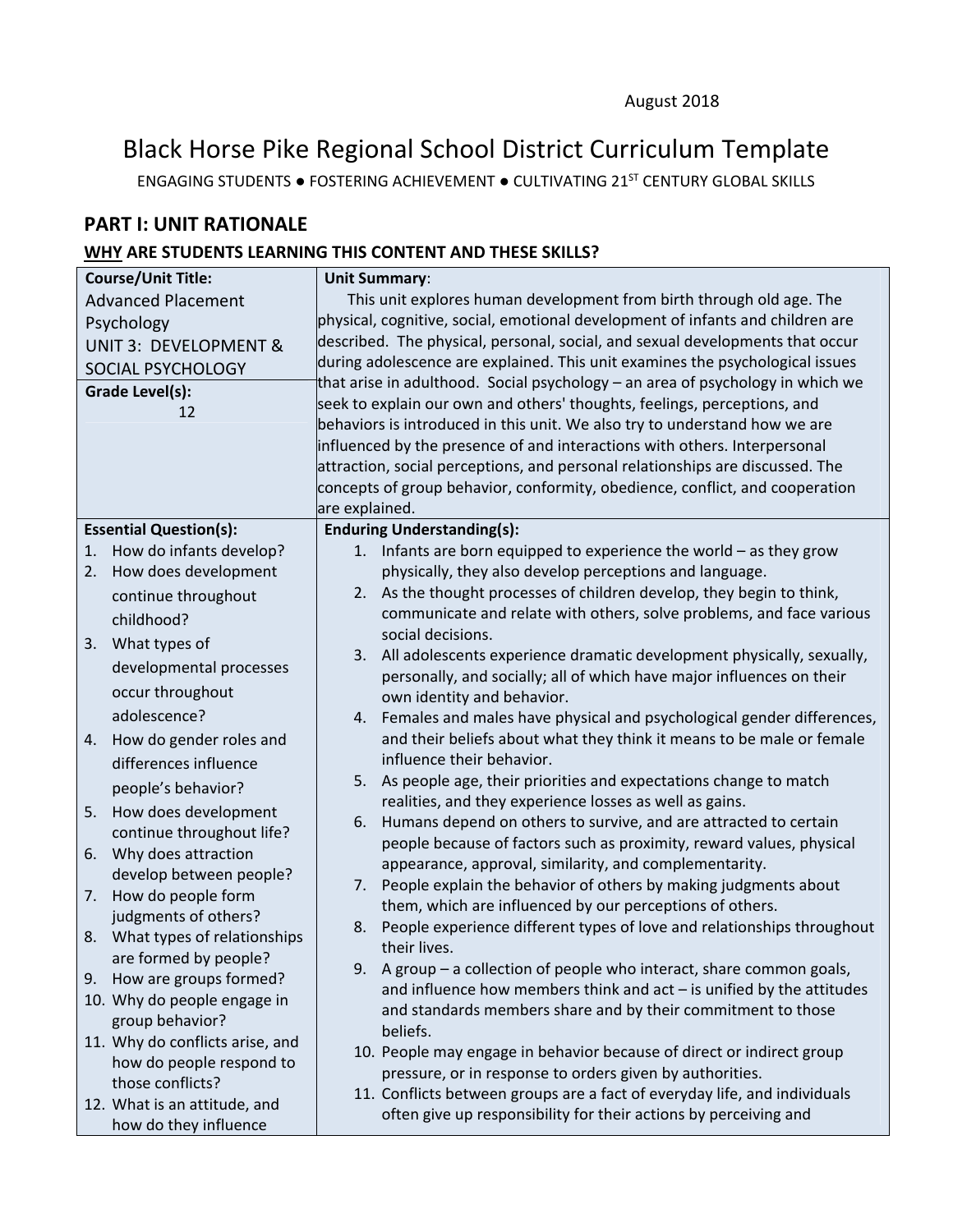| behavior?                     | responding to situations as a group.                                       |
|-------------------------------|----------------------------------------------------------------------------|
| 13. How are attitudes formed, | 12. People's attitudes are the result of conditioning, observational       |
| and why do they change?       | learning, and cognitive evaluation; our attitudes help us define           |
| 14. How does persuasion       | ourselves and our place in society, evaluate people and events, and        |
| influence people?             | guide our behavior.                                                        |
|                               | 13. Attitudes are formed through compliance, identification, and           |
|                               | internalization, and may be changed as a result of cognitive dissonance.   |
|                               | 14. Persuasion is a direct attempt to influence attitudes; people evaluate |
|                               | when, where, and how a message is presented, as well as its credibility.   |
|                               |                                                                            |

# **PART II: INSTRUCTIONAL STRATEGIES AND RESOURCES DESCRIBE THE LEARNING TARGETS.**

# **After each target, identify the NJSLS or Common Core Standards that are applicable**

| <b>Learning Target</b>                                                                 | <b>NJSLS or CCSS</b>                   |
|----------------------------------------------------------------------------------------|----------------------------------------|
| 1 Recognize that as infants grow physically, they also develop cognitive skills,       | 1. SCI.9-12.DL.1.1.1                   |
| perceptions, and language.                                                             | SCI.9-12.DL.1.1.4                      |
|                                                                                        | SCI.9-12.DL.1.2.1                      |
|                                                                                        | SCI.9-12.DL.1.3.1                      |
| 2. Interpret how as the thought processes of children develop, they begin to think,    | SCI.9-12.DL.1.3.2                      |
| communicate, and relate with others, and solve problems.                               | SCI.9-12.DL.1.4.1                      |
|                                                                                        | SCI.9-12.DL.1.4.2<br>SCI.9-12.DL.1.4.3 |
| 3. Critique the social decisions children face as they grow and progress through the   | SCI.9-12.DL.1.4.4                      |
|                                                                                        | LA.11-12.RH.10                         |
| stages of life.                                                                        | LA.11-12.RST.2                         |
|                                                                                        | LA.11-12.R.CCR.10                      |
| 4. Distinguish the physical development and biological changes that all adolescents    |                                        |
| experience.                                                                            | 2. SCI.9-12.DL.1.1.3                   |
|                                                                                        | SCI.9-12.DL.1.2.1                      |
| 5. Categorize the changes in patterns of reasoning, moral thinking, and the            | SCI.9-12.DL.1.5.1                      |
| development of one's identify during the transition from childhood to adulthood.       | LA.11-12.RH.10                         |
|                                                                                        | LA.11-12.RST.2                         |
|                                                                                        |                                        |
| 6. Summarize the changes that adolescents undergo in their social relationships.       | 3. SCI.9-12.DL.1.1.2                   |
|                                                                                        | SCI.9-12.DL.1.5.2                      |
| 7. Compare and contrast the physical and psychological differences of males and        | SCI.9-12.DL.1.5.3                      |
| females.                                                                               | LA.11-12.RH.2                          |
|                                                                                        | LA.11-12.RH.7                          |
|                                                                                        | LA.11-12.RH.10                         |
| 8. Critique how beliefs about male/female differences influence behavior.              |                                        |
|                                                                                        | 4. SCI.9-12.DL.1.1.1                   |
| 9. Illustrate the shifting priorities and outlooks on life that occur from adolescence | SCI.9-12.DL.1.6.1                      |
| throughout the remainder of life.                                                      | LA.11-12.RH.10                         |
|                                                                                        | LA.11-12.RST.2                         |
|                                                                                        | LA.11-12.R.CCR.10                      |
| 10. Relate how we depend on others to survive and the factors that influence our       |                                        |
| attraction to others.                                                                  | 5. SCI.9-12.DL.1.2.2                   |
|                                                                                        | SCI.9-12.DL.1.6.2                      |
| 11. Appraise the ways in which we explain the behavior of others by making             | SCI.9-12.DL.1.7.1                      |
|                                                                                        | LA.11-12.RH.10                         |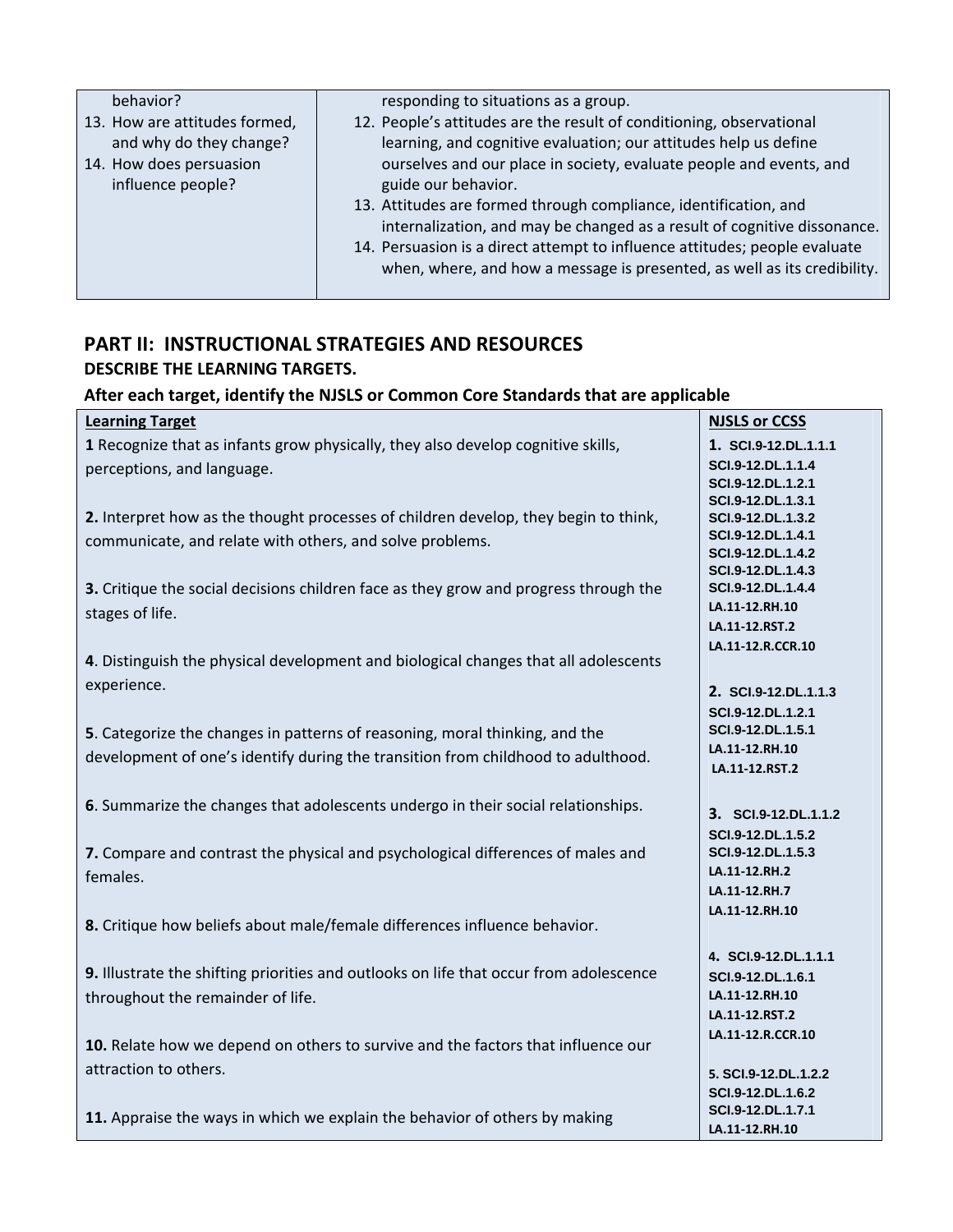| judgments about them based on our perceptions of them.                                 | HE.9-12.2.1.12.B      |
|----------------------------------------------------------------------------------------|-----------------------|
|                                                                                        | LA.11-12.WHST.4       |
|                                                                                        |                       |
| 12. Explore the different types of love and relationships people experience throughout | 6. SCI.9-12.DL.1.2.3  |
| their lives.                                                                           | LA.11-12.RH.10        |
|                                                                                        | LA.11-12.WHST.4       |
|                                                                                        |                       |
| 13. Define a group and explore how groups are unified by shared attitudes and          | LA.11-12.RST.2        |
| standards.                                                                             |                       |
|                                                                                        | 7. SCI.9-12.DL.1.6.3  |
|                                                                                        | LA.11-12.RH.10        |
| 14. Comprehend how people in groups respond to peer pressure or figures of             | LA.11-12.RST.2        |
| authority.                                                                             |                       |
|                                                                                        | 8. SCI.9-12.DL.1.6.4  |
|                                                                                        | SCI.9-12.DL.1.7.2     |
| 15. Discriminate the conflicts between groups that result because groups influence     | LA.11-12.RH.10        |
| how individuals perceive and respond to situations.                                    | LA.11-12.RST.2        |
|                                                                                        |                       |
|                                                                                        | 9. SCI.9-12.DL.1.1.5  |
| 16. Defend how our attitudes are a result of conditioning, observational learning, and | SCI.9-12.DL.1.7.3     |
| cognitive evaluation.                                                                  | LA.11-12.RH.10        |
|                                                                                        |                       |
|                                                                                        | LA.11-12.RST.2        |
| 17. Relate how attitudes define us and how they are formed and changed.                |                       |
|                                                                                        | 10. SCI.9-12.SC.1.1.1 |
|                                                                                        | LA.11-12.RH.10        |
| 18. Explain how persuasion can be used to influence behavior.                          | LA.11-12.RH.7         |
|                                                                                        |                       |
|                                                                                        | 11. SCI.9-12.SC.1.1.2 |
|                                                                                        | LA.11-12.RH.10        |
|                                                                                        |                       |
|                                                                                        | LA.11-12.RH.7         |
|                                                                                        | LA.11-12.WHST.4       |
|                                                                                        |                       |
|                                                                                        |                       |
|                                                                                        | 12. SCI.9-12.SC.1.3.4 |
|                                                                                        | LA.11-12.RH.10        |
|                                                                                        | LA.11-12.RH.7         |
|                                                                                        |                       |
|                                                                                        | 13. SCI.9-12.SC.1.2.1 |
|                                                                                        | SCI.9-12.SC.1.2.2     |
|                                                                                        | SCI.9-12.SC.1.2.3     |
|                                                                                        | SCI.9-12.SC.1.2.4     |
|                                                                                        | LA.11-12.RH.10        |
|                                                                                        | LA.11-12.RH.4         |
|                                                                                        | LA.11-12.RH.7         |
|                                                                                        |                       |
|                                                                                        |                       |
|                                                                                        | 14. SCI.9-12.SC.2.1.6 |
|                                                                                        | LA.11-12.RH.10        |
|                                                                                        | LA.11-12.WHST.4       |
|                                                                                        |                       |
|                                                                                        | 15.SCI.9-12.SC.1.3.1  |
|                                                                                        | SCI.9-12.SC.1.3.2     |
|                                                                                        | SCI.9-12.SC.1.3.3     |
|                                                                                        | SCI.9-12.SC.1.3.4     |
|                                                                                        | LA.11-12.RH.10        |
|                                                                                        |                       |
|                                                                                        |                       |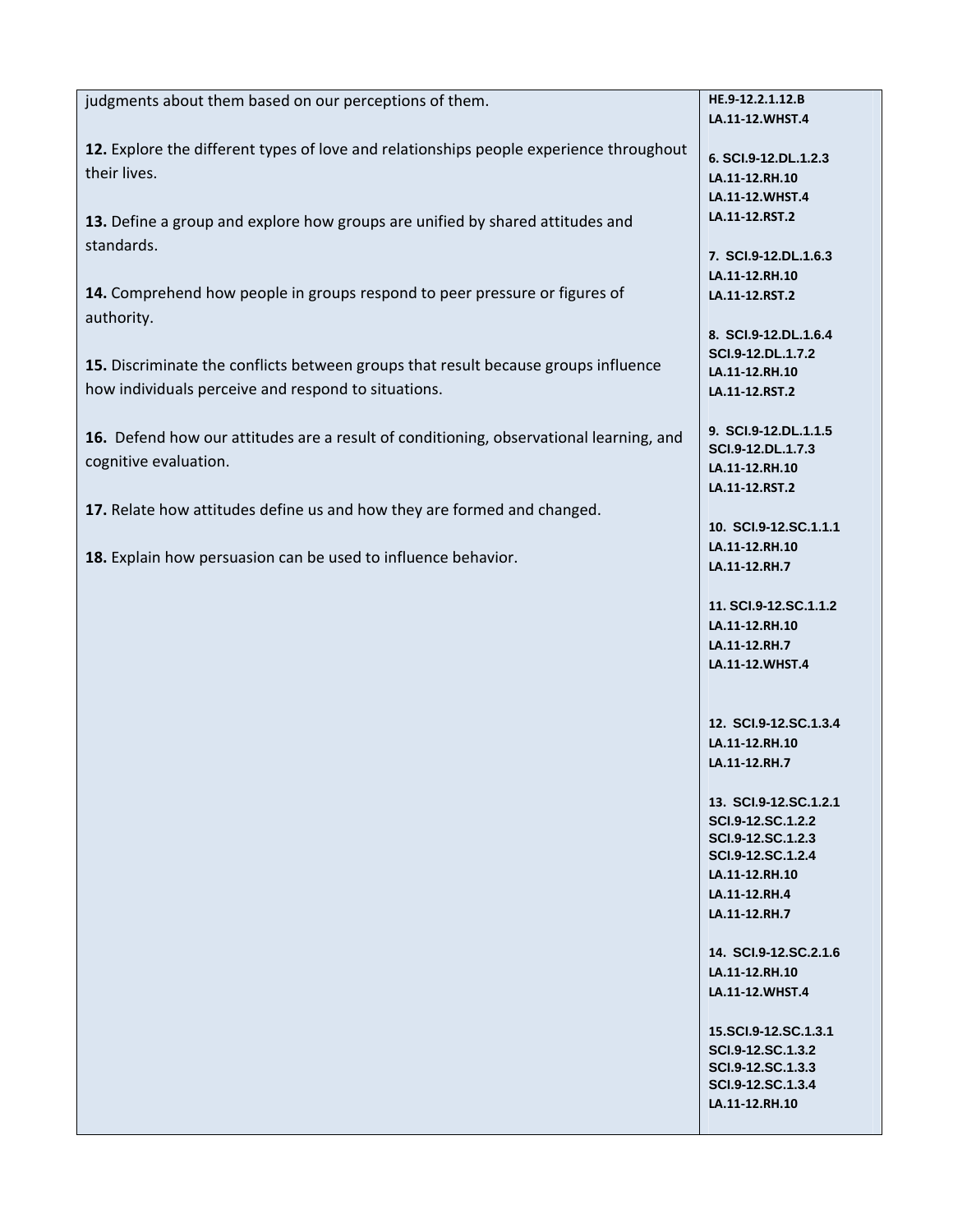| 16. SCI.9-12.SC.2.2.1 |
|-----------------------|
| SCI.9-12.SC.2.2.2     |
| SCI.9-12.SC.2.2.3     |
| SCI.9-12.SC.2.2.4     |
| SCI.9-12.SC.2.2.5     |
| SCI.9-12.SC.2.2.6     |
| SCI.9-12.SC.2.2.7     |
| LA.11-12.RH.10        |
| LA.11-12.RST.9        |
| LA.11-12.RST.4        |
|                       |
| 17.SCI.9-12.SC.2.1.1  |
| SCI.9-12.SC.2.1.2     |
| SCI.9-12.SC.2.1.3     |
| SCI.9-12.SC.2.1.4     |
| SCI.9-12.SC.2.1.5     |
| SCI.9-12.SC.2.1.5     |
| LA.11-12.RH.10        |
|                       |
| 18. SCI.9-12.SC.1.1.3 |
| LA.11-12.RH.10        |
| LA.11-12.RST.2        |

#### **Inter‐Disciplinary Connections:**

**Language Arts Literacy**: Write a baby book narrative, read sections of As Nature Made Him, future writing, writing lesson plan on Piaget stages, written response to prison experiment, written reaction to Harlow, expository writing on what has shaped personality **Technology**: Microsoft Word for typed documents, video clips, web navigation **Art:** Design a baby book, creating of child abuse pamphlet, skit on Erikson conflicts **Math:** Chronological order of development skills Science: Developmental timeline, teenage mind reading

#### **Students will engage with the following text:**

Myers' Psychology for AP As Nature Made Him Milgram's obedience experiment summary Case Studies: Milgram, Asch, and Zimbardo Kohlberg's moral dilemmas Secondary source reading: "What's Wrong With the Teenage Mind?"

#### **Suggested Accommodations/Modifications for Reading:**

Highlight or underline main ideas in reading materials; Give students annotated copies of readings; Provide students with summaries of primary/secondary source documents; Pre‐teach necessary vocabulary and skills; Provide students with a vocabulary reference sheet or bookmark to assist in comprehension; Allow students to listen to audio recordings of readings if available; Give students reading materials in advance so that they can pre‐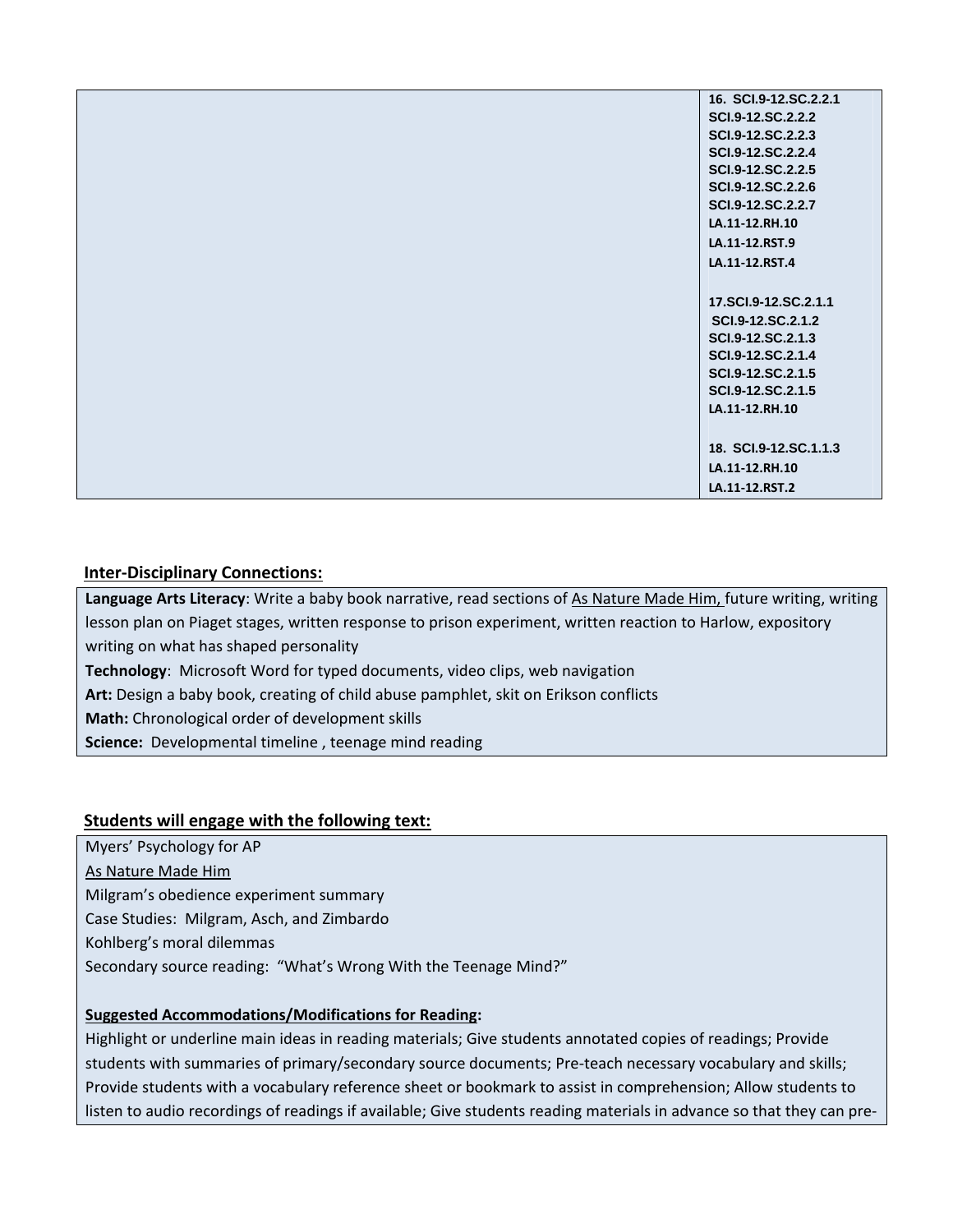read, ask questions, and then re‐read materials; Provide guiding questions to complete when reading to ensure an understanding of main ideas.

#### **Students will write:**

Cornell Notes from text Cornell Notes – daily note taking Timeline of developmental skills Child abuse pamphlet Letters to grandchild Reflection response: what/who you are attracted to Response to Milgram, Asch and Zimbardo experiments Lesson plans based on Piaget Expository writing: What has shaped my personality?

#### **Suggested Accommodations/Modifications for Writing:**

Provide students with guided Cornell Notes; Provide guiding questions for written responses; Give checklists or step-by-step directions for assignments; Reduce length requirement for writing assignments; Reduce number of open‐ended responses; Give graphic organizers to help students organize their writing; Allow students to type responses if possible; Grade on content not mechanics; Provide extra space and lined paper for student responses for students with poor or large handwriting.

### **PART III: TRANSFER OF KNOWLEDGE AND SKILLS**

#### **DESCRIBE THE LEARNING EXPERIENCE.**

**How will students uncover content and build skills.** 

#### **Development**

Define all chapter vocabulary Cornell notes from textbook Timeline of physical and gross motor skills Baby book Focus Writing: Lesson plan based on Piaget Video: sensorimotor skills Video: conservation and egocentrism Video: Harlow and emotional support Focus Writing: Pamphlet on child abuse Case Study: As Nature Made Him Compare types of parenting Create a skit on Erikson conflicts Write a letter to your grandchild Analyze moral dilemma examples via Kohlberg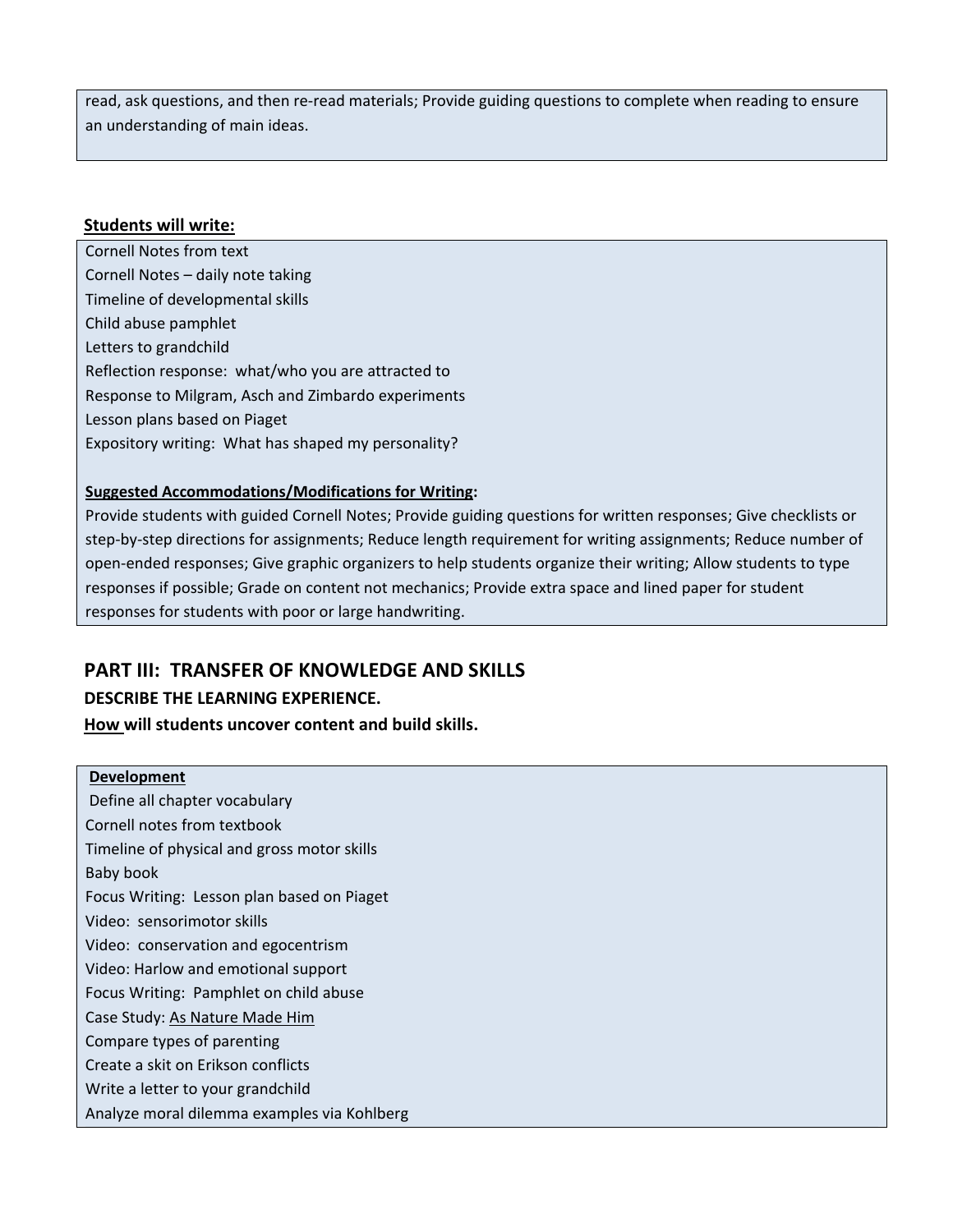#### Secondary Source Reading: "What's Wrong With the Teenage Mind?"

Free Response Question: Language researchers agree that our language development progresses from babbling to the one‐word stage through the two‐word, telegraphic speech stage. However, researchers have disagreed about how we acquire language and move from stage to stage.

Part A: Provide an example of language acquisition that supports the claim that we acquire language through operant conditioning. Your example should show language acquisition progressing from babbling through telegraphic speech and should use the following terms in the correct context:

- Positive reinforcement
- **Shaping**
- Intermittent reinforcement

Part B: Provide an example of language acquisition that supports the claim that we acquire language because of Chromsky's "inborn universal grammar" theory. Your example should show language acquisition progressing from babbling through telegraphic speech and should use the following ideas in the correct context:

- Language acquisition device
- Universal grammar
- The tendency to overgeneralize rules of grammar

#### **Social**

Define all chapter vocabulary

Cornell Notes from textbook

Reflection on what you are attracted to

Stereotype game

Video: Fundamental Attribution Error

Case Study: Milgram and obedience

Case Study: Asch and conformity

Case Study: Zimbardo and role playing

Virtual game: Zero sum

Free response Question: After your AP psychology teacher announces that everyone in class passed the last test, your friend Marco jumps up on the table and does a victory dance. When the laughter dies down, you start to wonder why Marco is so extraverted and impulsive.

Discuss how the following concepts may or may not be useful in explaining Marco's impulsive behavior.

- Drive-reduction theory
- Incentive theory
- Hierarchy of needs
- Instinct
- Operant conditioning
- Genetic predisposition

#### **Suggested Accommodations/Modifications for Assignments and Instruction:**

Provide students with Socratic questions in advance so that they can formulate answers and contribute to discussions more effectively; Pre‐teach necessary vocabulary and skills; Provide student with a vocabulary quick reference sheet to assist in comprehension; Provide students with guided Cornell Notes; Break lectures into small portions; Use graphic organizers for writing assignments; Use exit slips to check for understanding of new concepts; Chunk assignments into smaller portions.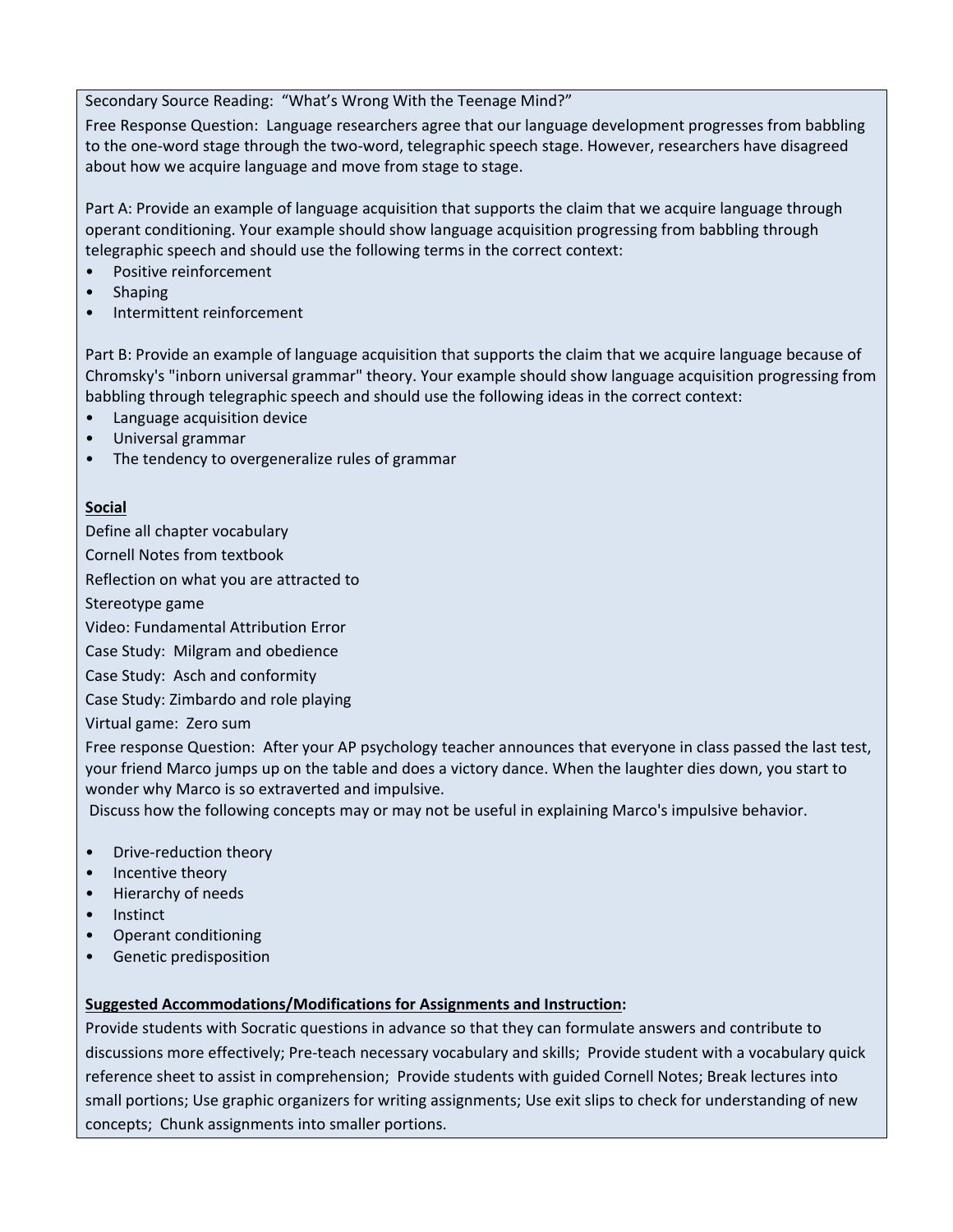# **PART IV: EVIDENCE OF LEARNING IDENTIFY THE METHODS BY WHICH STUDENTS WILL DEMONSTRATE THEIR UNDERSTANDING OF CONTENT AND THEIR ABILITY TO APPLY SKILLS. IDENTIFY BLOOM'S LEVELS.**

Creating **Evaluating** Analyzing **Applying Understanding** Remembering

#### **Formative Assessments:**

**Quizzes:** Cumulative weekly quizzes, multiple choice practice questions **HW activities:** Piaget lesson plan, child abuse pamphlet, writing a letter to future generations, Kolhberg dilemma analysis, developmental skills timeline, reading on teenage mind

**Notebook:** Cornell Notes daily summative

\*These assessments will mostly require students to: remember, understand, apply, and analyze.\* **Accommodations/Modifications:**

**Suggested Modifications/Accommodations for Formative Assessments:** Reduce number of open‐ended questions; Highlight, underline, or bold key terms; Grade content rather than mechanics; Divide or chunk assessments into portions; Provide graphic organizers for written assignments; Give partial credit for open‐ended response answers; Provide extra space and/or lined paper for student responses for students with poor or large handwriting; Increase spacing to reduce visual clutter; Put fewer question on each page; Allow students to use notes for open‐ended questions; Read directions aloud and clarify, restate, or reword directions as necessary. **Suggested for gifted & talented students:** Provide supplementary assignments and readings; Use inquiry based practices and allow students opportunities to conduct additional research; Provide assignment choices that require more detail and deeper understanding.

#### **Summative Assessments:**

**Common Unit Benchmark Test:** Development, Social**:** Multiple Choice and Free Response Questions **AP Practice Tests/Questions:** Multiple Choice and Free Response Questions

\*These assessments will mostly require students to: apply, analyze, evaluate, and create.\*

#### **Accommodations/Modifications:**

**Suggested Modifications/Accommodations for Summative Assessments:** Reduce number of open‐ended questions; Highlight, underline, or bold key terms; Grade content rather than mechanics; Divide or chunk assessments into portions and give over multiple days if necessary; Provide graphic organizers for written responses; Give partial credit for open‐ended response answers; Increase spacing to reduce visual clutter on pages; Put fewer question on each page; Allow students to use notes for open‐ended questions; Read directions for each section aloud and clarify, restate, or reword directions as necessary.

**Suggested for gifted & talented students:** Provide supplementary or more lengthy readings on assessments; Provide enrichment activities for students who complete assessments quickly; Develop open‐ended questions that require more detailed responses and deeper understanding of material.

#### **Performance Assessments:**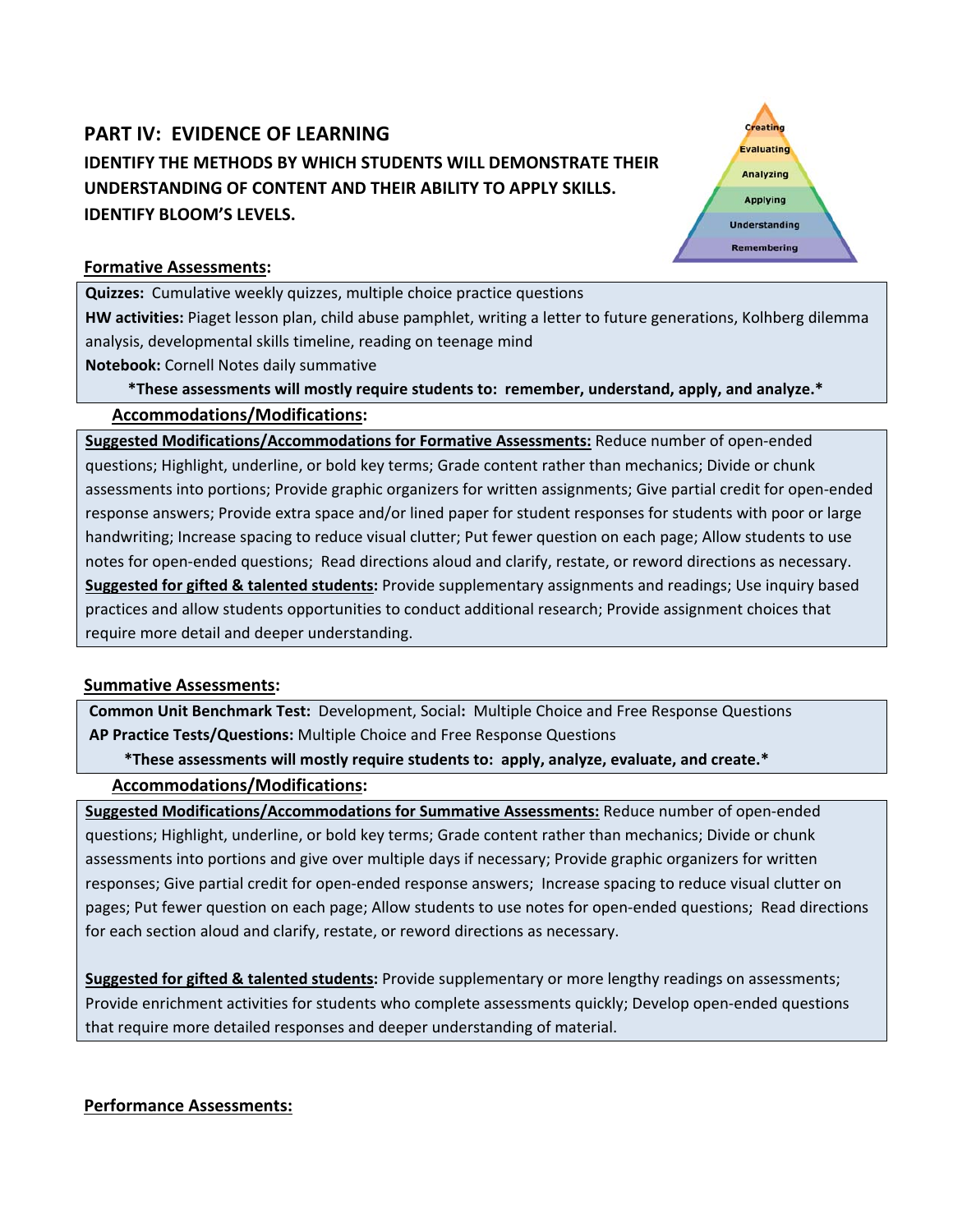**Projects:** Skits on Erikson's stages**,** stereotyping game to combat and show prejudices, written reflection on attractiveness, essay on personality development

### \*These assessments will mostly require students to: apply, analyze, evaluate, and create.\* **Accommodations/Modifications:**

#### **Suggested Modifications/Accommodations for Performance Assessments:** Provide oral and written

instructions; Allow students to work with partners; Provide step-by-step directions or checklists for assignments; Use concrete and visual examples; Divide or chunk assignments into portions; Give students a timeline/calendar with due dates and post due dates in a visible place in the room ‐ refer to them daily to improve time management.

**Suggested for gifted & talented students:** Use inquiry based practices and allow students opportunities to conduct additional research; Provide project choices that require more detail and deeper understanding of material; Allow students to conduct their own research study.

#### KEY TO STANDARDS

# **Development**

**SCI.9-12.DL.1.1.1** - [*Performance Standard*] - Explain the interaction of environmental and biological factors in development, including the role of the brain in all aspects of development **SCI.9-12.DL.1.1.2** - [*Performance Standard*] - Explain issues of continuity/discontinuity and stability/ change **SCI.9-12.DL.1.1.3** - [*Performance Standard*] - Distinguish methods used to study development **SCI.9-12.DL.1.1.4** - [*Performance Standard*] - Describe the role of sensitive and critical periods in development **SCI.9-12.DL.1.1.5** - [*Performance Standard*] - Discuss issues related to the end of life **SCI.9-12.DL.1.2** - [*Content Standard*] - Theories of life span development **SCI.9-12.DL.1.2.1** - [*Performance Standard*] - Discuss theories of cognitive development **SCI.9-12.DL.1.2.2** - [*Performance Standard*] - Discuss theories of moral development **SCI.9-12.DL.1.2.3** - [*Performance Standard*] - Discuss theories of social development **SCI.9-12.DL.1.3** - [*Content Standard*] - Prenatal development and the newborn **SCI.9-12.DL.1.3.1** - [*Performance Standard*] - Describe physical development from conception through birth and identify influences on prenatal development **SCI.9-12.DL.1.3.2** - [*Performance Standard*] - Describe newborns' reflexes, temperament, and abilities **SCI.9-12.DL.1.4** - [*Content Standard*] - Infancy (i.e., the first two years of life) **SCI.9-12.DL.1.4.1** - [*Performance Standard*] - Describe physical and motor development **SCI.9-12.DL.1.4.2** - [*Performance Standard*] - Describe how infant perceptual abilities and intelligence develop **SCI.9-12.DL.1.4.3** - [*Performance Standard*] - Describe the development of attachment and the role of the caregiver **SCI.9-12.DL.1.4.4** - [*Performance Standard*] - Describe the development of communication and language **SCI.9-12.DL.1.5** - [*Content Standard*] - Childhood **SCI.9-12.DL.1.5.1** - [*Performance Standard*] - Describe physical and motor development **SCI.9-12.DL.1.5.2** - [*Performance Standard*] - Describe how memory and thinking ability develops **SCI.9-12.DL.1.5.3** - [*Performance Standard*] - Describe social, cultural, and emotional development through childhood **SCI.9-12.DL.1.6** - [*Content Standard*] - Adolescence **SCI.9-12.DL.1.6.1** - [*Performance Standard*] - Identify major physical changes **SCI.9-12.DL.1.6.2** - [*Performance Standard*] - Describe the development of reasoning and morality **SCI.9-12.DL.1.6.3** - [*Performance Standard*] - Describe identity formation **SCI.9-12.DL.1.6.4** - [*Performance Standard*] - Discuss the role of family and peers in adolescent development **SCI.9-12.DL.1.7** - [*Content Standard*] - Adulthood and aging **SCI.9-12.DL.1.7.1** - [*Performance Standard*] - Identify major physical changes associated with adulthood and aging **SCI.9-12.DL.1.7.2** - [*Performance Standard*] - Describe cognitive changes in adulthood and aging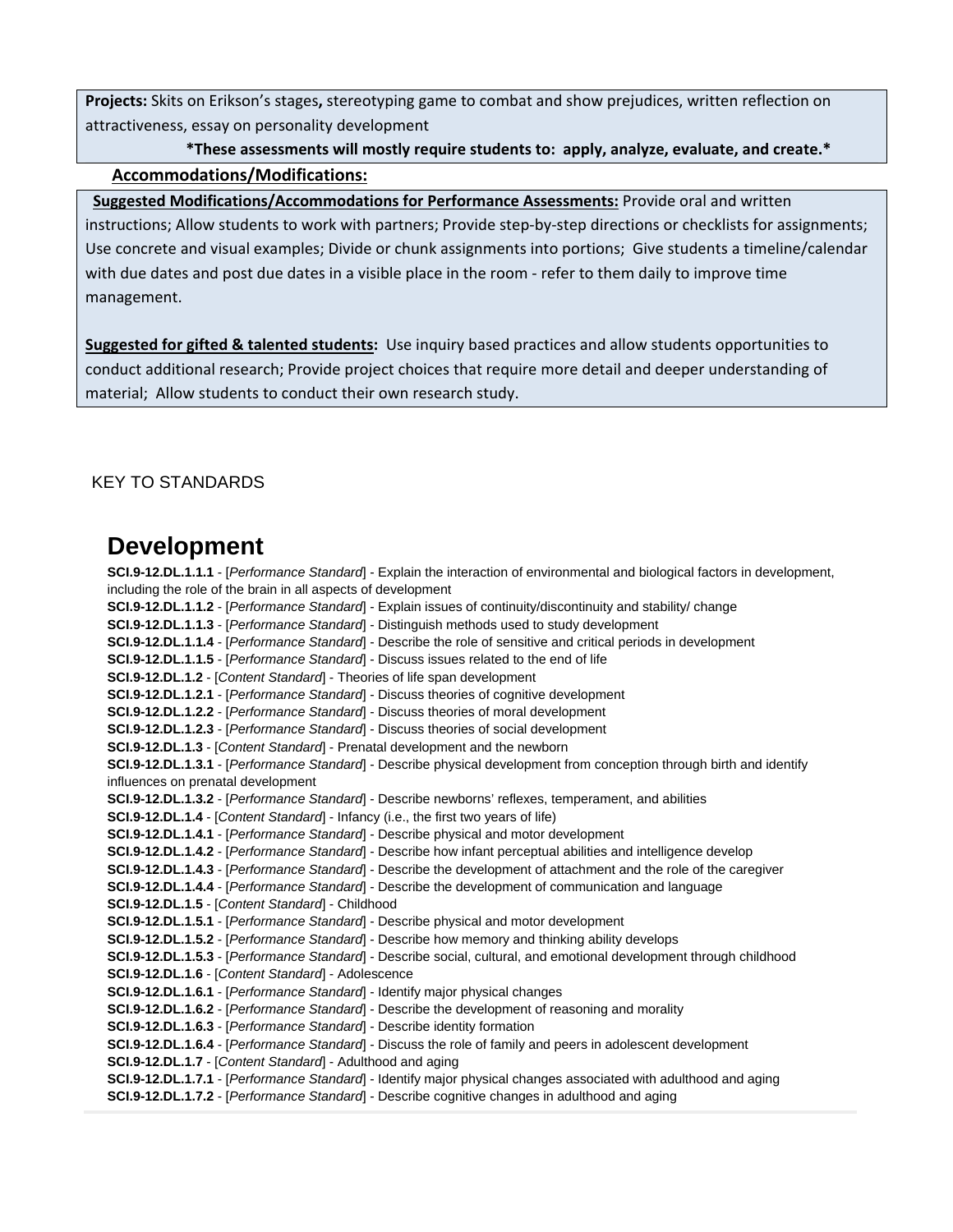**SCI.9-12.DL.1.7.3** - [*Performance Standard*] - Discuss social, cultural, and emotional issues in aging

# **Social**

**SCI.9-12.SC.1.1** - [*Content Standard*] - Social cognition **SCI.9-12.SC.1.1.1** - [*Performance Standard*] - Describe attributional explanations of behavior **SCI.9-12.SC.1.1.2** - [*Performance Standard*] - Describe the relationship between attitudes (implicit and explicit) and behavior **SCI.9-12.SC.1.1.3** - [*Performance Standard*] - Identify persuasive methods used to change attitudes **SCI.9-12.SC.1.2** - [*Content Standard*] - Social influence **SCI.9-12.SC.1.2.1** - [*Performance Standard*] - Describe the power of the situation **SCI.9-12.SC.1.2.2** - [*Performance Standard*] - Describe effects of others' presence on individuals' behavior **SCI.9-12.SC.1.2.3** - [*Performance Standard*] - Describe how group dynamics influence behavior **SCI.9-12.SC.1.2.4** - [*Performance Standard*] - Discuss how an individual influences group behavior **SCI.9-12.SC.1.3** - [*Content Standard*] - Social relations **SCI.9-12.SC.1.3.1** - [*Performance Standard*] - Discuss the nature and effects of stereotyping, prejudice, and discrimination **SCI.9-12.SC.1.3.2** - [*Performance Standard*] - Describe determinants of prosocial behavior **SCI.9-12.SC.1.3.3** - [*Performance Standard*] - Discuss influences upon aggression and conflict **SCI.9-12.SC.1.3.4** - [*Performance Standard*] - Discuss factors influencing attraction and relationships **SCI.9-12.SC.2** - [*Standard Area*] - Sociocultural Diversity **SCI.9-12.SC.2.1** - [*Content Standard*] - Social and cultural diversity **SCI.9-12.SC.2.1.1** - [*Performance Standard*] - Define culture and diversity **SCI.9-12.SC.2.1.2** - [*Performance Standard*] - Identify how cultures change over time and vary within nations and internationally **SCI.9-12.SC.2.1.3** - [*Performance Standard*] - Discuss the relationship between culture and conceptions of self and identity **SCI.9-12.SC.2.1.4** - [*Performance Standard*] - Discuss psychological research examining race and ethnicity **SCI.9-12.SC.2.1.5** - [*Performance Standard*] - Discuss psychological research examining socioeconomic status **SCI.9-12.SC.2.1.6** - [*Performance Standard*] - Discuss how privilege and social power structures relate to stereotypes, prejudice, and discrimination **SCI.9-12.SC.2.2** - [*Content Standard*] - Diversity among individuals **SCI.9-12.SC.2.2.1** - [*Performance Standard*] - Discuss psychological research examining gender identity **SCI.9-12.SC.2.2.2** - [*Performance Standard*] - Discuss psychological research examining diversity in sexual orientation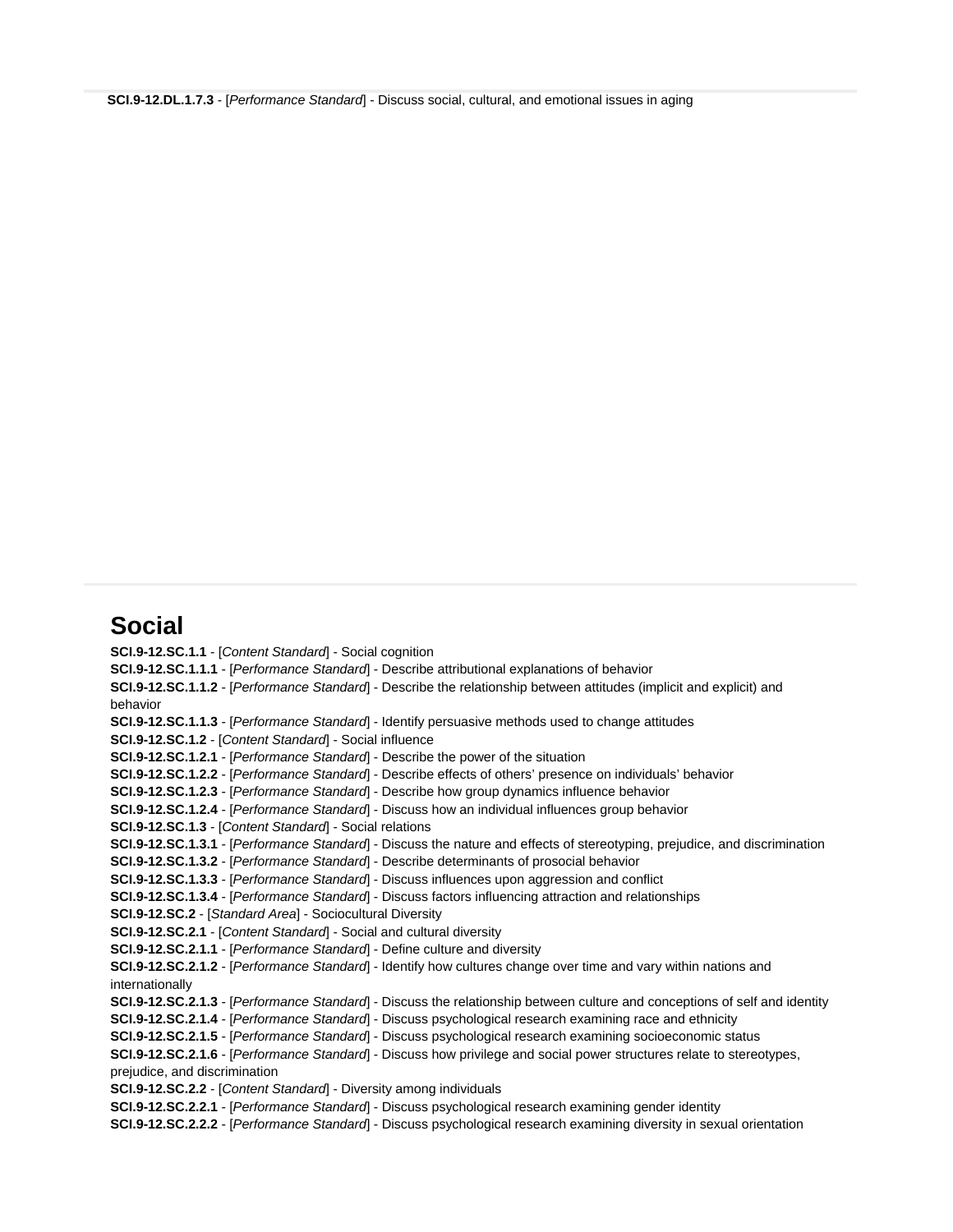**SCI.9-12.SC.2.2.3** - [*Performance Standard*] - Compare and contrast gender identity and sexual orientation

**SCI.9-12.SC.2.2.4** - [*Performance Standard*] - Discuss psychological research examining gender similarities and differences and the impact of gender discrimination

**SCI.9-12.SC.2.2.5** - [*Performance Standard*] - Discuss the psychological research on gender and how the roles of women and men in societies are perceived

**SCI.9-12.SC.2.2.6** - [*Performance Standard*] - Examine how perspectives affect stereotypes and treatment of minority and majority groups in society

**SCI.9-12.SC.2.2.7** - [*Performance Standard*] - Discuss psychological research examining differences in individual cognitive and physical abilities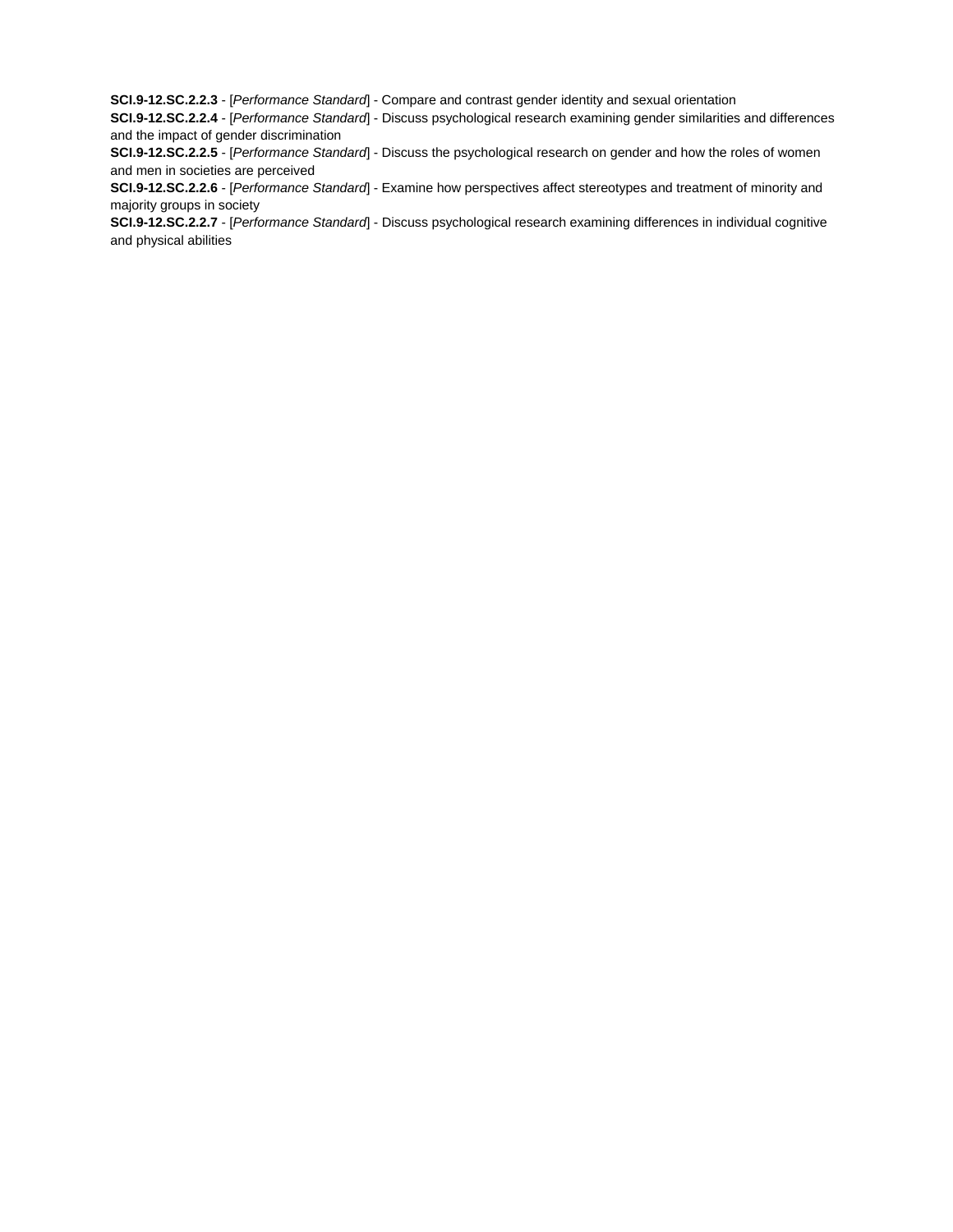# Black Horse Pike Regional School District Curriculum Template

ENGAGING STUDENTS ● FOSTERING ACHIEVEMENT ● CULTIVATING 21ST CENTURY GLOBAL SKILLS

# **PART I: UNIT RATIONALE**

### **WHY ARE STUDENTS LEARNING THIS CONTENT AND THESE SKILLS?**

|                           | <b>Course/Unit Title:</b>      | <b>Unit Summary:</b>                                                              |                                                                                    |  |
|---------------------------|--------------------------------|-----------------------------------------------------------------------------------|------------------------------------------------------------------------------------|--|
| <b>Advanced Placement</b> |                                | This unit explores different learning techniques and processes. It explains       |                                                                                    |  |
| Psychology                |                                | how we summon unique thoughts and memories to help us perform day-to-             |                                                                                    |  |
|                           | UNIT 4: COGNITION,             |                                                                                   | day functions. The three different types of learning - classical conditioning,     |  |
|                           | MEMORY INTELLIGENCE,           | operant conditioning, and social learning are explored. The unit also illustrates |                                                                                    |  |
|                           | <b>THINKING &amp; LEARNING</b> |                                                                                   | how the principles of learning are applied to human and animal behavior to         |  |
|                           | Grade Level(s):                | such techniques as reinforcement. The ways in which people receive, process,      |                                                                                    |  |
|                           | 12                             |                                                                                   | store, retrieve, and analyze information are investigated. Problem solving,        |  |
|                           |                                |                                                                                   | decision making, and reasoning processes are discussed. Relationships between      |  |
|                           |                                |                                                                                   |                                                                                    |  |
|                           |                                |                                                                                   | language and human thought are explored. This unit investigates the                |  |
|                           |                                |                                                                                   | characteristics of psychological tests and explores various types of               |  |
|                           |                                |                                                                                   | psychological tests, including those that measure intelligence, achievement,       |  |
|                           |                                |                                                                                   | abilities, interests, and personality.                                             |  |
|                           | <b>Essential Question(s):</b>  |                                                                                   | <b>Enduring Understanding(s):</b>                                                  |  |
| 1.                        | How does classical             | 1.                                                                                | People acquire certain behaviors through classical conditioning, a                 |  |
|                           | conditioning influence         |                                                                                   | learning procedure in which associations are made between a neutral                |  |
|                           | behavior?                      |                                                                                   | stimulus and a conditioned response.                                               |  |
| 2.                        | How does operant               |                                                                                   | 2. Operant conditioning occurs when the consequences that follow a                 |  |
|                           | conditioning influence         |                                                                                   | behavior increase or decrease the likelihood of that behavior occurring            |  |
|                           | behavior?                      |                                                                                   | again.                                                                             |  |
| 3.                        | When and how does social       |                                                                                   | 3. Social learning, consisting of cognitive learning and modeling, involves        |  |
|                           | learning occur?                |                                                                                   | how people make decisions and act upon the information available to                |  |
| 4.                        | How do humans take             |                                                                                   | them.                                                                              |  |
|                           | information in and store it?   | 4.                                                                                | There are three processes involved in memory: encoding, storage, and<br>retrieval. |  |
| 5.                        | How is stored information      | 5.                                                                                | Stored memory can be retrieved by recognition, recall, and relearning.             |  |
|                           | retrieved?                     | 6.                                                                                | Thinking involves changing, reorganizing, and recombining the                      |  |
| 6.                        | How do people think and        |                                                                                   | information stored in memory to create new or transformed                          |  |
|                           | solve problems?                |                                                                                   | information, such as creative problem-solving strategies.                          |  |
| 7.                        | How do we use language?        | 7.                                                                                | Language and thought are closely related; language requires the                    |  |
|                           | 8. What are the major          |                                                                                   | learning of a set of complex rules and symbols, yet most people have               |  |
|                           | characteristics of             |                                                                                   | little difficulty learning their native language.                                  |  |
|                           | psychological tests?           | 8.                                                                                | To be useful, tests have to exhibit reliability, validity, and                     |  |
| 9.                        | What types of tests have       |                                                                                   | standardization.                                                                   |  |
|                           | been developed to measure      |                                                                                   | 9. Several IQ tests are used to measure intelligence, although there are           |  |
|                           | intelligence?                  |                                                                                   | many views about what constitutes intelligence.                                    |  |
|                           | 10. How do psychologists       |                                                                                   | 10. Psychologists have developed tests to assess special abilities and             |  |
|                           | measure achievement,           |                                                                                   | experiences.                                                                       |  |
|                           | abilities, and interests?      |                                                                                   | 11. Personality tests are used to assess personality characteristics and to        |  |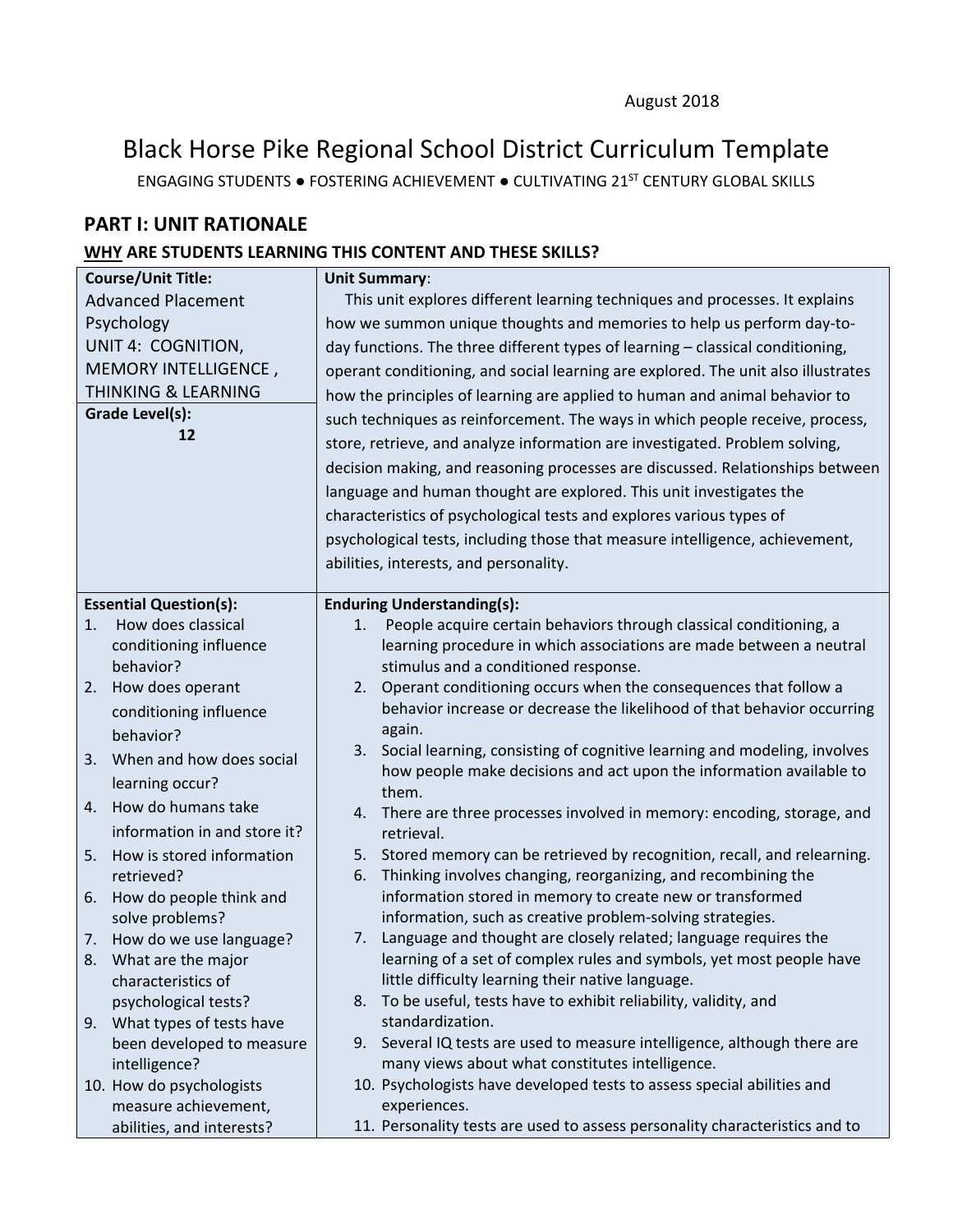# **PART II: INSTRUCTIONAL STRATEGIES AND RESOURCES DESCRIBE THE LEARNING TARGETS.**

### **After each target, identify the NSLS or Common Core Standards that are applicable**

| <b>Learning Target</b>                                                                       | <b>NJSLS or CCSS</b>                    |
|----------------------------------------------------------------------------------------------|-----------------------------------------|
| 1. Interpret classical conditioning, the learning procedure in which associations are        | 1. SCI.9-12.DL.2.1.1                    |
| made between a neutral stimulus and an unconditioned stimulus.                               | SCI.9-12.DL.2.1.2                       |
|                                                                                              | SCI.9-12.DL.2.1.3                       |
|                                                                                              | LA.11-12.RH.10                          |
| 2. Explain how operant conditioning occurs when the consequences that follow a               | LA.11-12.R.CCR.10                       |
| behavior increase or decrease the likelihood of that behavior occurring again.               | LA.11-12.W.CCR.2                        |
|                                                                                              | LA.11-12.RST.2                          |
| 3. Demonstrate how social learning involves people making decisions and acting upon          |                                         |
| the information available to them.                                                           | 2. SCI.9-12.DL.2.2.1                    |
|                                                                                              | SCI.9-12.DL.2.2.2                       |
|                                                                                              | SCI.9-12.DL.2.2.3                       |
| 4. Differentiate the three processes involved in memory: encoding, storage, and              | SCI.9-12.DL.2.2.4                       |
| retrieval.                                                                                   | LA.11-12.RH.10                          |
|                                                                                              | LA.11-12.R.CCR.10                       |
| 5. Recognize that stored memory can be retrieved by recognition, recall, and                 | LA.11-12.RST.9                          |
|                                                                                              |                                         |
| relearning.                                                                                  | 3. SCI.9-12.DL.2.3.1                    |
|                                                                                              | SCI.9-12.DL.2.3.2                       |
| 6. Conclude that thinking involves changing and reorganizing the information stored in       | LA.11-12.RH.10                          |
| memory to create new or transformed information.                                             | LA.11-12.R.CCR.10                       |
|                                                                                              | LA.11-12.RST.1                          |
|                                                                                              |                                         |
| 7. Infer how language and thought are closely related.                                       | 4. SCI.9-12.C.1.1.1                     |
|                                                                                              | SCI.9-12.C.1.1.2                        |
| 8. Justify the characteristics that make a psychological test useful: reliability, validity, | SCI.9-12.C.1.1.3                        |
| and standardization.                                                                         | LA.11-12.RH.10                          |
|                                                                                              | LA.11-12.RH.4                           |
|                                                                                              | LA.11-12.RST.2                          |
| 9. Explore ways in which IQ tests are used to measure intelligence and explain the           | LA.11-12.RST.4                          |
| various theories of what constitutes intelligence.                                           |                                         |
|                                                                                              | 5. SCI.9-12.C.1.2.1                     |
| 10. Compare and contrast the various tests psychologists have developed to assess            | SCI.9-12.C.1.2.2                        |
| special abilities and experiences.                                                           | SCI.9-12.C.1.2.3                        |
|                                                                                              | SCI.9-12.C.1.2.4                        |
|                                                                                              | LA.11-12.RH.10                          |
| 11. Evaluate how personality tests are used to assess personality characteristics and        | LA.11-12.RST.2                          |
| identify problems.                                                                           | LA.11-12.RST.1                          |
|                                                                                              |                                         |
|                                                                                              | 6. SCI.9-12.C.1.3.1<br>SCI.9-12.C.1.3.2 |
|                                                                                              |                                         |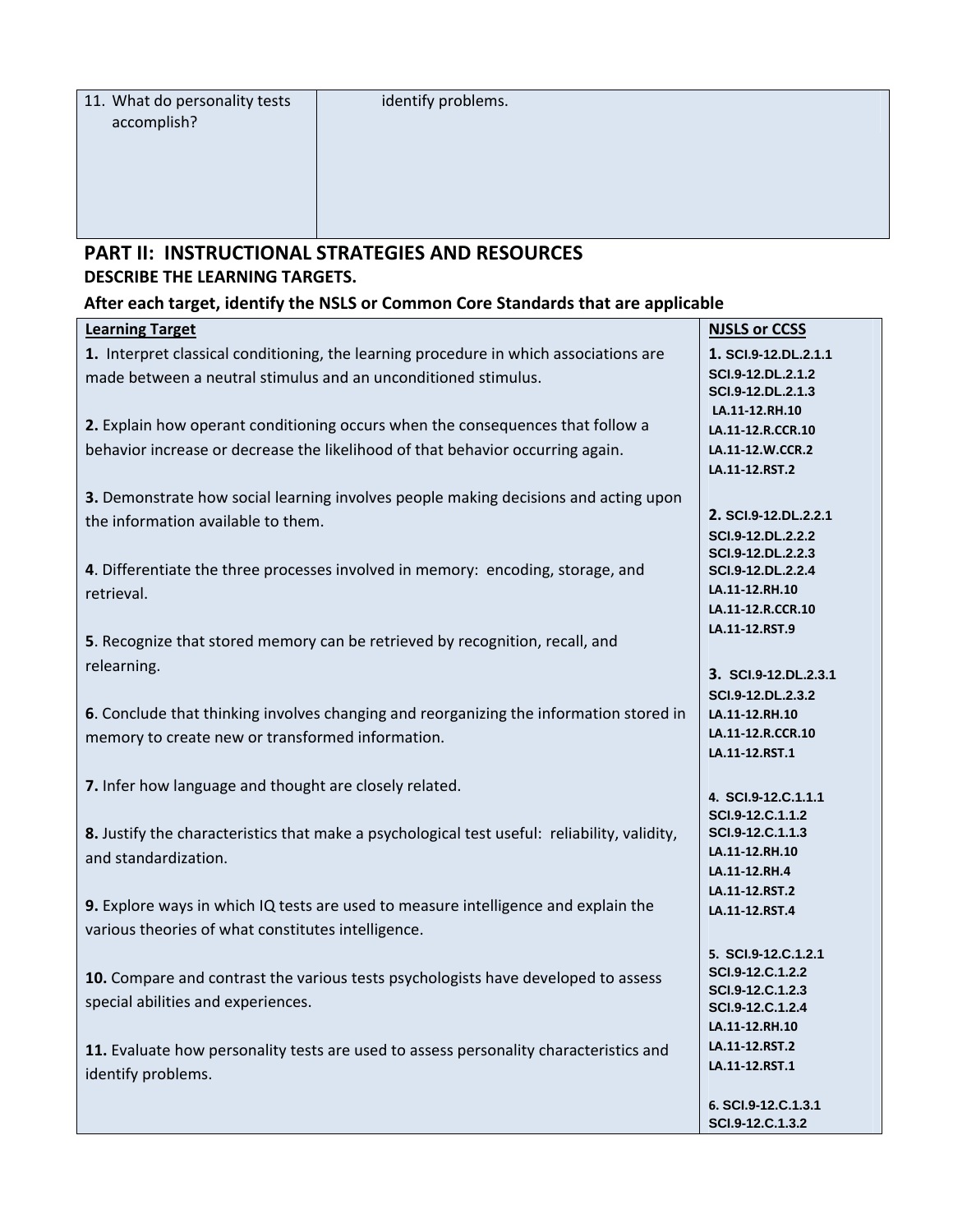| SCI.9-12.C.1.3.3     |
|----------------------|
| SCI.9-12.C.1.3.4     |
| SCI.9-12.C.1.3.5     |
| LA.11-12.RH.10       |
| LA.11-12.RST.2       |
|                      |
| 7. SCI.9-12.DL.3.1.1 |
| SCI.9-12.DL.3.1.2    |
| SCI.9-12.DL.3.2.1    |
| SCI.9-12.DL.3.2.2    |
| SCI.9-12.DL.3.2.3    |
| SCI.9-12.DL.3.3.1    |
| SCI.9-12.DL.3.3.2    |
| LA.11-12.RH.10       |
| LA.11-12.RST.2       |
|                      |
| 8. SCI.9-12.C.3.2.3  |
| LA.11-12.RH.10       |
| LA.11-12.RH.4        |
| LA.11-12.RST.8       |
|                      |
| 9. SCI.9-12.C.3.1.1  |
| SCI.9-12.C.3.1.2     |
| SCI.9-12.C.3.1.3     |
| LA.11-12.RH.10       |
| LA.11-12.RST.8       |
|                      |
| 10. SCI.9-12.C.3.2.1 |
| SCI.9-12.C.3.2.2     |
| SCI.9-12.C.3.2.3     |
| LA.11-12.RH.10       |
| LA.11-12.W.CCR.2     |
| LA.11-12.RST.1       |
|                      |
| 11. SCI.9-12.C.3.3.2 |
| LA.11-12.RH.10       |
| LA.11-12.RST.1       |
|                      |

#### **Inter‐Disciplinary Connections:**

**Language Arts:** Diagraming a sentence based on parts of a language, create a language, Cornell Note taking, write a flashbulb memory, focused writing: training using classical and operant conditioning, focused writing: how human memory is like a computer

**Technology:** Microsoft word for typed documents, video clips, web navigation, psychology simulator

Art: Create a visual mnemonic device, visual problems for problem solving

**Math:** Dice game problem solving, short term memory problems, solving IQ problems

**Music:** Memory aid

Science: Comparing and contrasting Intelligence theories, shaping behavior of a rat (conditioning)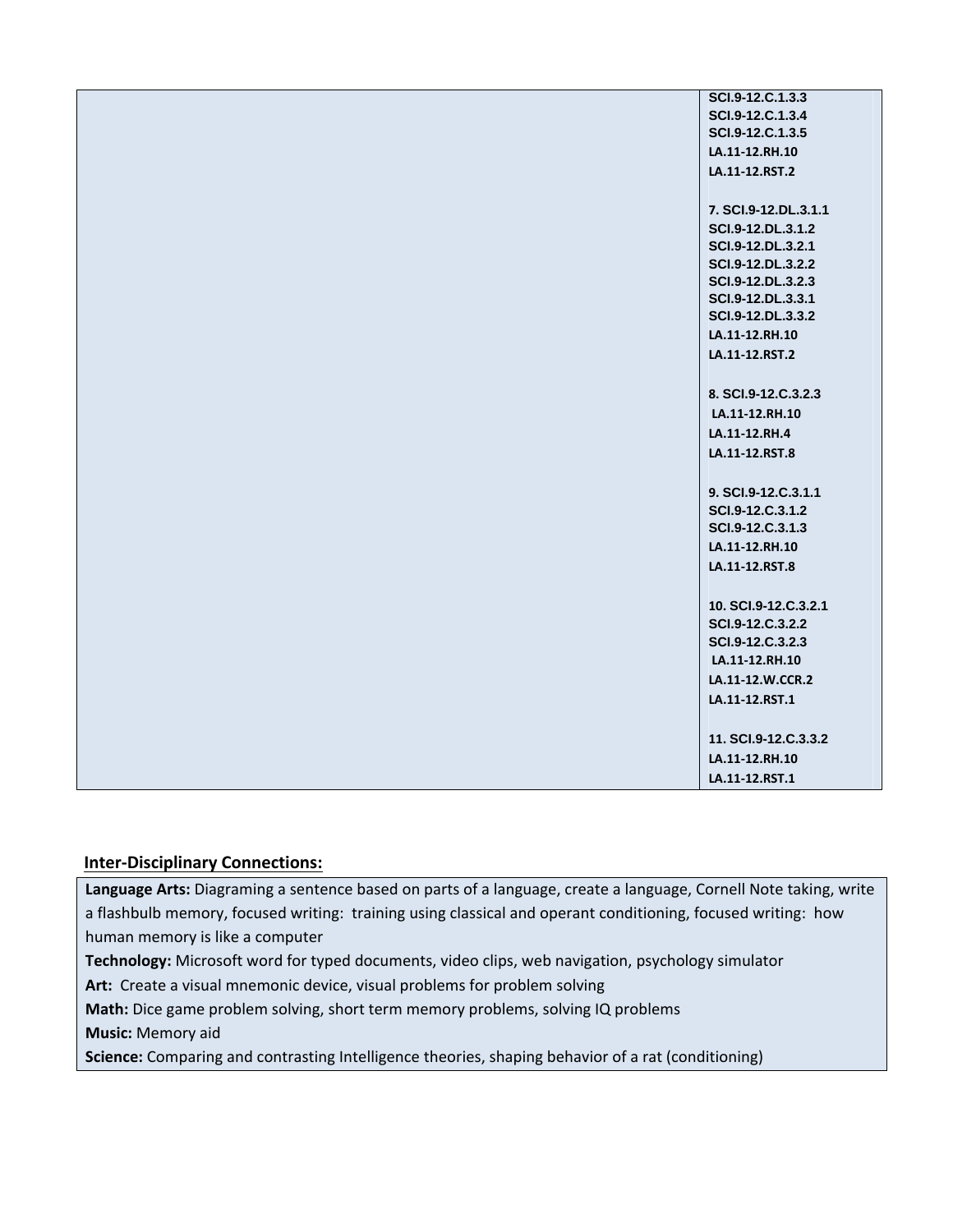#### **Students will engage with the following text:**

Myers' Psychology for AP Primary Source Reading: Intelligence Theory Case studies: Pavlov, Little Albert, Bandura, and Sperling

#### **Students will write:**

Cornell Notes from text Cornell Notes – daily note taking Focused writing: classical and operant conditioning examples for animals and humans Focused writing: flashbulb memory Shaping situations Compare and contrast the brain and memory Creative problems for other's to solve Framing examples Sentences to be diagramed Dice simulation

# **PART III: TRANSFER OF KNOWLEDGE AND SKILLS**

#### **DESCRIBE THE LEARNING EXPERIENCE.**

#### **How will students uncover content and build skills.**

**Learning** Define all chapter vocabulary Cornell Notes from textbook Demonstration: classical conditioning Focus Writing: train an animal using classical conditioning Case Study Pavlov Case Study Little Albert Analyze situations for parts of classical conditioning Focus Writing: training using operant conditioning Shape a rat Virtual Game: Psych Sim Case Study: Bandura

#### **Memory**

Define all chapter vocabulary Cornell Notes from textbook Memory collaborative learning activities Case Study: Sperling Focus Writing: comparing to computer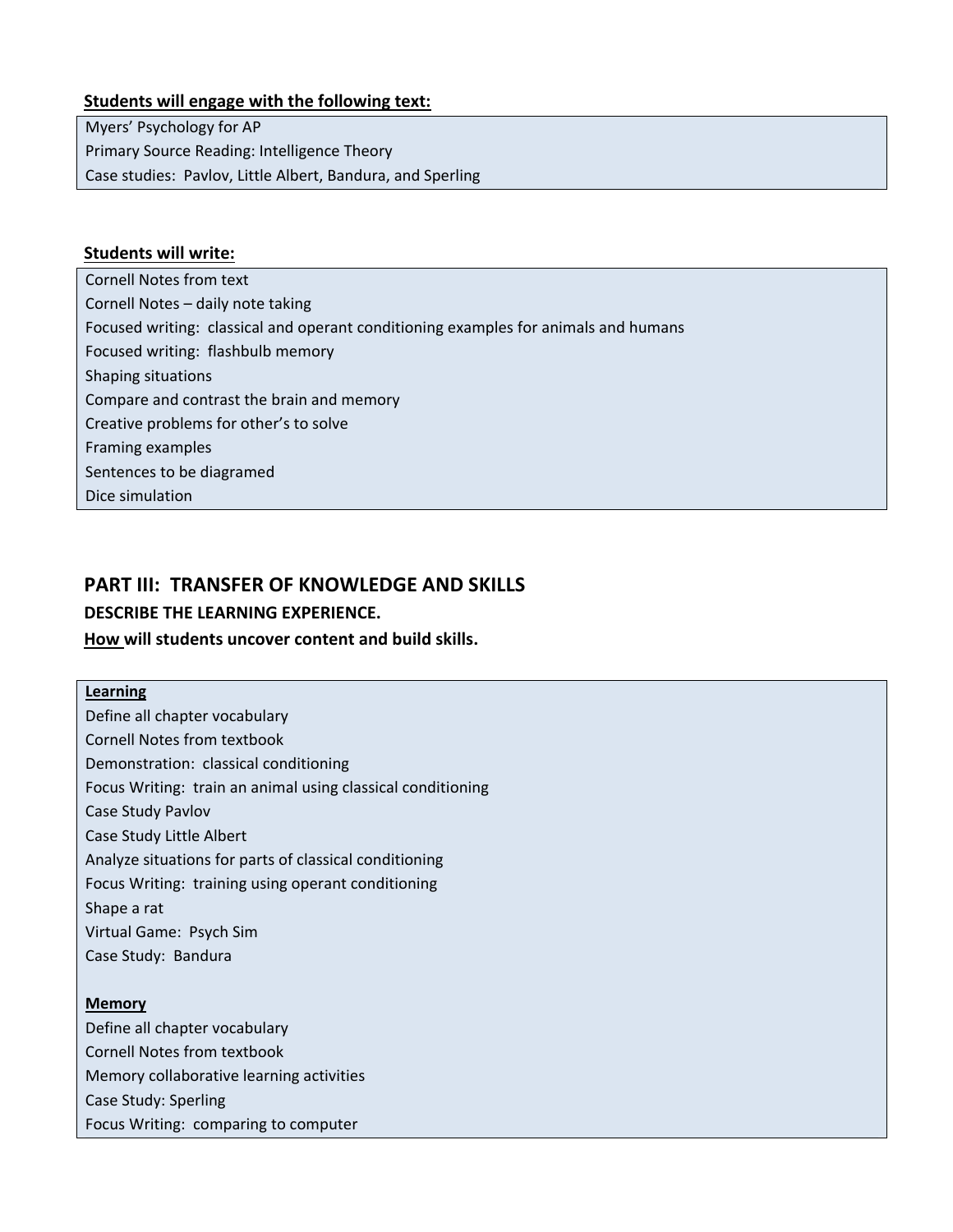Demonstrations: short term memory

Create a mnemonic that works for you

Focus Writing: flashbulb memory

Free Response Question: Sue was feeling a little sad and didn't feel like volunteering at the homeless shelter as she had promised. But then she remembered that, earlier in the day, her friend Rob got his foot stuck in a wastebasket, took one step, and fell over. When she thought about this episode, she smiled and felt a little better. She started to feel a bit happier, so she went to the shelter to help out.

Explain how a psychologist might use the following concepts to explain how Sue remembered this episode and the relationship between this memory, Sue's behavior, and her emotions.

- Automatic encoding
- Explicit memory
- Mood-congruent memory
- Two‐factor theory
- Facial feedback
- Feel‐good, do‐good phenomenon
- Relative deprivation

#### **Thinking, Problem Solving, Language and Intelligence**

Define all chapter vocabulary

Cornell Notes from textbook

Demonstration: problem solving

Dice simulation

Divergent thinking exercises

Overconfidence exercise

Framing exercise

Diagram a sentence

Create a language

Case Study: intelligence theories

**Free Response Question:** As you know, the Advanced Placement (AP) Psychology exam involves 100 multiple‐ choice questions and two free response essay questions. The goal of the exam is to accurately measure knowledge of psychological concepts and to communicate to colleges which students would most likely succeed in a college-level psychology course. Each year, few students receive composite scores of 1 and 5, and more students receive scores of 2, 3, or 4. Use the following terms to describe how the College Board most likely developed and evaluates the AP Psychology exam.

> Creating Evaluating Analyzing **Applying** Understanding **Remembering**

- **Recognition**
- Recall
- Standardization
- Normal curve
- Reliability (test‐retest reliability or split‐half reliability)
- Content validity
- Predictive validity

# **PART IV: EVIDENCE OF LEARNING**

**IDENTIFY THE METHODS BY WHICH STUDENTS WILL DEMONSTRATE THEIR**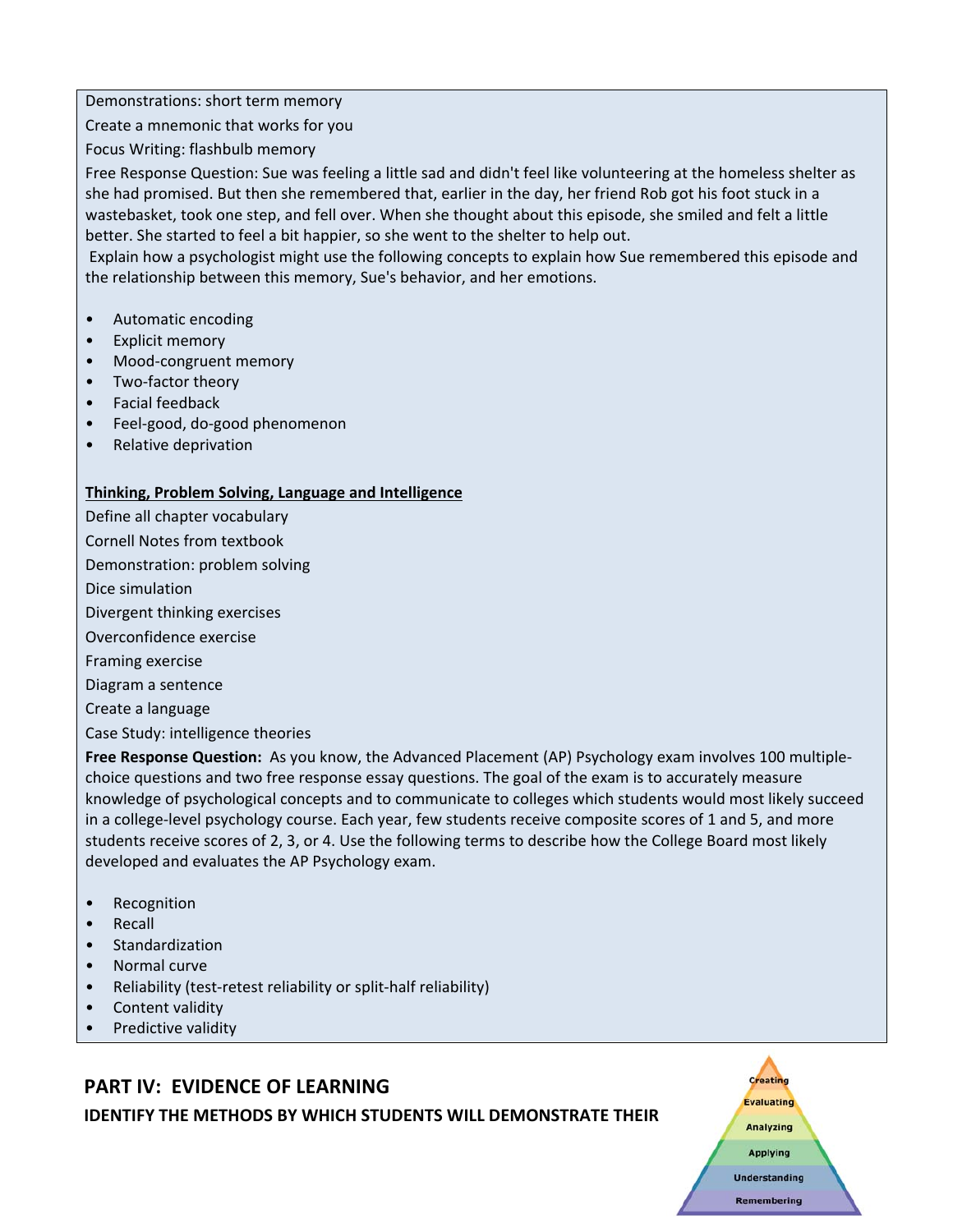# **UNDERSTANDING OF CONTENT AND THEIR ABILITY TO APPLY SKILLS. IDENTIFY BLOOM'S LEVELS.**

#### **Formative Assessments:**

**Quizzes:** cumulative weekly quizzes,

**HW/CW activities**: Writing a classical condition example, write operant conditioning examples for exit tickets, diagram classical conditioning examples for vocabulary, compare your memory to a computer, create a language, diagram a sentence for parts of a language.Compare and contrast divergent and convergent ways of thinking. **Focused Writing**: classical and operant conditioning

**Notebook:** Cornell Notes daily summative

\*These assessments will mostly require students to: remember, understand, apply, and analyze.\* **Accommodations/Modifications:**

Reduce number of open-ended questions; Provide guided Cornell Notes to ensure student accuracy in notetaking and increase comprehension; Highlight, underline, or bold key terms; Grade content rather than mechanics; Divide or chunk assessments into portions; Provide graphic organizers for written assignments; Give partial credit for open‐ended response answers; Provide extra space and/or lined paper for student responses for students with poor or large handwriting; Increase spacing to reduce visual clutter; Put fewer question on each page; Allow students to use notes for open‐ended questions; Read directions aloud and clarify, restate, or reword directions as necessary.

**Suggested for gifted & talented students:** Provide supplementary assignments and readings; Use inquiry based practices and allow students opportunities to conduct additional research; Provide assignment choices that require more detail and deeper understanding.

#### **Summative Assessments:**

**Common Unit Benchmark Test:** Learning, Memory, Thinking, Problem Solving and Language, Intelligence: Multiple Choice and Free Response Questions

**AP Practice Tests/Questions:** Multiple Choice and Free Response Questions

\*These assessments will mostly require students to: apply, analyze, evaluate, and create.\*

**Accommodations/Modifications:**

**Suggested Modifications/Accommodations for Summative Assessments:** Reduce number of open‐ended questions; Highlight, underline, or bold key terms; Grade content rather than mechanics; Divide or chunk assessments into portions and give over multiple days if necessary; Provide graphic organizers for written responses; Give partial credit for open‐ended response answers; Increase spacing to reduce visual clutter on pages; Put fewer question on each page; Allow students to use notes for open‐ended questions; Read directions for each section aloud and clarify, restate, or reword directions as necessary.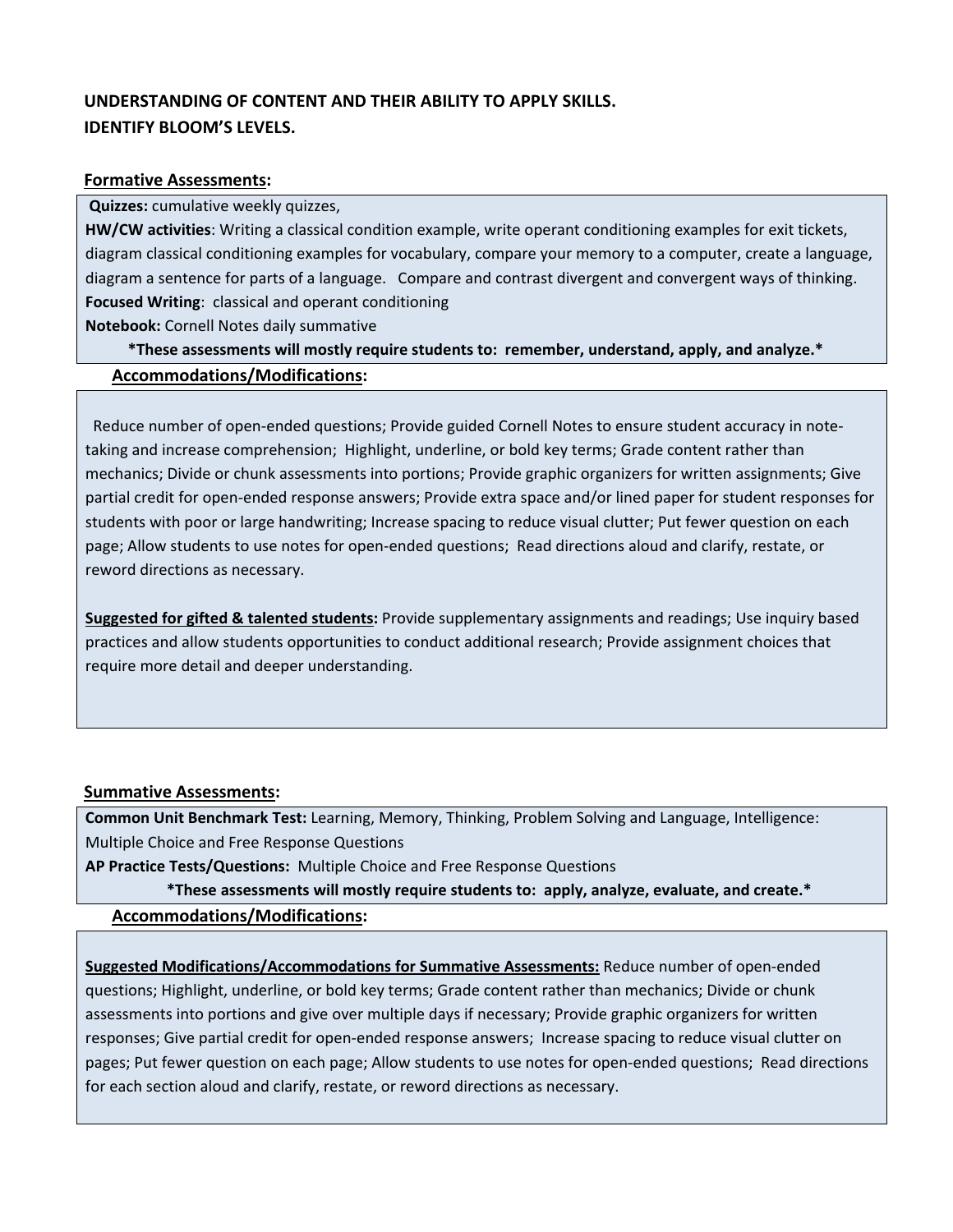**Suggested for gifted & talented students:** Provide supplementary or more lengthy readings on assessments; Provide enrichment activities for students who complete assessments quickly; Develop open‐ended questions that require more detailed responses and deeper understanding of material.

#### **Performance Assessments:**

Shape an animal Psych Simulations for classical conditioning, operant conditioning and maze learning Sperling's iconic memory demonstration and response Create a mnemonic device for this chapter Write a flashbulb memory Solve problems in different ways and analyze the way you solved them. Create a language for three sentences \*These assessments will mostly require students to: apply, analyze, evaluate, and create.\*

**Accommodations/Modifications:**

**Suggested Modifications/Accommodations for Performance Assessments:** Provide oral and written instructions; Allow students to work with partners; Provide step-by-step directions or checklists for assignments; Use concrete and visual examples; Divide or chunk assignments into portions; Give students a timeline/calendar with due dates and post due dates in a visible place in the room - refer to them daily to improve time management.

**Suggested for gifted & talented students:** Use inquiry based practices and allow students opportunities to conduct additional research; Provide project choices that require more detail and deeper understanding of material; Allow students to conduct their own research study.

# **Key to Standards**

# **Learning**

**SCI.9-12.DL.2.1.1 - [***Performance Standard***] - Describe the principles of classical conditioning SCI.9-12.DL.2.1.2 - [***Performance Standard***] - Describe clinical and experimental examples of classical conditioning SCI.9-12.DL.2.1.3 - [***Performance Standard***] - Apply classical conditioning to everyday life SCI.9-12.DL.2.2 - [***Content Standard***] - Operant conditioning SCI.9-12.DL.2.2.1 - [***Performance Standard***] - Describe the Law of Effect SCI.9-12.DL.2.2.2 - [***Performance Standard***] - Describe the principles of operant conditioning**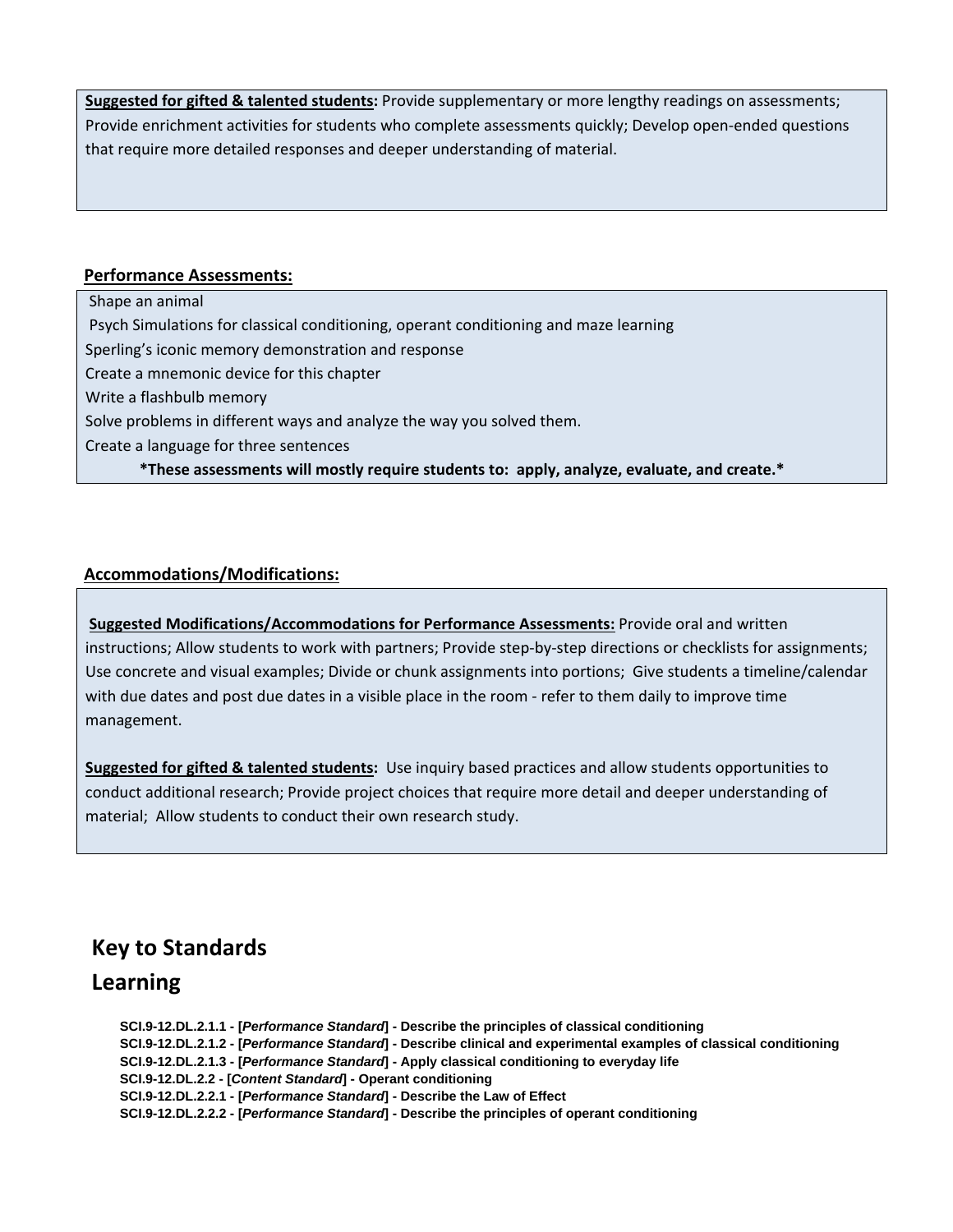**SCI.9-12.DL.2.2.3 - [***Performance Standard***] - Describe clinical and experimental examples of operant conditioning SCI.9-12.DL.2.2.4 - [***Performance Standard***] - Apply operant conditioning to everyday life**

**SCI.9-12.DL.2.3 - [***Content Standard***] - Observational and cognitive learning**

**SCI.9-12.DL.2.3.1 - [***Performance Standard***] - Describe the principles of observational and cognitive learning SCI.9-12.DL.2.3.2 - [***Performance Standard***] - Apply observational and cognitive learning to everyday life**

# **Memory**

**SCI.9-12.C.1.1 - [***Content Standard***] - Encoding of memory SCI.9-12.C.1.1.1 - [***Performance Standard***] - Identify factors that influence encoding SCI.9-12.C.1.1.2 - [***Performance Standard***] - Characterize the difference between shallow (surface) and deep (elaborate) processing SCI.9-12.C.1.1.3 - [***Performance Standard***] - Discuss strategies for improving the encoding of memory SCI.9-12.C.1.2 - [***Content Standard***] - Storage of memory SCI.9-12.C.1.2.1 - [***Performance Standard***] - Describe the differences between working memory and long-term memory SCI.9-12.C.1.2.2 - [***Performance Standard***] - Identify and explain biological processes related to how memory is stored SCI.9-12.C.1.2.3 - [***Performance Standard***] - Discuss types of memory and memory disorders (e.g., amnesias, dementias) SCI.9-12.C.1.2.4 - [***Performance Standard***] - Discuss strategies for improving the storage of memories SCI.9-12.C.1.3 - [***Content Standard***] - Retrieval of memory SCI.9-12.C.1.3.1 - [***Performance Standard***] - Analyze the importance of retrieval cues in memory SCI.9-12.C.1.3.2 - [***Performance Standard***] - Explain the role that interference plays in retrieval SCI.9-12.C.1.3.3 - [***Performance Standard***] - Discuss the factors influencing how memories are retrieved SCI.9-12.C.1.3.4 - [***Performance Standard***] - Explain how memories can be malleable SCI.9-12.C.1.3.5 - [***Performance Standard***] - Discuss strategies for improving the retrieval of memories**

# **Language**

**SCI.9-12.DL.3.1 - [***Content Standard***] - Structural features of language SCI.9-12.DL.3.1.1 - [***Performance Standard***] - Describe the structure and function of language SCI.9-12.DL.3.1.2 - [***Performance Standard***] - Discuss the relationship between language and thought SCI.9-12.DL.3.2 - [***Content Standard***] - Theories and developmental stages of language acquisition SCI.9-12.DL.3.2.1 - [***Performance Standard***] - Explain the process of language acquisition SCI.9-12.DL.3.2.2 - [***Performance Standard***] - Discuss how acquisition of a second language can affect language development and possibly other cognitive processes SCI.9-12.DL.3.2.3 - [***Performance Standard***] - Evaluate the theories of language acquisition SCI.9-12.DL.3.3 - [***Content Standard***] - Language and the brain SCI.9-12.DL.3.3.1 - [***Performance Standard***] - Identify the brain structures associated with language SCI.9-12.DL.3.3.2 - [***Performance Standard***] - Discuss how damage to the brain may affect language**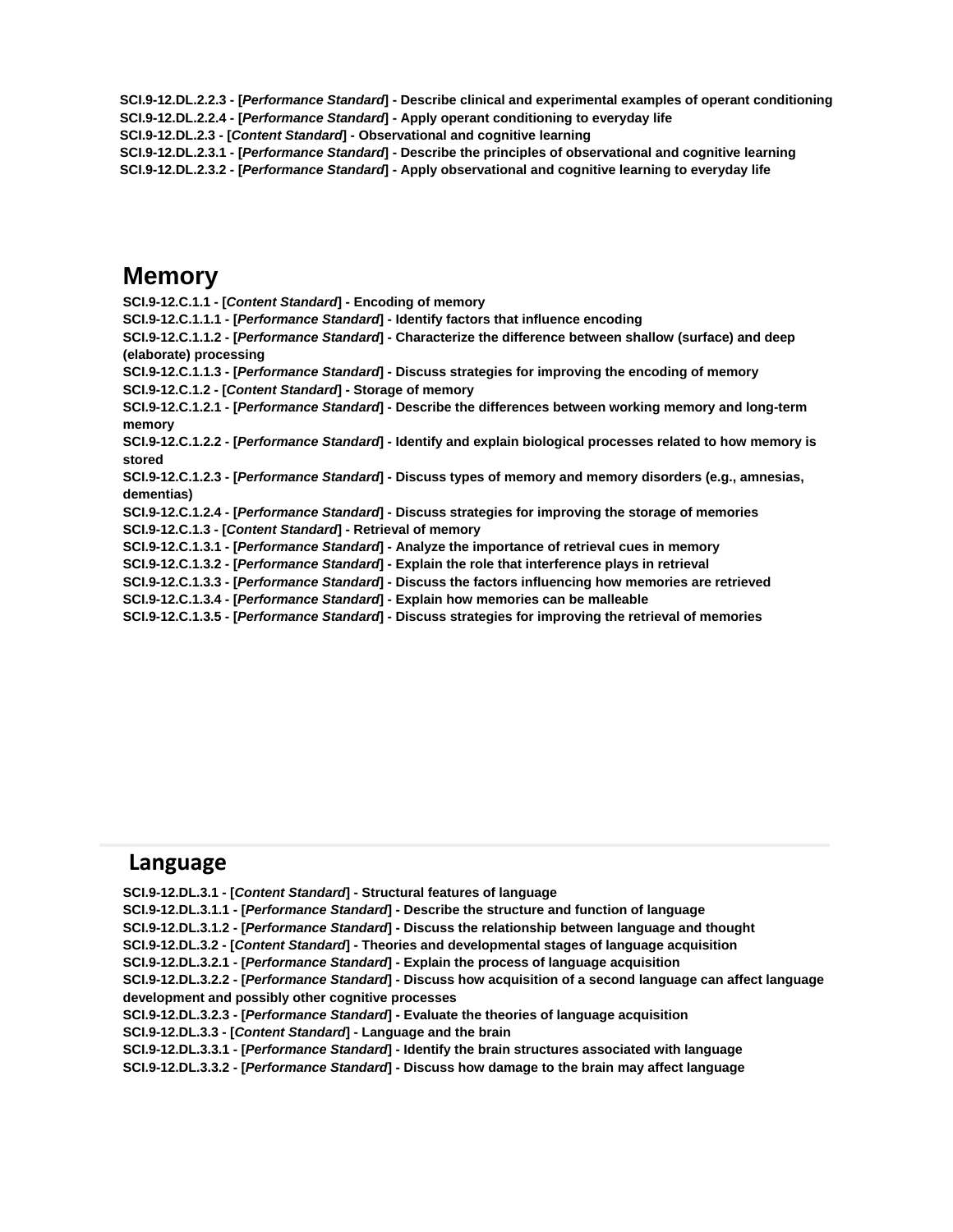# **Intelligence**

**SCI.9-12.C.3.1 - [***Content Standard***] - Perspectives on intelligence**

**SCI.9-12.C.3.1.1 - [***Performance Standard***] - Discuss intelligence as a general factor**

**SCI.9-12.C.3.1.2 - [***Performance Standard***] - Discuss alternative conceptualizations of intelligence**

**SCI.9-12.C.3.1.3 - [***Performance Standard***] - Describe the extremes of intelligence**

**SCI.9-12.C.3.2 - [***Content Standard***] - Assessment of intelligence**

**SCI.9-12.C.3.2.1 - [***Performance Standard***] - Discuss the history of intelligence testing, including historical use and misuse in the context of fairness**

**SCI.9-12.C.3.2.2 - [***Performance Standard***] - Identify current methods of assessing human abilities**

**SCI.9-12.C.3.2.3 - [***Performance Standard***] - Identify measures of and data on reliability and validity for intelligence test scores**

**SCI.9-12.C.3.3 - [***Content Standard***] - Issues in intelligence**

**SCI.9-12.C.3.3.1 - [***Performance Standard***] - Discuss issues related to the consequences of intelligence testing**

**SCI.9-12.C.3.3.2 - [***Performance Standard***] - Discuss the influences of biological, cultural, and environmental factors on intelligence**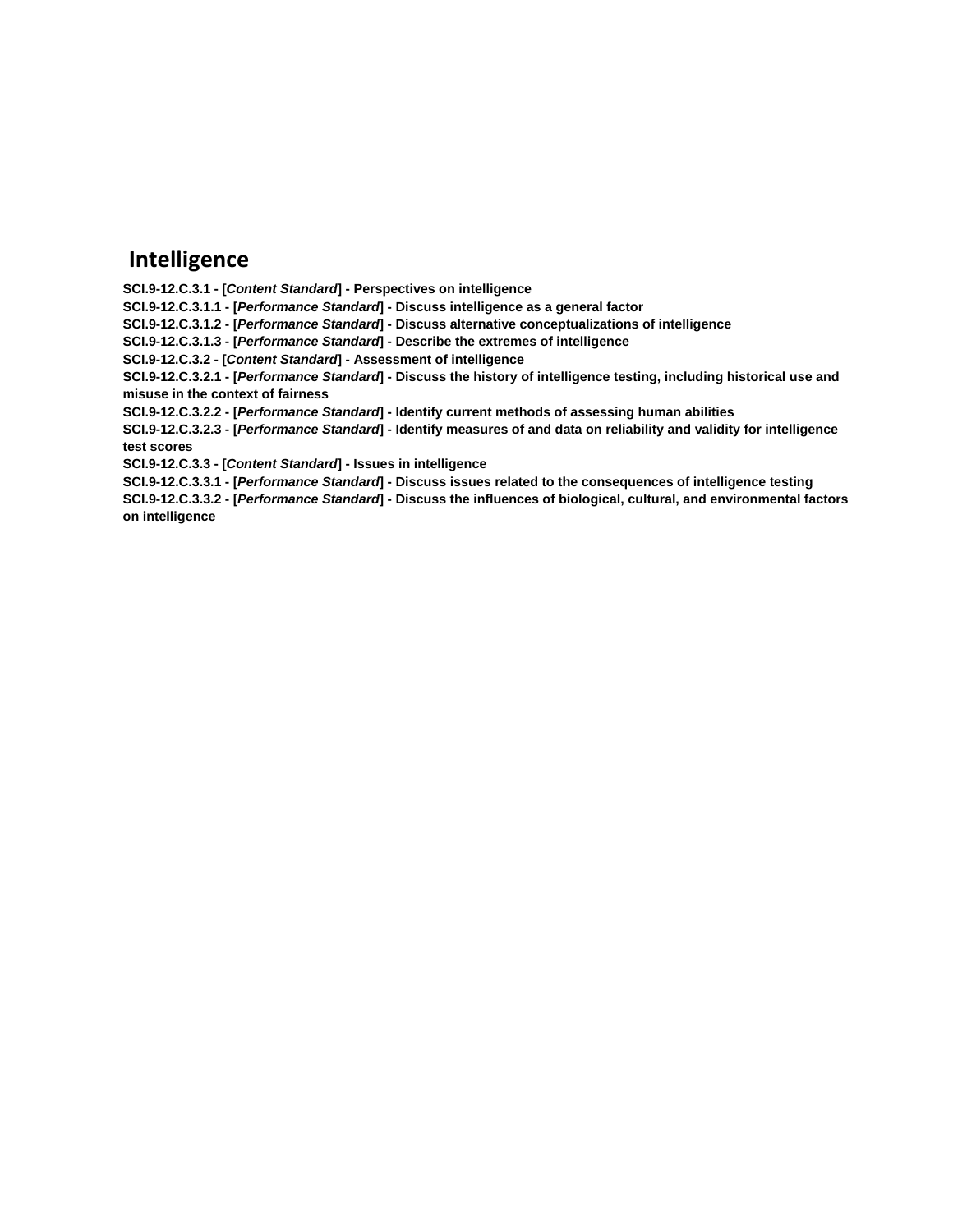# Black Horse Pike Regional School District Curriculum Template

ENGAGING STUDENTS ● FOSTERING ACHIEVEMENT ● CULTIVATING 21ST CENTURY GLOBAL SKILLS

# **PART I: UNIT RATIONALE**

### **WHY ARE STUDENTS LEARNING THIS CONTENT AND THESE SKILLS?**

| <b>Course/Unit Title:</b>       | <b>Unit Summary:</b>                                                                                                                 |  |  |
|---------------------------------|--------------------------------------------------------------------------------------------------------------------------------------|--|--|
| <b>Advanced Placement</b>       | This unit explores personality $-$ why people act the way they do in specific                                                        |  |  |
| Psychology                      | situations - and individuality. It looks at the physical and mental factors that                                                     |  |  |
| <b>UNIT 5: INDIVIDUAL</b>       | cause people to act a specific way at a specific time. It also examines the                                                          |  |  |
| <b>VARIATIONS, TREATMENT OF</b> | theories explaining how and why people experience various emotions. The                                                              |  |  |
| <b>DISORDERS, STRESS</b>        | theories of personality that have been developed by the different schools of                                                         |  |  |
| Grade Level(s):                 | psychology are discussed. The sources of stress, reactions to stress, and ways                                                       |  |  |
| 12                              | to cope with stress are investigated. The process by which normal behavior                                                           |  |  |
|                                 |                                                                                                                                      |  |  |
|                                 | becomes abnormal is explored along with common types of psychological                                                                |  |  |
|                                 | disorders. Finally, the various therapies available to treat psychological                                                           |  |  |
|                                 | disorders are examined.                                                                                                              |  |  |
|                                 |                                                                                                                                      |  |  |
| <b>Essential Question(s):</b>   | <b>Enduring Understanding(s):</b>                                                                                                    |  |  |
| What influences<br>1.           | Psychologists explain motivation and why people experience it in<br>1.                                                               |  |  |
| motivation?                     | different ways through instinct, drive-reduction, incentive, and                                                                     |  |  |
| How do biological and<br>2.     | cognitive theories of motivation.                                                                                                    |  |  |
| social motives influence        | Much of life is spent trying to satisfy biological and social needs -<br>2.                                                          |  |  |
| behavior?                       | biological needs are physiological requirements that we must fulfill to                                                              |  |  |
| How are emotions formed?<br>3.  | survive, while social needs are those that are learned through                                                                       |  |  |
| 4. What is the purpose of the   | experience.                                                                                                                          |  |  |
| various personality             | 3. All emotions consist of three parts - the physical, cognitive, and                                                                |  |  |
| theories, and what are the      | behavioral aspects; theories of emotion propose that emotions result<br>from physical changes and/or mental processes.               |  |  |
| major theories?                 | 4. Personality theories provide a way of organizing the many                                                                         |  |  |
| How is stress formed?<br>5.     | characteristics that people have; the four major personality theories                                                                |  |  |
| How do people react to,<br>6.   | are the psychoanalytic, learning, humanistic and cognitive, and trait                                                                |  |  |
| and cope with, stress?          | theories.                                                                                                                            |  |  |
| What are psychological<br>7.    | 5. Stress results from our perceptions of demands placed upon us and our                                                             |  |  |
| disorders?                      | evaluations of situations we encounter.                                                                                              |  |  |
| What various types of<br>8.     | 6. People react differently to life's stressors; these reactions may be                                                              |  |  |
| psychological disorders         | beneficial or harmful; they deal with stress by employing defensive and                                                              |  |  |
| have psychologists              | active coping strategies, and learn to adjust to stressful situations.                                                               |  |  |
| developed?                      | Psychologists draw the line between normal and abnormal behavior by<br>7.                                                            |  |  |
| What is psychotherapy?<br>9.    | looking at deviance, adjustment, and psychological health.                                                                           |  |  |
| 10. Why do psychologists use    | The major psychological disorders include anxiety disorders,<br>8.                                                                   |  |  |
| psychoanalysis and              | somatoform and dissociative disorders, schizophrenia and mood<br>disorders, personality disorders, and drug addiction; these various |  |  |
| humanistic therapy?             | disorders are exhibited by a number of different behaviors.                                                                          |  |  |
| 11. Why do psychologists use    | Psychotherapy is a general term for the several approaches used by<br>9.                                                             |  |  |
| cognitive and behavior          |                                                                                                                                      |  |  |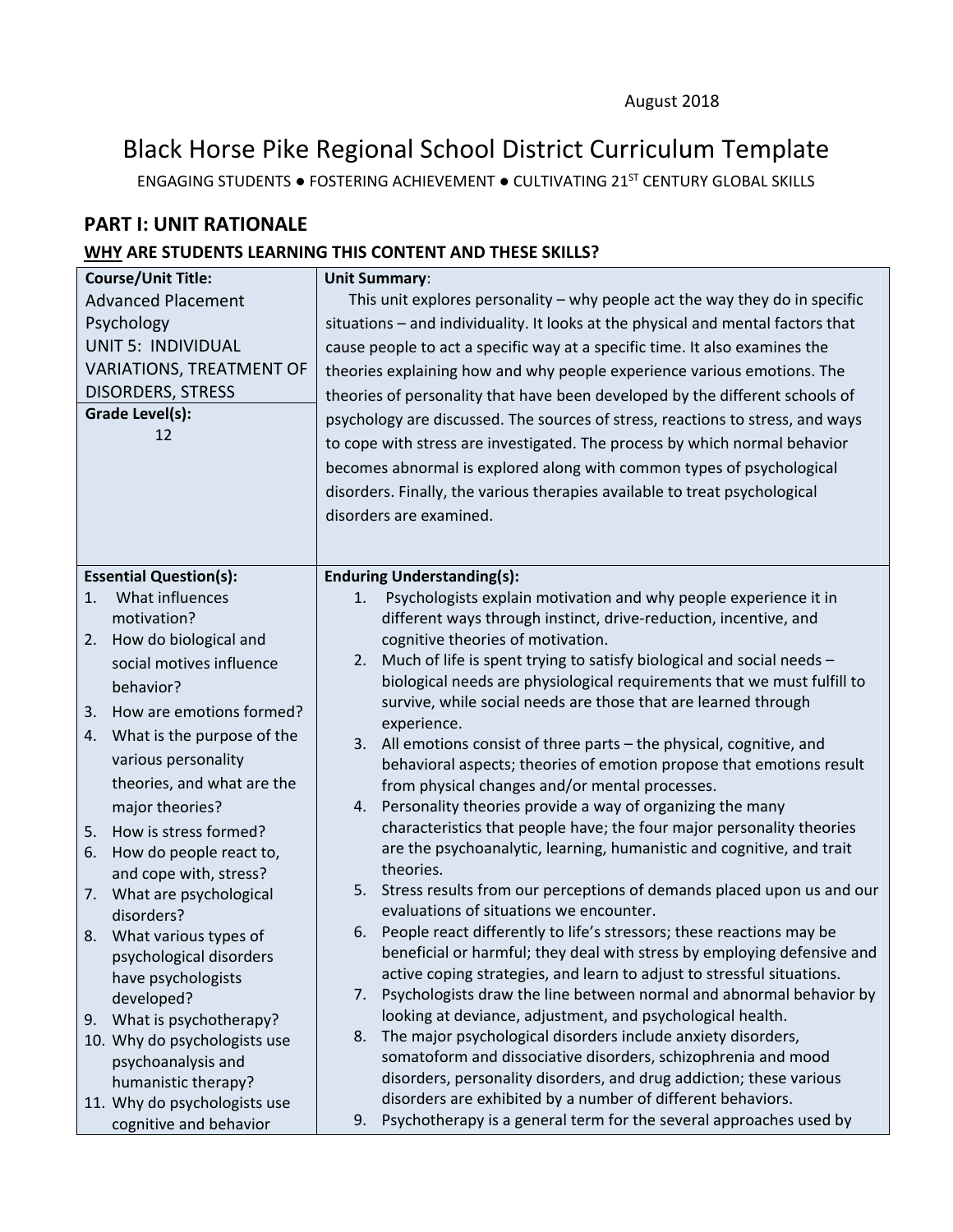| therapies?                                                    | mental health professionals to treat psychological disorders.                                                                                                                                                                                                                                                                                                                                                           |
|---------------------------------------------------------------|-------------------------------------------------------------------------------------------------------------------------------------------------------------------------------------------------------------------------------------------------------------------------------------------------------------------------------------------------------------------------------------------------------------------------|
| 12. What biological approaches<br>to treatment are available? | 10. Psychoanalysis is an analysis of the conscious and unconsciousness<br>mind based on the theories of Sigmund Freud; humanistic therapy<br>helps people reach their full potential.<br>11. Cognitive and behavior therapies help clients develop new ways of<br>thinking and behaving.<br>12. Biological approaches to treatment rely on methods such as<br>medications, electric shock, and surgery to help clients. |
|                                                               |                                                                                                                                                                                                                                                                                                                                                                                                                         |

# **PART II: INSTRUCTIONAL STRATEGIES AND RESOURCES DESCRIBE THE LEARNING TARGETS.**

# **After each target, identify the NJSLS or Common Core Standards that are applicable**

# **Students will engage with the following text:**

| Myers' Psychology for AP                                                                                                         |                                                                                  |
|----------------------------------------------------------------------------------------------------------------------------------|----------------------------------------------------------------------------------|
| Case study: Crazy or not?                                                                                                        |                                                                                  |
| Case study: psychological disorders                                                                                              |                                                                                  |
| Copies of song lyrics                                                                                                            |                                                                                  |
| <b>Learning Target</b>                                                                                                           | <b>NJSLS or CCSS</b>                                                             |
| 1. Explain motivation and why we experience it in different ways.                                                                | 1. SCI.9-12.IV.1.1.1<br>SCI.9-12.IV.1.1.2                                        |
| 2. Comprehend that biological needs are psychological requirements we must fulfill to                                            | SCI.9-12.IV.1.1.3<br>SCI.9-12.IV.1.1.4                                           |
| survive, whereas social needs are learned through experience.                                                                    | LA.11-12.RH.10                                                                   |
|                                                                                                                                  | LA.9-12.WHST.1D                                                                  |
| 3. Diagram the three parts of emotions: the physical, cognitive, and behavioral                                                  | LA.11-12.RST.9                                                                   |
| aspects.                                                                                                                         | 2. SCI.9-12.IV.1.2.1                                                             |
| 4. Explore how personality theories provide a way of organizing the many                                                         | SCI.9-12.IV.1.2.2<br>SCI.9-12.IV.1.2.3<br>SCI.9-12.IV.1.2.4                      |
| characteristics that people have.                                                                                                | LA.11-12.RH.4                                                                    |
| 5. Summarize the three components of Freud's psychoanalytic theory: the id, ego and<br>superego.                                 | LA.11-12.RH.10<br>LA.11-12.RST.9                                                 |
| 6. Critique how behaviorists think some aspects of personality are learned.                                                      | 3. SCI.9-12.IV.2.1.1<br>SCI.9-12.IV.2.1.2<br>SCI.9-12.IV.2.1.3                   |
| 7. Analyze how the positive aspects of human nature are emphasized by the<br>humanistic and cognitive theories.                  | SCI.9-12.IV.2.2.1<br>SCI.9-12.IV.2.2.2<br>SCI.9-12.IV.2.2.3<br>SCI.9-12.IV.2.3.1 |
| 8. Distinguish how trait theorists account for the consistency of behavior in different<br>situations.                           | SCI.9-12.IV.2.3.2 LA.11-<br>12.RH.10<br>LA.11-12.RST.2<br>LA.11-12.R.CCR.10      |
| 9. Evaluate how stress results from our perceptions of demands placed upon us and<br>our evaluations of situations we encounter. | 4. SCI.9-12.IV.3.1.1                                                             |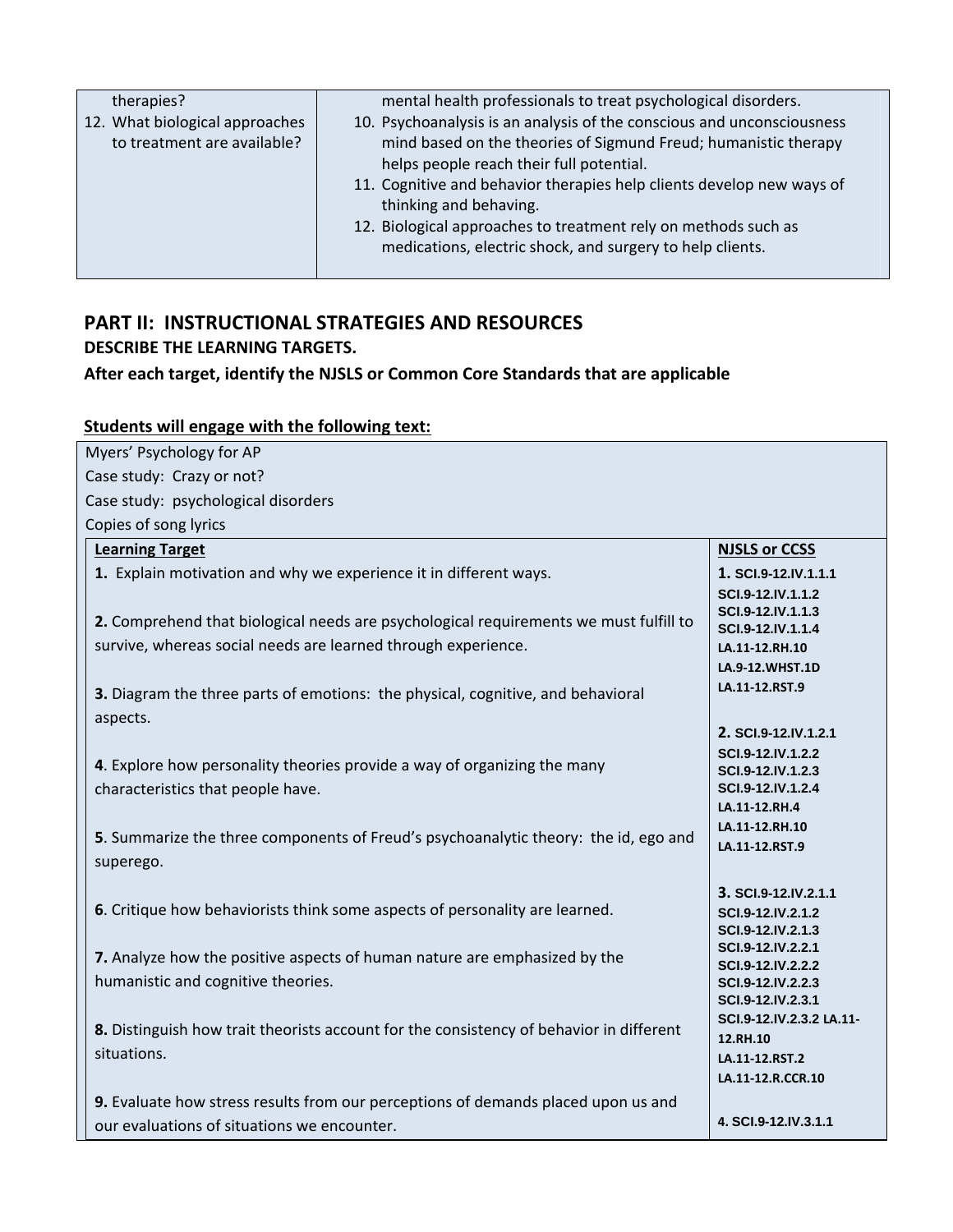|                                                                                        | SCI.9-12.IV.3.1.2                      |
|----------------------------------------------------------------------------------------|----------------------------------------|
| 10. Recognize the beneficial and harmful reactions people have to stress.              | SCI.9-12.IV.3.1.3                      |
|                                                                                        | SCI.9-12.IV.3.1.4                      |
|                                                                                        | LA.11-12.RH.10                         |
| 11. Interpret the defensive and active coping strategies that people use to deal with  | LA.11-12.RST.7                         |
| stress.                                                                                | LA.11-12.R.CCR.10                      |
|                                                                                        | 5. SCI.9-12.IV.3.1.1                   |
| 12. Infer how college and work can lead to stress.                                     | LA.11-12.RH.4                          |
|                                                                                        | LA.11-12.RH.10                         |
|                                                                                        | LA.11-12.RST.2                         |
| 13. Appraise how psychologists draw the line between normal and abnormal behavior      |                                        |
| by looking at deviance, adjustment, and psychological health.                          | 6. SCI.9-12.IV.3.3.1                   |
|                                                                                        | LA.11-12.RH.10                         |
| 14. Recall how anxiety disorders are marked by excessive fear, caution, and attempts   | LA.11-12.RST.9                         |
| to avoid anxiety.                                                                      | LA.11-12.R.CCR.10                      |
|                                                                                        |                                        |
|                                                                                        | 7. SCI.9-12.IV.3.3.2                   |
| 15. Describe how dealing with anxiety and stress can bring about somatoform and        | LA.11-12.RH.10                         |
| dissociative disorders in some people.                                                 | LA.11-12.RST.7                         |
|                                                                                        |                                        |
| 16. Illustrate how schizophrenia involves confused and disorganized thoughts, and      | 8. SCI.9-12.IV.3.3.3                   |
| mood disorders involve disturbances in the experience and expressions of depression    | SCI.9-12.IV.3.3.4                      |
|                                                                                        | SCI.9-12.IV.3.3.5                      |
|                                                                                        | LA.11-12.RH.10                         |
| 17. Predict how personality disorders and drug addiction prohibit normal relationships | LA.11-12.RST.7                         |
| and normal functioning.                                                                |                                        |
|                                                                                        | 9. SCI.9-12.APS.2.1.1                  |
| 18. Categorize psychotherapy and how it is the general term for several approaches     | SCI.9-12.APS.2.1.2                     |
|                                                                                        | LA.11-12.RH.10<br>LA.9-12.WHST.1D      |
| used to treat psychological disorders.                                                 |                                        |
|                                                                                        | 10. SCI.9-12.APS.2.1.3                 |
| 19. Discover how psychoanalysis is an analysis of the conscious and unconscious mind   | SCI.9-12.APS.2.1.4                     |
| based on the theories of Freud.                                                        | LA.11-12.RH.10                         |
|                                                                                        | LA.9-12.RST.9                          |
| 20. Evaluate how cognitive and behavior therapies help clients develop new ways of     |                                        |
|                                                                                        | 11. SCI.9-12.APS.2.2.1                 |
| thinking and behaving.                                                                 | SCI.9-12.APS.2.2.2                     |
|                                                                                        | SCI.9-12.APS.2.2.3                     |
| 21. Generalize how biological approaches to treatment rely on methods such as          | LA.11-12.RH.10                         |
| medication, electric shock therapy and surgery to help clients.                        | LA.9-12.RST.1                          |
|                                                                                        | 12. SCI.9-12.APS.2.2.1                 |
|                                                                                        | SCI.9-12.APS.2.2.2                     |
|                                                                                        | SCI.9-12.APS.2.2.3                     |
|                                                                                        | LA.11-12.RH.10                         |
|                                                                                        | LA.9-12.WHST.1D                        |
|                                                                                        |                                        |
|                                                                                        | 13. SCI.9-12.IV.4.1.1                  |
|                                                                                        | SCI.9-12.IV.4.1.2                      |
|                                                                                        | SCI.9-12.IV.4.1.3                      |
|                                                                                        | SCI.9-12.IV.4.1.4<br>SCI.9-12.IV.4.1.5 |
|                                                                                        | LA.11-12.RH.4                          |
|                                                                                        |                                        |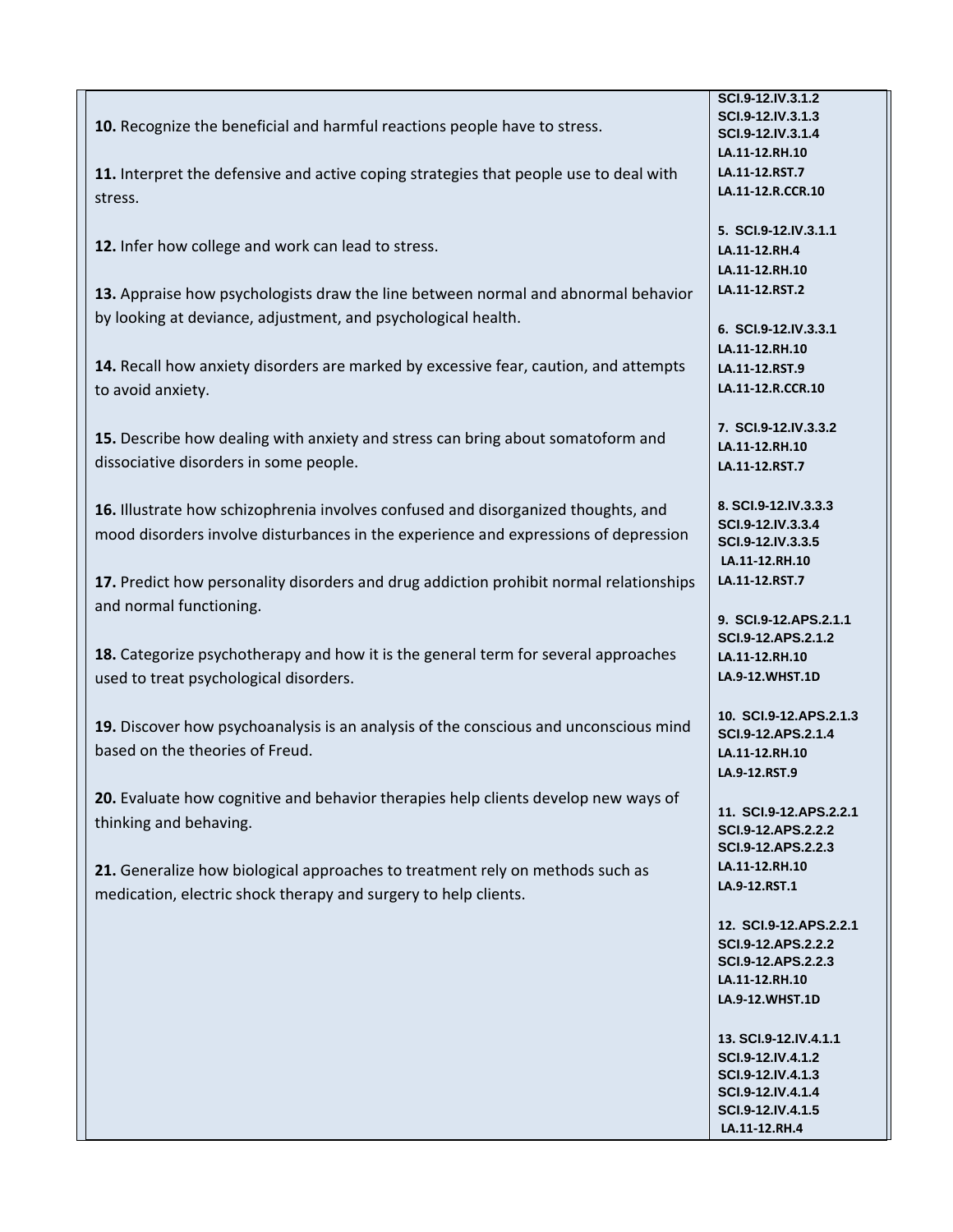### **LA.11‐12.RH.10 LA.11‐12.RST.2**

**14. SCI.9-12.IV.4.2.1 SCI.9-12.IV.4.2.2 SCI.9-12.IV.4.2.3 SCI.9-12.IV.4.2.4 LA.11‐12.RH.10 LA.11‐12.RH.1 LA.11‐12.RH.9 15. SCI.9-12.IV.4.2.1 SCI.9-12.IV.4.2.2 SCI.9-12.IV.4.2.3 SCI.9-12.IV.4.2.4 LA.11‐12.RH.10 LA.11‐12.RST.2 16. SCI.9-12.IV.4.2.1 SCI.9-12.IV.4.2.2 SCI.9-12.IV.4.2.3 SCI.9-12.IV.4.2.4 LA.11‐12.RH.10 LA.11‐12.RST.2 LA.11‐12.RH.9 17. SCI.9-12.IV.4.2.4 LA.11‐12.RH.10 LA.11‐12.RST.2 18. SCI.9-12.APS.1.1.1 SCI.9-12.APS.1.1.2 SCI.9-12.APS.1.1.3 LA.11‐12.RH.10 LA.11‐12.RST.2 LA.11.12.W.CCR.2 19. SCI.9-12.APS.1.2.2 LA.11‐12.RH.10 LA.11‐12.RST.2 LA.11‐12.RST.4 20. SCI.9-12.APS.1.2.1 SCI.9-12.APS.1.2.2 LA.11‐12.RH.10 LA.11‐12.RST.1 21. SCI.9-12.APS.1.2.1 SCI.9-12.APS.1.2.2 SCI.9-12.APS.1.2.3 SCI.9-12.APS.1.2.4 SCI.9-12.APS.1.2.5 LA.11‐12.RH.10 LA.11‐12.RH.9** 

**LA.11‐12.RST.8**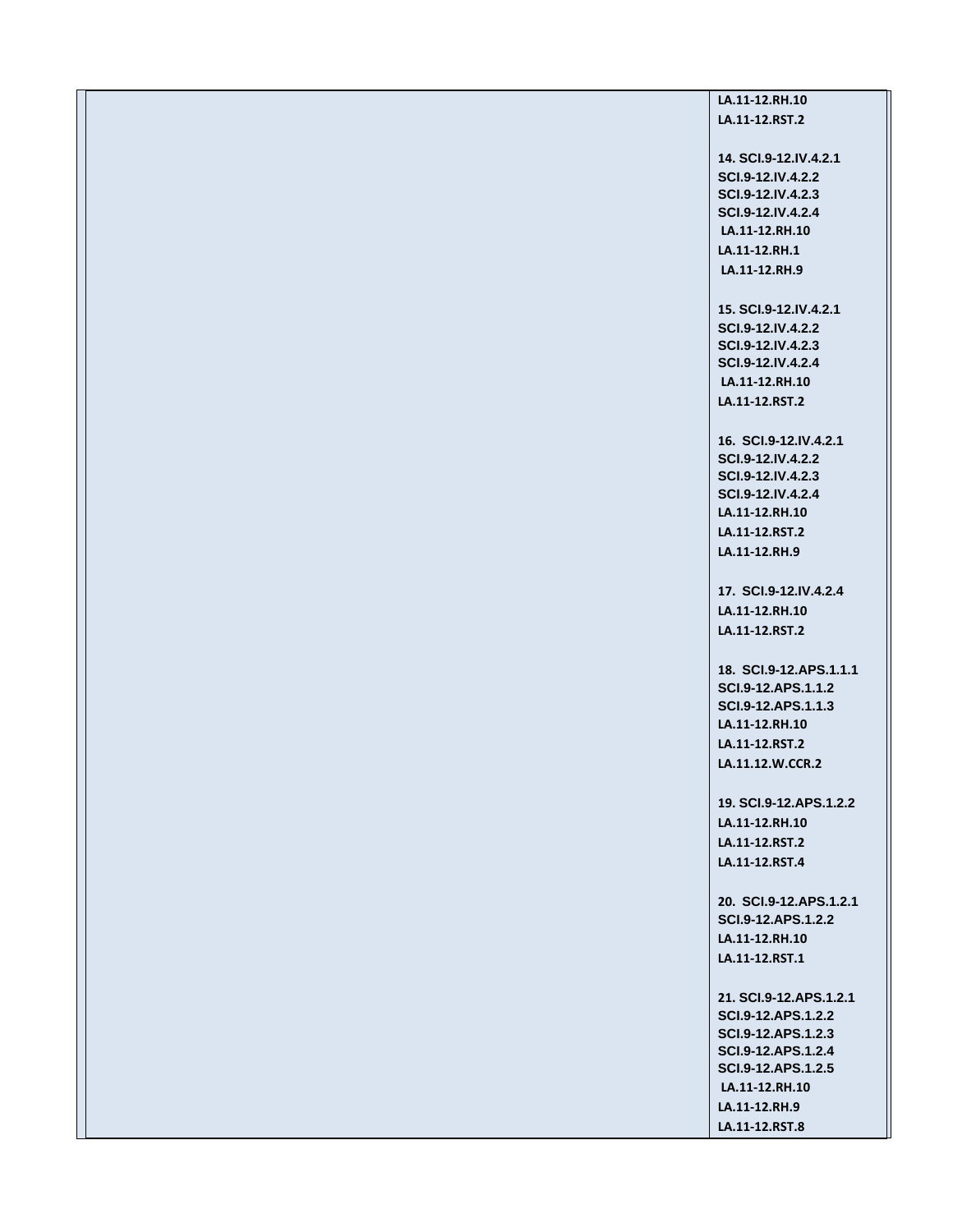#### **ter‐Disciplinary Connections:**

**Language Arts:** Write personality test questions, focused writing: skits on defense mechanisms, analysis of children's classical book

**Technology:** Microsoft word for typed documents, video clips, web navigation

Art: Create a Rorschach inkblot test. Analysis of thematic apperception test picture. Create a Jungian personality mask. Perform a sample therapy session.

**Math:** Charts from personality tests. Analyze percentages of mental illness across cultures.

**Music:** Look at lyrics for signs of mental illness

**Science:** Discuss how the APA groups mental illness.Discuss the etiology of major mental illness' to include neurological problems. Effects of stress and heath on the physical and emotional self.

Children's classical books

Mystery diagnosis

#### **Students will write:**

Cornell Notes from textbook Cornell Notes – daily note taking

Writing prompt: personality test questions

Focused writing: skits portraying defense mechanisms

Sample therapy technique

Write an APA style report on a children's classic story

Powerpoint or Prezi presentations on stress, health and theories of emotion

### **PART III: TRANSFER OF KNOWLEDGE AND SKILLS**

#### **DESCRIBE THE LEARNING EXPERIENCE.**

#### **How will students uncover content and build skills.**

#### **Personality**

Define all chapter vocabulary Cornell notes from textbook

Personality Tests: TAT, Rorshack, Myers‐Briggs

Focused writing: Create your own personality test

Focused writing: Skit showing defense mechanisms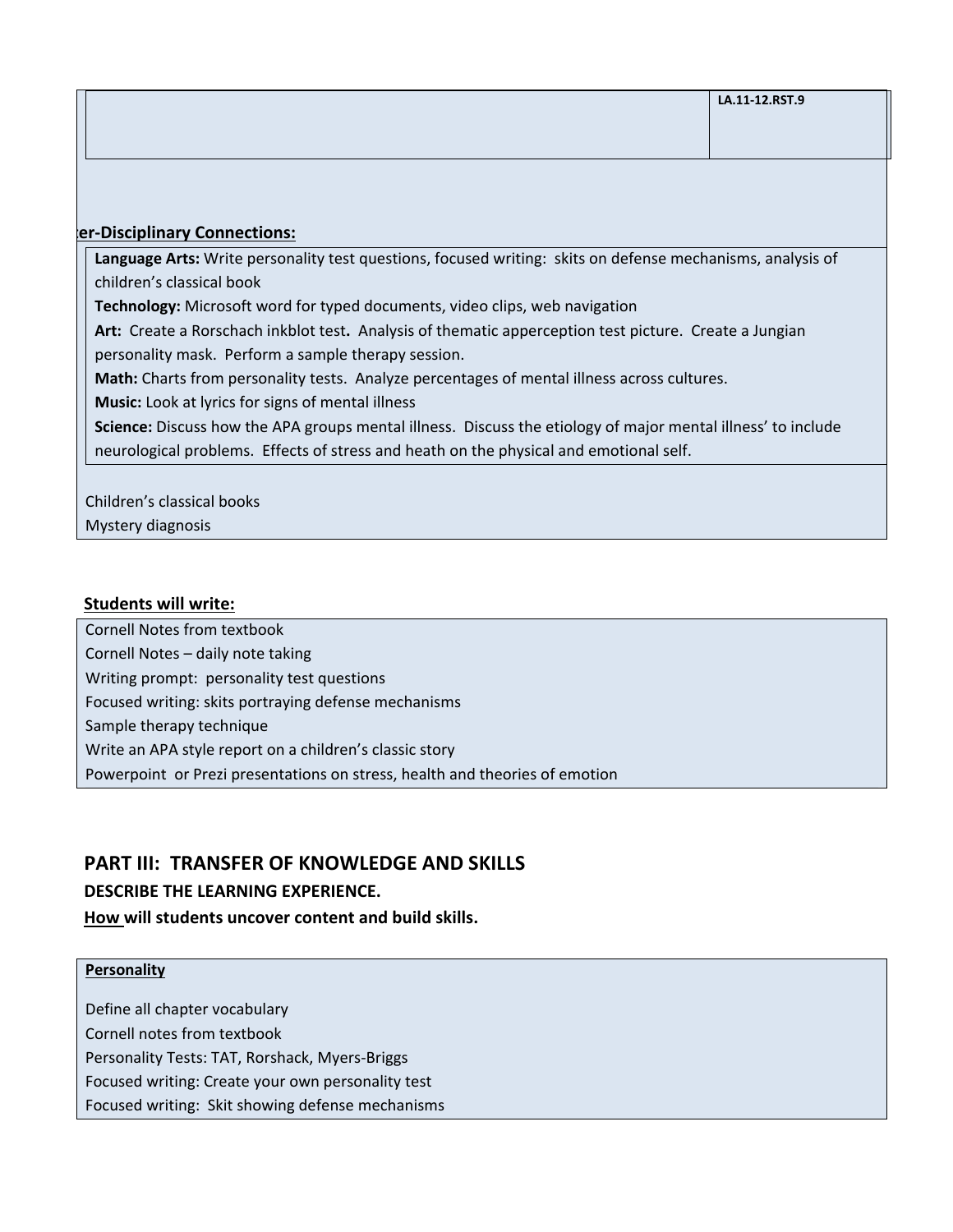Debate: Does Freud have a valid point Jung Bags/Personality Masks

#### **Abnormal Therapy**

Define all chapter vocabulary Cornell Notes from textbook Song lyrics analysis Case Study: Crazy or Not? Analyze a children's classic for symptoms on mental disorders Perform a sample therapy Mystery Diagnosis Categorize via the APA

Free Response Question: The diagnosis and treatment of psychological disorders involves concepts and research from other areas of psychology. In this way, the diagnosis and treatment of psychological disorders is an example of applied psychology. Identify some of the symptoms of the psychological disorders listed below and explain how the accompanying concept relates to the symptoms or treatment of the disorder.

- Dissociative identity disorder (DID): constructive memory
- Major depressive disorder: mood- congruent memory
- Schizophrenia: dopamine hypothesis
- Antisocial personality disorder: autonomic nervous system

#### **Motivation and Emotion/ Stress Health**

#### Powerpoint/ Prezi presentations

Free Response Question: Ken, Elizabeth, and Charlie are in charge of a week‐long Chinese language summer camp. This year, they promised the children's parents that they would try to get the children to spend at least five hours a day practicing their Chinese: In their experience, however, campers usually prefer other camp activities (hiking, canoeing, etc.) to language practice. Explain how Ken, Elizabeth, and Charlie could use the psychological principles below to encourage campers to complete their five hours of language practice per day.

- Positive reinforcement
- Negative reinforcement
- Central route persuasion
- Peripheral route persuasion
- Foot-in-the-door phenomenon
- Superordinate goal
- Conformity
- Obedience

# **PART IV: EVIDENCE OF LEARNING**

**IDENTIFY THE METHODS BY WHICH STUDENTS WILL DEMONSTRATE THEIR UNDERSTANDING OF CONTENT AND THEIR ABILITY TO APPLY SKILLS. IDENTIFY BLOOM'S LEVELS.** 

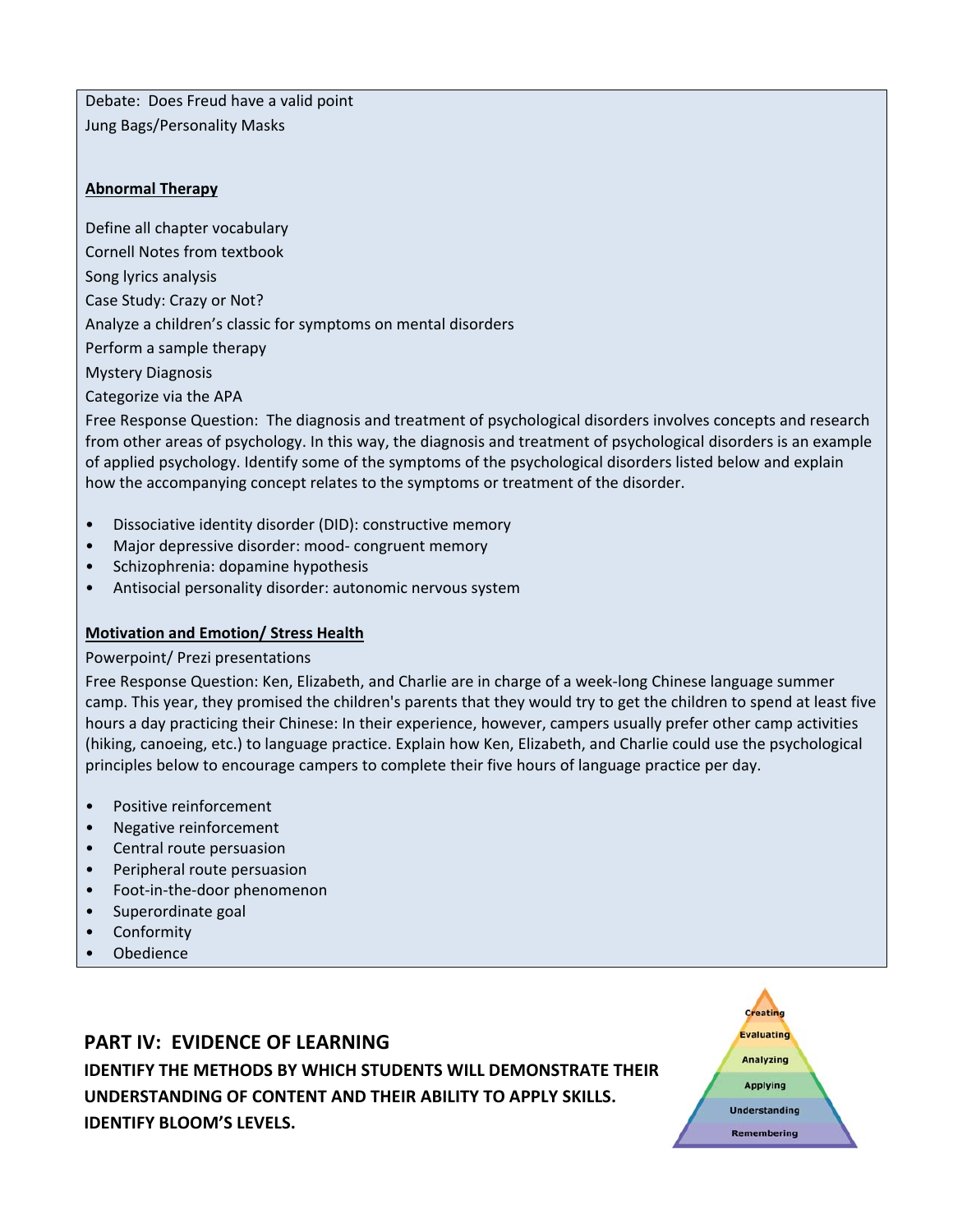#### **Formative Assessments:**

**Quizzes:** Weekly cumulative quizzes, practice multiple choice questions, AP review questions **HW:** Personality tests and reactions, analysis of personality tests for validity and reliability, create your own personality test. Diagnose symptoms based on case studies and decide what disorder they have. Decide if behavior is abnormal. Crazy or not case study. Song lyrics analysis **Notebook:** Cornell Notes daily summative

\*These assessments will mostly require students to: remember, understand, apply, and analyze.\* **Accommodations/Modifications:**

**Suggested Modifications/Accommodations for Formative Assessments:** Reduce number of open‐ended questions; Provide guided Cornell Notes to ensure student accuracy in note‐taking and increase comprehension; Highlight, underline, or bold key terms; Grade content rather than mechanics; Divide or chunk assessments into portions; Provide graphic organizers for written assignments; Give partial credit for open-ended response answers; Provide extra space and/or lined paper for student responses for students with poor or large handwriting; Increase spacing to reduce visual clutter; Put fewer question on each page; Allow students to use notes for open‐ended questions; Read directions aloud and clarify, restate, or reword directions as necessary.

**Suggested for gifted & talented students:** Provide supplementary assignments and readings; Use inquiry based practices and allow students opportunities to conduct additional research; Provide assignment choices that require more detail and deeper understanding

#### **Summative Assessments:**

**Common Unit Benchmark Test:** Personality, Abnormal/Therapy: Multiple Choice and Free Response Questions **Student Presentations:** Motivation and Emotion/Stress and Health

**AP Practice Tests/Questions:** Multiple Choice and Free Response Questions

\*These assessments will mostly require students to: apply, analyze, evaluate, and create.\*

#### **Accommodations/Modifications:**

**Suggested Modifications/Accommodations for Summative Assessments:** Reduce number of open‐ended questions; Highlight, underline, or bold key terms; Grade content rather than mechanics; Divide or chunk assessments into portions and give over multiple days if necessary; Provide graphic organizers for written responses; Give partial credit for open‐ended response answers; Increase spacing to reduce visual clutter on pages; Put fewer question on each page; Allow students to use notes for open‐ended questions; Read directions for each section aloud and clarify, restate, or reword directions as necessary.

**Suggested for gifted & talented students:** Provide supplementary or more lengthy readings on assessments; Provide enrichment activities for students who complete assessments quickly; Develop open‐ended questions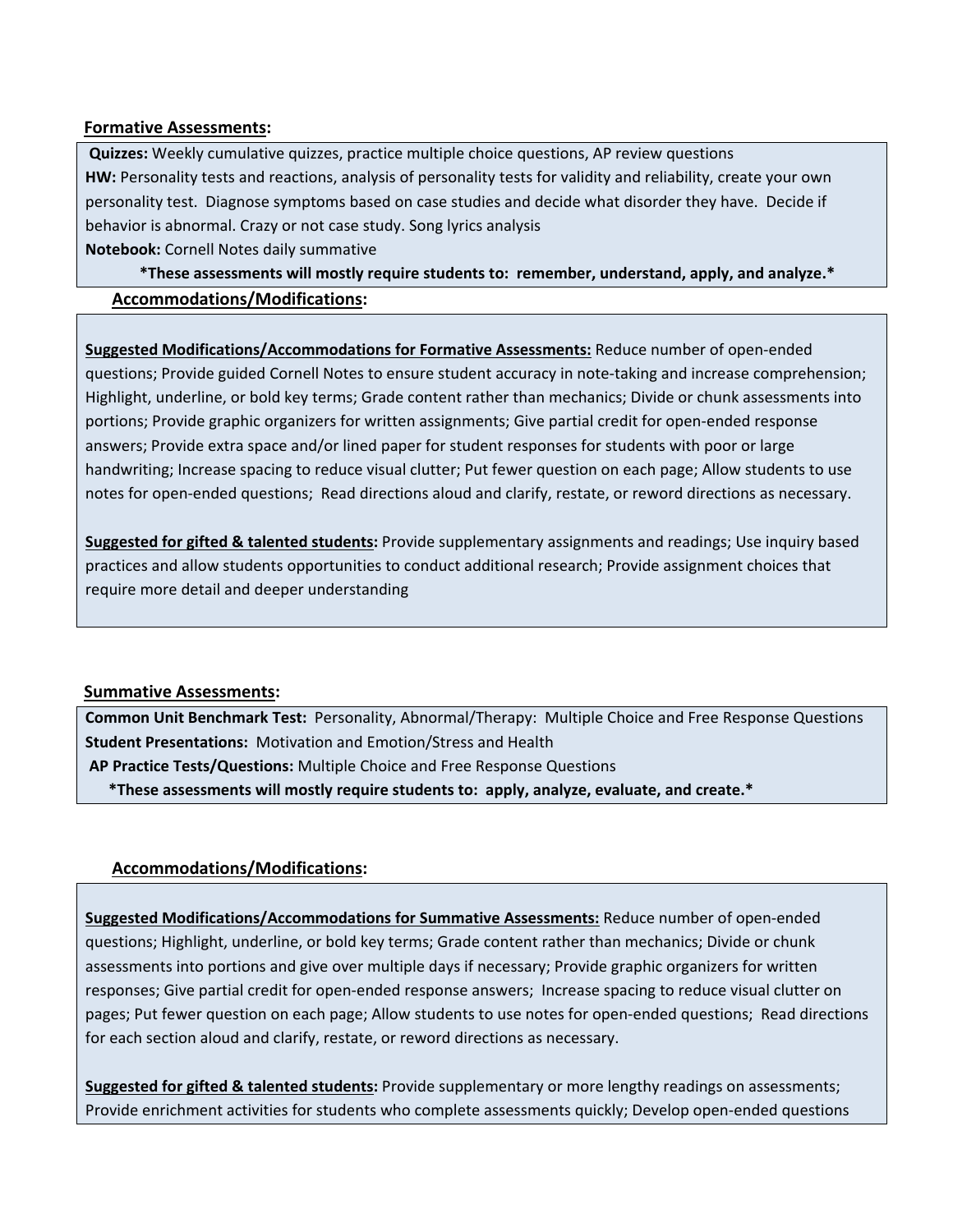that require more detailed responses and deeper understanding of material.

#### **Performance Assessments:**

**Projects:** Debate: Does Freud have a valid point?, Jungian personality masks**,** write a skit for each defense mechanism and act it out. Power point or Prezi presentation on Motivation and Emotion/Stress Health topics. Create own personality test. Analysis of children's books. Performance of a sample therapy.

\*These assessments will mostly require students to: apply, analyze, evaluate, and create.\*

#### **Accommodations/Modifications:**

**Suggested Modifications/Accommodations for Performance Assessments:** Provide oral and written instructions; Allow students to work with partners; Provide step-by-step directions or checklists for assignments; Use concrete and visual examples; Divide or chunk assignments into portions; Give students a timeline/calendar with due dates and post due dates in a visible place in the room - refer to them daily to improve time management.

**Suggested for gifted & talented students:** Use inquiry based practices and allow students opportunities to conduct additional research; Provide project choices that require more detail and deeper understanding of material; Allow students to conduct their own research study.

# **Key to Standards:**

# **Motivation**

**SCI.9-12.IV.1.1.1 - [***Performance Standard***] - Explain biologically based theories of motivation SCI.9-12.IV.1.1.2 - [***Performance Standard***] - Explain cognitively based theories of motivation SCI.9-12.IV.1.1.3 - [***Performance Standard***] - Explain humanistic theories of motivation SCI.9-12.IV.1.1.4 - [***Performance Standard***] - Explain the role of culture in human motivation SCI.9-12.IV.1.2 - [***Content Standard***] - Domains of motivated behavior in humans and non-human animals SCI.9-12.IV.1.2.1 - [***Performance Standard***] - Discuss eating behavior SCI.9-12.IV.1.2.2 - [***Performance Standard***] - Discuss sexual behavior and orientation SCI.9-12.IV.1.2.3 - [***Performance Standard***] - Discuss achievement motivation SCI.9-12.IV.1.2.4 - [***Performance Standard***] - Discuss other ways in which humans and non-human animals are motivated**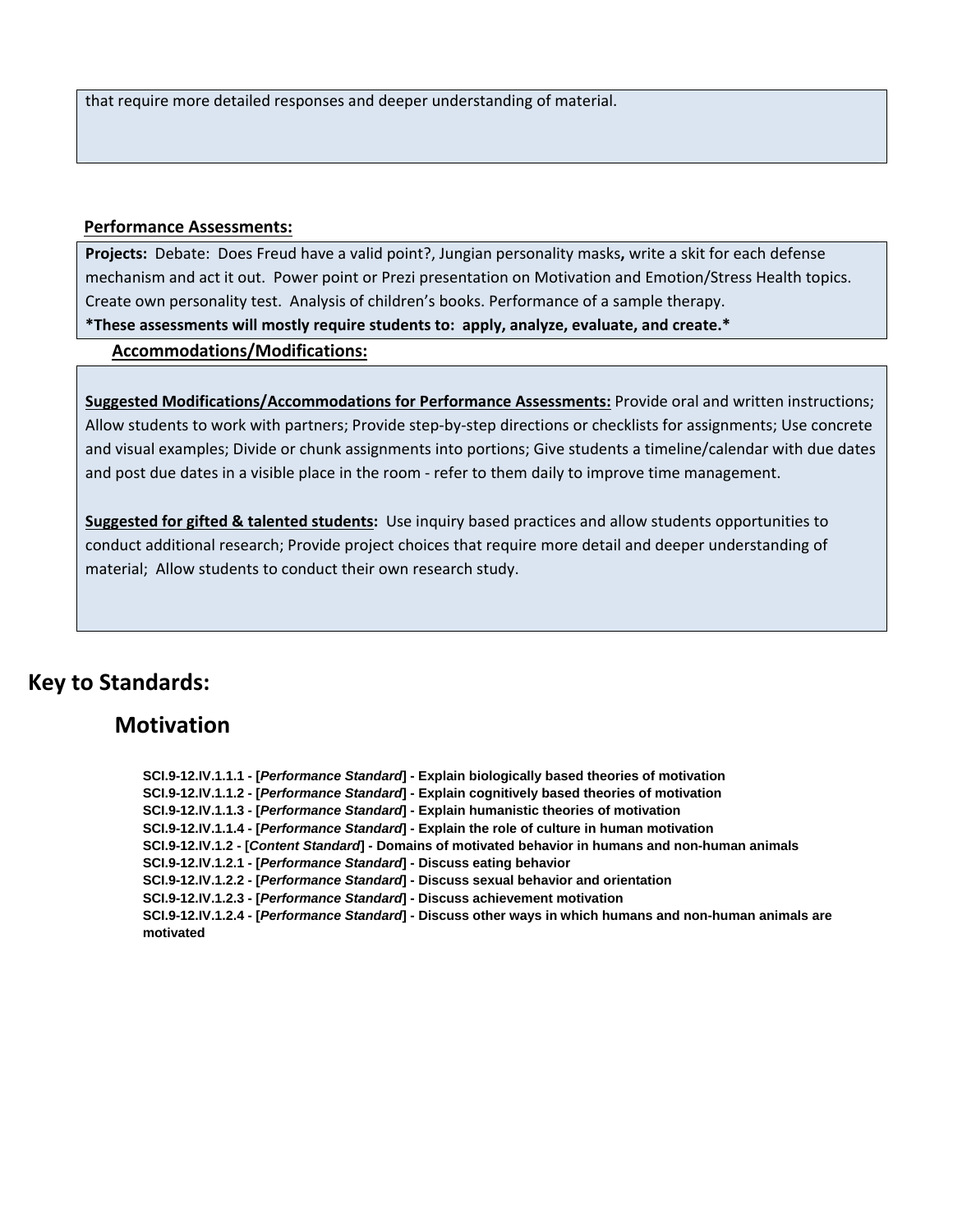# **Emotion**

**SCI.9-12.IV.2.1 - [***Content Standard***] - Perspectives on emotion SCI.9-12.IV.2.1.1 - [***Performance Standard***] - Explain the biological and cognitive components of emotion SCI.9-12.IV.2.1.2 - [***Performance Standard***] - Discuss psychological research on basic human emotions SCI.9-12.IV.2.1.3 - [***Performance Standard***] - Differentiate among theories of emotional experience SCI.9-12.IV.2.2 - [***Content Standard***] - Emotional interpretation and expression SCI.9-12.IV.2.2.1 - [***Performance Standard***] - Explain how biological factors influence emotional interpretation and expression SCI.9-12.IV.2.2.2 - [***Performance Standard***] - Explain how culture and gender influence emotional interpretation and expression SCI.9-12.IV.2.2.3 - [***Performance Standard***] - Explain how other environmental factors influence emotional interpretation and expression SCI.9-12.IV.2.3 - [***Content Standard***] - Domains of emotional behavior SCI.9-12.IV.2.3.1 - [***Performance Standard***] - Identify biological and environmental influences on the expression and experience of negative emotions, such as fear SCI.9-12.IV.2.3.2 - [***Performance Standard***] - Identify biological and environmental influences on the expression and** 

# **Personality**

**experience of positive emotions, such as happiness**

**SCI.9-12.IV.3.1 - [***Content Standard***] - Perspectives on personality SCI.9-12.IV.3.1.1 - [***Performance Standard***] - Evaluate psychodynamic theories SCI.9-12.IV.3.1.2 - [***Performance Standard***] - Evaluate trait theories SCI.9-12.IV.3.1.3 - [***Performance Standard***] - Evaluate humanistic theories SCI.9-12.IV.3.1.4 - [***Performance Standard***] - Evaluate social–cognitive theories SCI.9-12.IV.3.2 - [***Content Standard***] - Assessment of personality SCI.9-12.IV.3.2.1 - [***Performance Standard***] - Differentiate personality assessment techniques SCI.9-12.IV.3.2.2 - [***Performance Standard***] - Discuss the reliability and validity of personality assessment techniques SCI.9-12.IV.3.3 - [***Content Standard***] - Issues in personality SCI.9-12.IV.3.3.1 - [***Performance Standard***] - Discuss biological and situational influences SCI.9-12.IV.3.3.2 - [***Performance Standard***] - Discuss stability and change SCI.9-12.IV.3.3.3 - [***Performance Standard***] - Discuss connections to health and work SCI.9-12.IV.3.3.4 - [***Performance Standard***] - Discuss self-concept SCI.9-12.IV.3.3.5 - [***Performance Standard***] - Analyze how individualistic and collectivistic cultural perspectives relate to personality**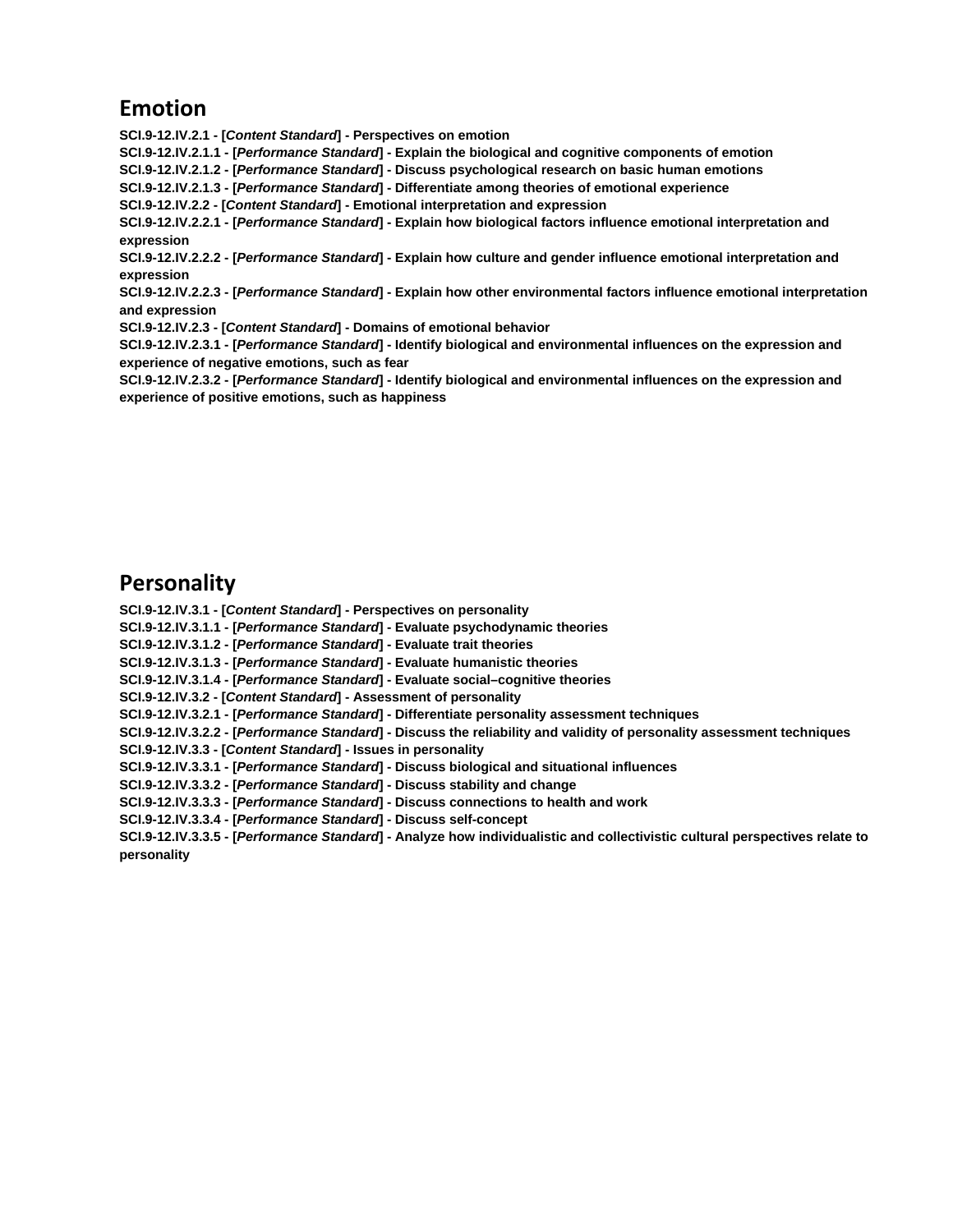# **Psychological Disorders**

**psychological disorders**

**SCI.9-12.IV.4.1 - [***Content Standard***] - Perspectives on abnormal behavior SCI.9-12.IV.4.1.1 - [***Performance Standard***] - Define psychologically abnormal behavior SCI.9-12.IV.4.1.2 - [***Performance Standard***] - Describe historical and cross-cultural views of abnormality SCI.9-12.IV.4.1.3 - [***Performance Standard***] - Describe major models of abnormality SCI.9-12.IV.4.1.4 - [***Performance Standard***] - Discuss how stigma relates to abnormal behavior SCI.9-12.IV.4.1.5 - [***Performance Standard***] - Discuss the impact of psychological disorders on the individual, family, and society SCI.9-12.IV.4.2 - [***Content Standard***] - Categories of psychological disorders SCI.9-12.IV.4.2.1 - [***Performance Standard***] - Describe the classification of psychological disorders SCI.9-12.IV.4.2.2 - [***Performance Standard***] - Discuss the challenges associated with diagnosis SCI.9-12.IV.4.2.3 - [***Performance Standard***] - Describe symptoms and causes of major categories of psychological disorders (including schizophrenic, mood, anxiety, and personality disorders) SCI.9-12.IV.4.2.4 - [***Performance Standard***] - Evaluate how different factors influence an individual's experience of** 

# **Treatment of Psychological Disorders**

**SCI.9-12.APS.1.1 - [***Content Standard***] - Perspectives on treatment**

**SCI.9-12.APS.1.1.1 - [***Performance Standard***] - Explain how psychological treatments have changed over time and among cultures**

**SCI.9-12.APS.1.1.2 - [***Performance Standard***] - Match methods of treatment to psychological perspectives**

**SCI.9-12.APS.1.1.3 - [***Performance Standard***] - Explain why psychologists use a variety of treatment options**

**SCI.9-12.APS.1.2 - [***Content Standard***] - Categories of treatment and types of treatment providers**

**SCI.9-12.APS.1.2.1 - [***Performance Standard***] - Identify biomedical treatments**

**SCI.9-12.APS.1.2.2 - [***Performance Standard***] - Identify psychological treatments**

**SCI.9-12.APS.1.2.3 - [***Performance Standard***] - Describe appropriate treatments for different age groups**

**SCI.9-12.APS.1.2.4 - [***Performance Standard***] - Evaluate the efficacy of treatments for particular disorders**

**SCI.9-12.APS.1.2.5 - [***Performance Standard***] - Identify other factors that improve the efficacy of treatment**

**SCI.9-12.APS.1.2.6 - [***Performance Standard***] - Identify treatment providers for psychological disorders and the training required for each**

**SCI.9-12.APS.1.3 - [***Content Standard***] - Legal, ethical, and professional issues in the treatment of psychological disorders**

**SCI.9-12.APS.1.3.1 - [***Performance Standard***] - Identify ethical challenges involved in delivery of treatment SCI.9-12.APS.1.3.2 - [***Performance Standard***] - Identify national and local resources available to support individuals with psychological disorders and their families (e.g., NAMI and support groups)**

# **Stress**

**SCI.9-12.APS.2.1.1 - [***Performance Standard***] - Define stress as a psychophysiological reaction SCI.9-12.APS.2.1.2 - [***Performance Standard***] - Identify and explain potential sources of stress SCI.9-12.APS.2.1.3 - [***Performance Standard***] - Explain physiological and psychological consequences for health SCI.9-12.APS.2.1.4 - [***Performance Standard***] - Identify and explain physiological, cognitive, and behavioral strategies to deal with stress**

**SCI.9-12.APS.2.2 - [***Content Standard***] - Behaviors and attitudes that promote health**